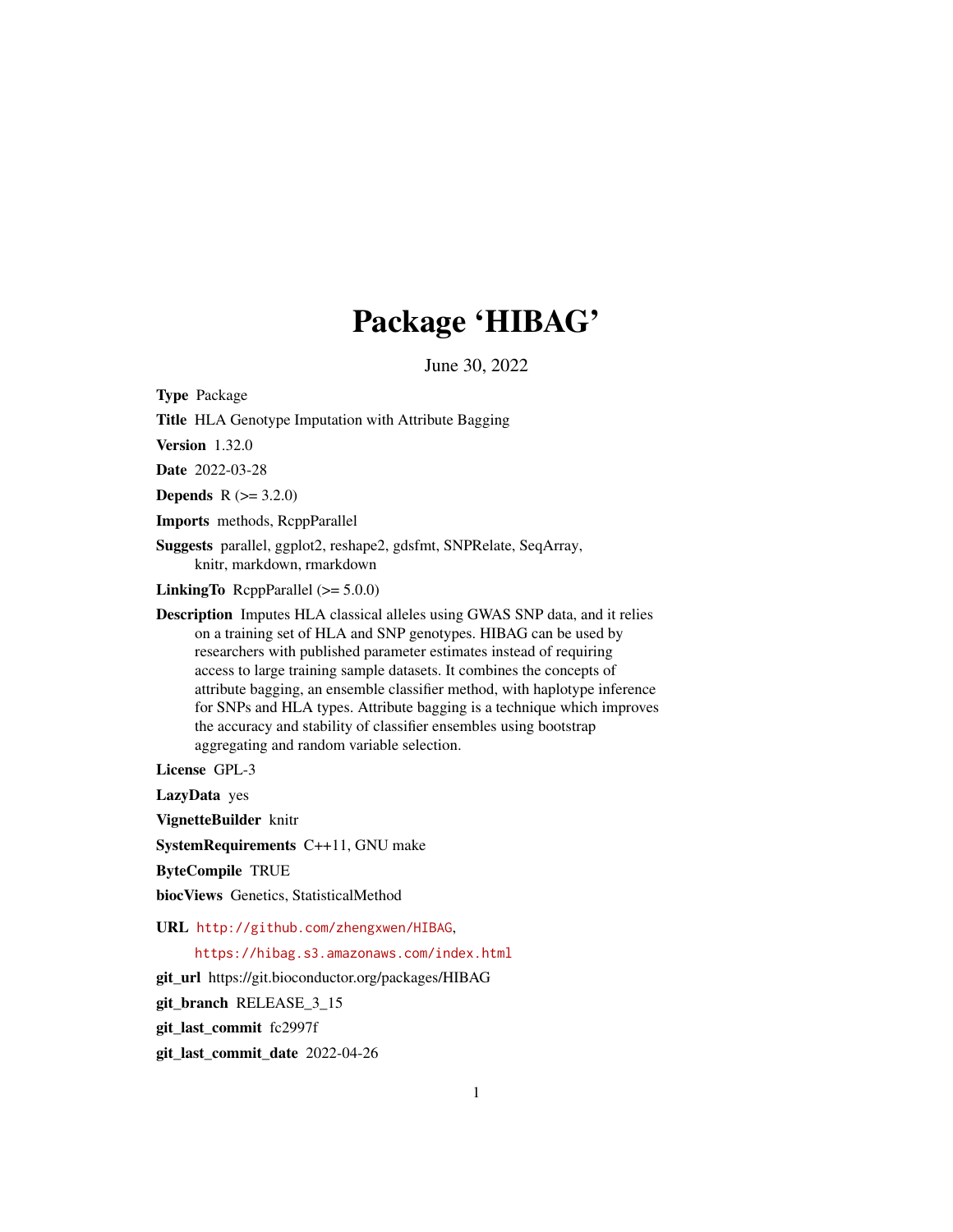# Date/Publication 2022-06-30

Author Xiuwen Zheng [aut, cre, cph] (<<https://orcid.org/0000-0002-1390-0708>>), Bruce Weir [ctb, ths] (<<https://orcid.org/0000-0002-4883-1247>>)

Maintainer Xiuwen Zheng <zhengx@u.washington.edu>

# R topics documented:

| 3              |
|----------------|
| 6              |
| $\overline{7}$ |
| 8              |
| 9              |
| 10             |
| 11             |
| 12             |
| 13             |
| 16             |
| 17             |
| 20             |
| 21             |
| 23             |
| 23             |
| 25             |
| 25             |
| 26             |
| 27             |
| 30             |
|                |
|                |
| 35             |
| 36             |
| 37             |
| 38             |
| 39             |
| 40             |
| 41             |
| 42             |
| 42             |
| 44             |
| 45             |
| 46             |
| 47             |
|                |
|                |
| 51             |
| 52             |
| 55             |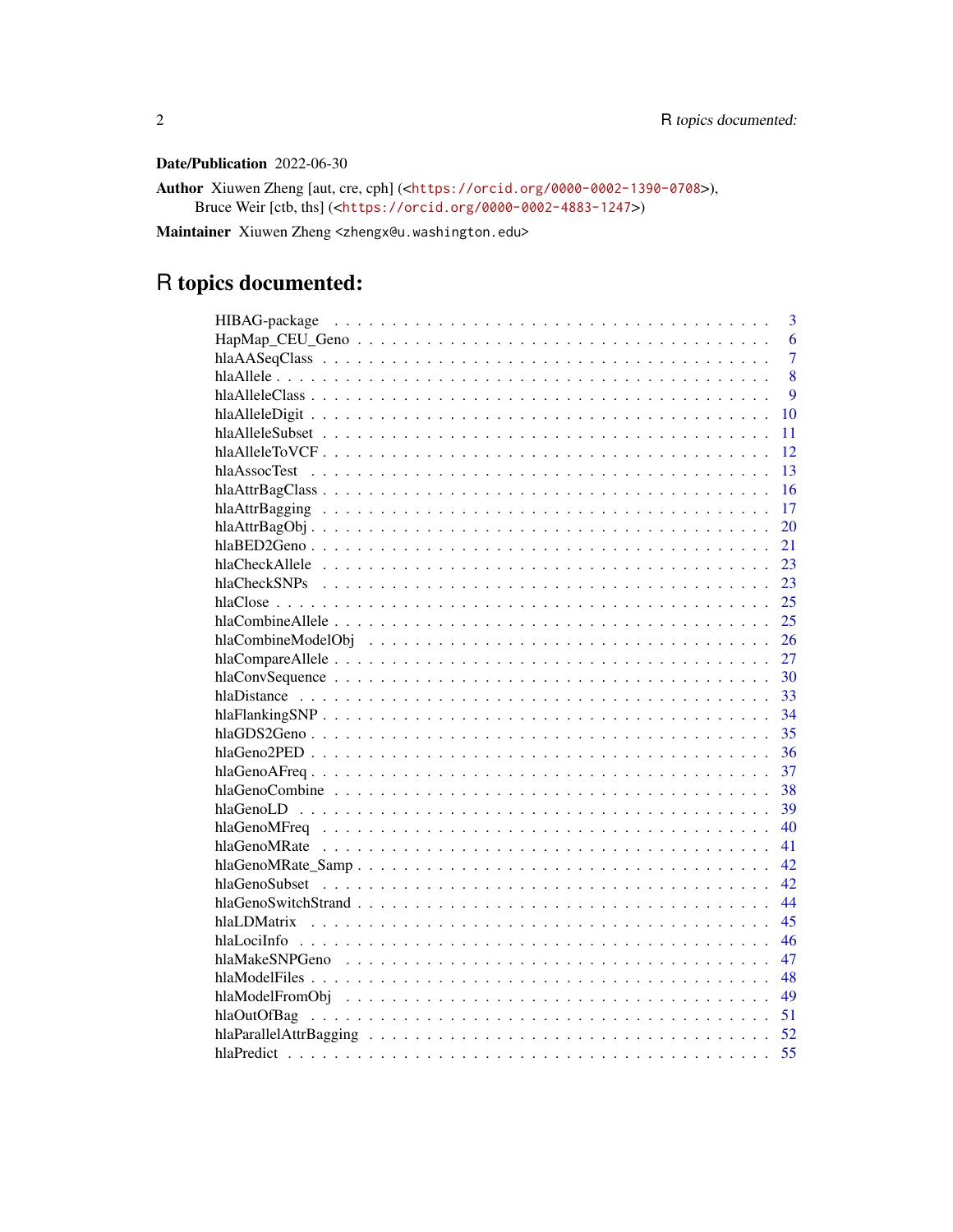# <span id="page-2-0"></span>HIBAG-package 3

| $print.hlaAttrBagClass \ldots \ldots \ldots \ldots \ldots \ldots \ldots \ldots \ldots \ldots \ldots$ |  |
|------------------------------------------------------------------------------------------------------|--|
|                                                                                                      |  |
|                                                                                                      |  |
| Index                                                                                                |  |

HIBAG-package *HLA Genotype Imputation with Attribute Bagging*

#### **Description**

To impute HLA types from unphased SNP data using an attribute bagging method.

# Details

| Package:        | <b>HIBAG</b>           |
|-----------------|------------------------|
| Type:           | R/Bioconductor Package |
| License:        | GPL version 3          |
| Kernel Version: | v1.4                   |

HIBAG is a state of the art software package for imputing HLA types using SNP data, and it uses the R statistical programming language. HIBAG is highly accurate, computationally tractable, and can be used by researchers with published parameter estimates instead of requiring access to large training sample datasets. It combines the concepts of attribute bagging, an ensemble classifier method, with haplotype inference for SNPs and HLA types. Attribute bagging is a technique which improves the accuracy and stability of classifier ensembles using bootstrap aggregating and random variable selection.

#### Features:

1) HIBAG can be used by researchers with published parameter estimates ([http://www.biostat.](http://www.biostat.washington.edu/~bsweir/HIBAG/) [washington.edu/~bsweir/HIBAG/](http://www.biostat.washington.edu/~bsweir/HIBAG/)) instead of requiring access to large training sample datasets. 2) A typical HIBAG parameter file contains only haplotype frequencies at different SNP subsets rather than individual training genotypes.

3) SNPs within the xMHC region (chromosome 6) are used for imputation.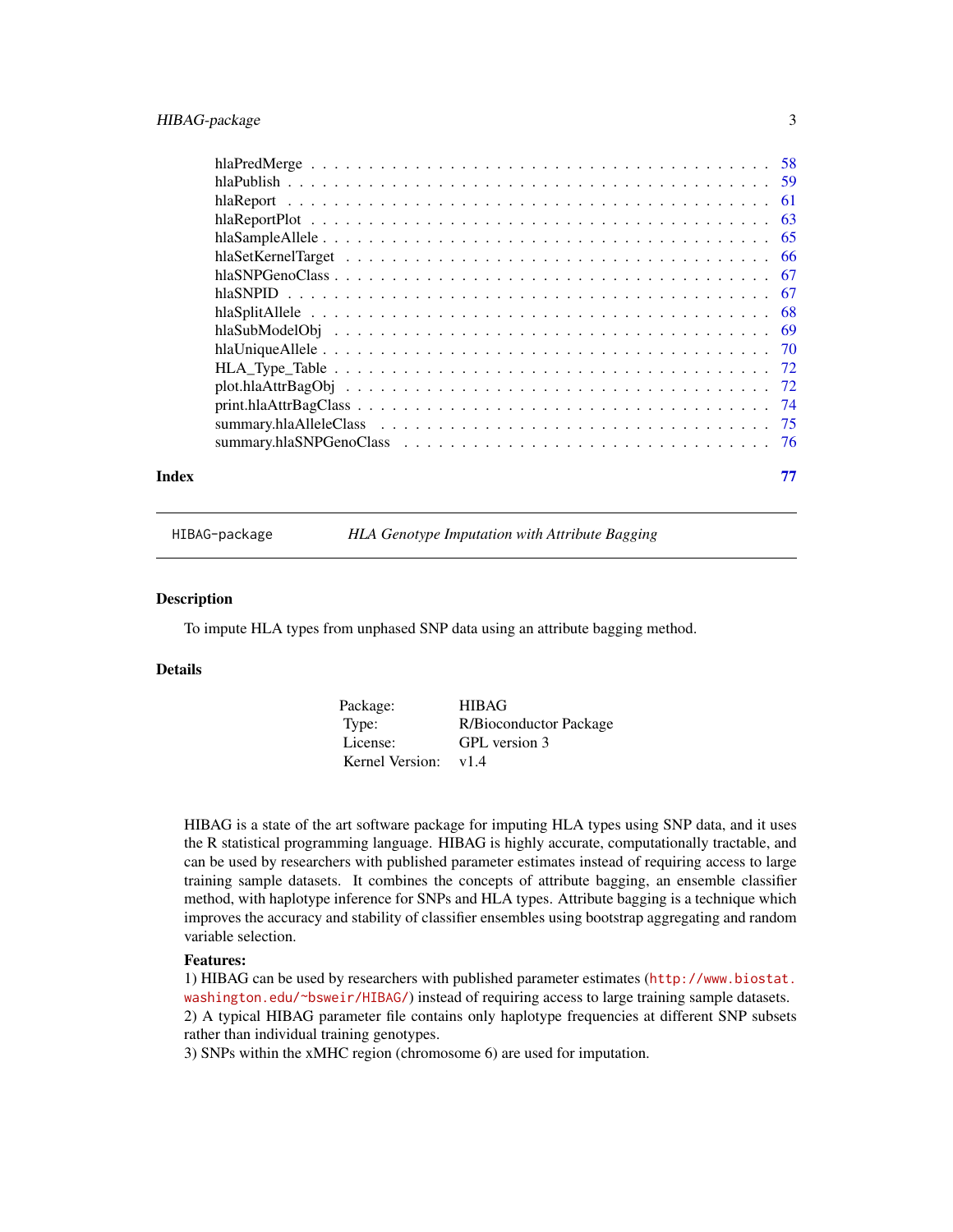4) HIBAG employs unphased genotypes of unrelated individuals as a training set.

5) HIBAG supports parallel computing with R.

#### Author(s)

Xiuwen Zheng [aut, cre, cph] <zhengx@u.washington.edu>, Bruce S. Weir [ctb, ths] <br/>bsweir@u.washington.edu>

# References

Zheng X, Shen J, Cox C, Wakefield J, Ehm M, Nelson M, Weir BS; HIBAG – HLA Genotype Imputation with Attribute Bagging. The Pharmacogenomics Journal. doi: 10.1038/tpj.2013.18. <https://www.nature.com/articles/tpj201318>

```
# HLA_Type_Table data
head(HLA_Type_Table)
dim(HLA_Type_Table) # 60 13
# HapMap_CEU_Geno data
summary(HapMap_CEU_Geno)
######################################################################
# make a "hlaAlleleClass" object
hla.id \leftarrow "A"
hla <- hlaAllele(HLA_Type_Table$sample.id,
   H1 = HLA_Type_Table[, paste(hla.id, ".1", sep="")],
   H2 = HLA_Type_Table[, paste(hla.id, ".2", sep="")],
    locus=hla.id, assembly="hg19")
# divide HLA types randomly
set.seed(100)
hlatab <- hlaSplitAllele(hla, train.prop=0.5)
names(hlatab)
# "training" "validation"
summary(hlatab$training)
summary(hlatab$validation)
# SNP predictors within the flanking region on each side
region <- 500 # kb
snpid <- hlaFlankingSNP(HapMap_CEU_Geno$snp.id, HapMap_CEU_Geno$snp.position,
    hla.id, region*1000, assembly="hg19")
length(snpid) # 275
# training and validation genotypes
train.geno <- hlaGenoSubset(HapMap_CEU_Geno,
    snp.sel=match(snpid, HapMap_CEU_Geno$snp.id),
    samp.sel=match(hlatab$training$value$sample.id,
    HapMap_CEU_Geno$sample.id))
```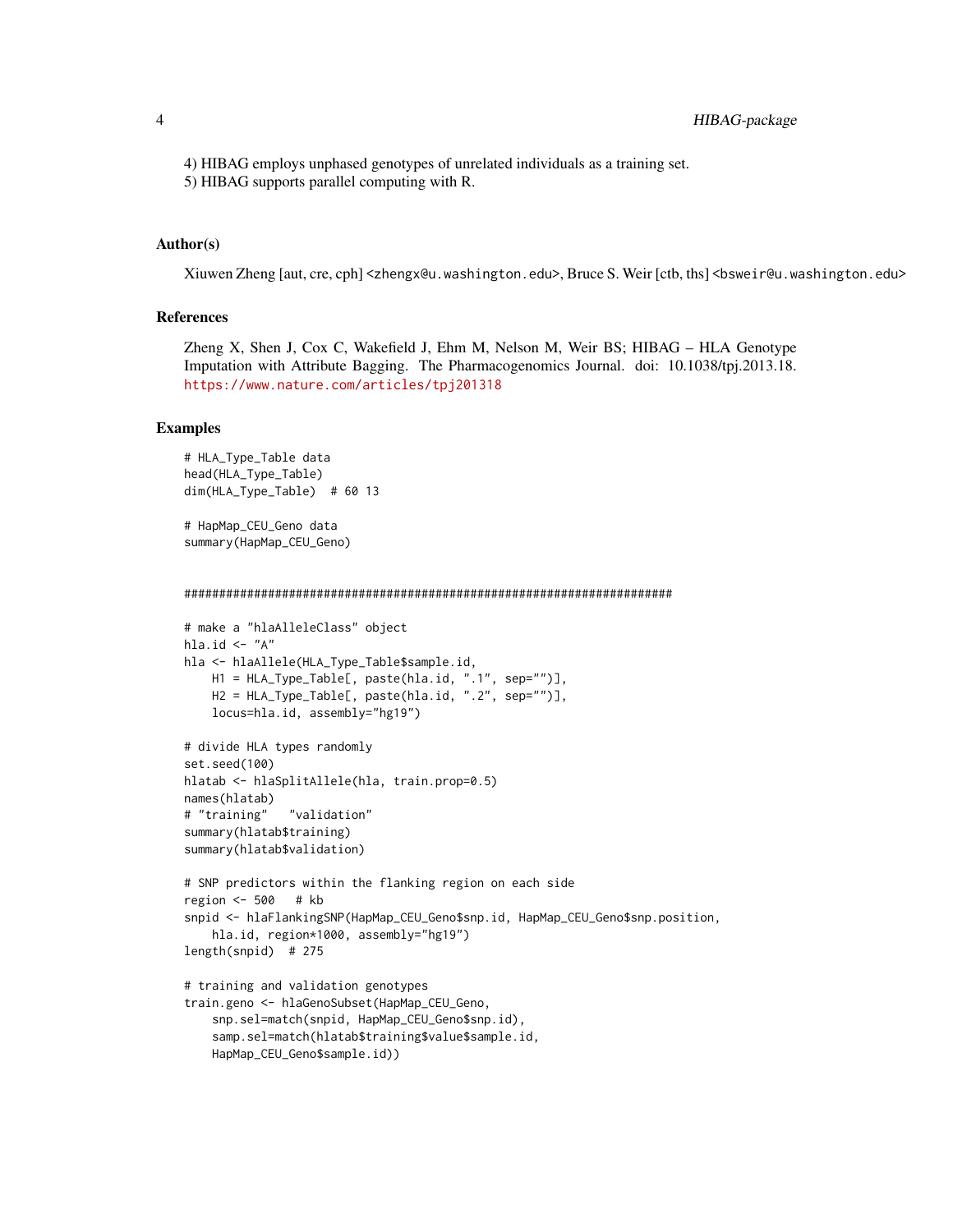#### HIBAG-package 5

```
test.geno <- hlaGenoSubset(HapMap_CEU_Geno,
    samp.sel=match(hlatab$validation$value$sample.id,
   HapMap_CEU_Geno$sample.id))
# train a HIBAG model
set.seed(100)
# please use "nclassifier=100" when you use HIBAG for real data
model <- hlaAttrBagging(hlatab$training, train.geno, nclassifier=4,
   verbose.detail=TRUE)
summary(model)
# validation
pred <- hlaPredict(model, test.geno)
summary(pred)
# compare
(comp <- hlaCompareAllele(hlatab$validation, pred, allele.limit=model,
   call.threshold=0))
(comp <- hlaCompareAllele(hlatab$validation, pred, allele.limit=model,
   call.threshold=0.5))
# save the parameter file
mobj <- hlaModelToObj(model)
save(mobj, file="HIBAG_model.RData")
save(test.geno, file="testgeno.RData")
save(hlatab, file="HLASplit.RData")
# Clear Workspace
hlaClose(model) # release all resources of model
rm(list = ls())######################################################################
# NOW, load a HIBAG model from the parameter file
mobj <- get(load("HIBAG_model.RData"))
model <- hlaModelFromObj(mobj)
# validation
test.geno <- get(load("testgeno.RData"))
hlatab <- get(load("HLASplit.RData"))
pred <- hlaPredict(model, test.geno)
# compare
(comp <- hlaCompareAllele(hlatab$validation, pred, allele.limit=model,
   call.threshold=0.5))
#########################################################################
# import a PLINK BED file
#
bed.fn <- system.file("extdata", "HapMap_CEU.bed", package="HIBAG")
```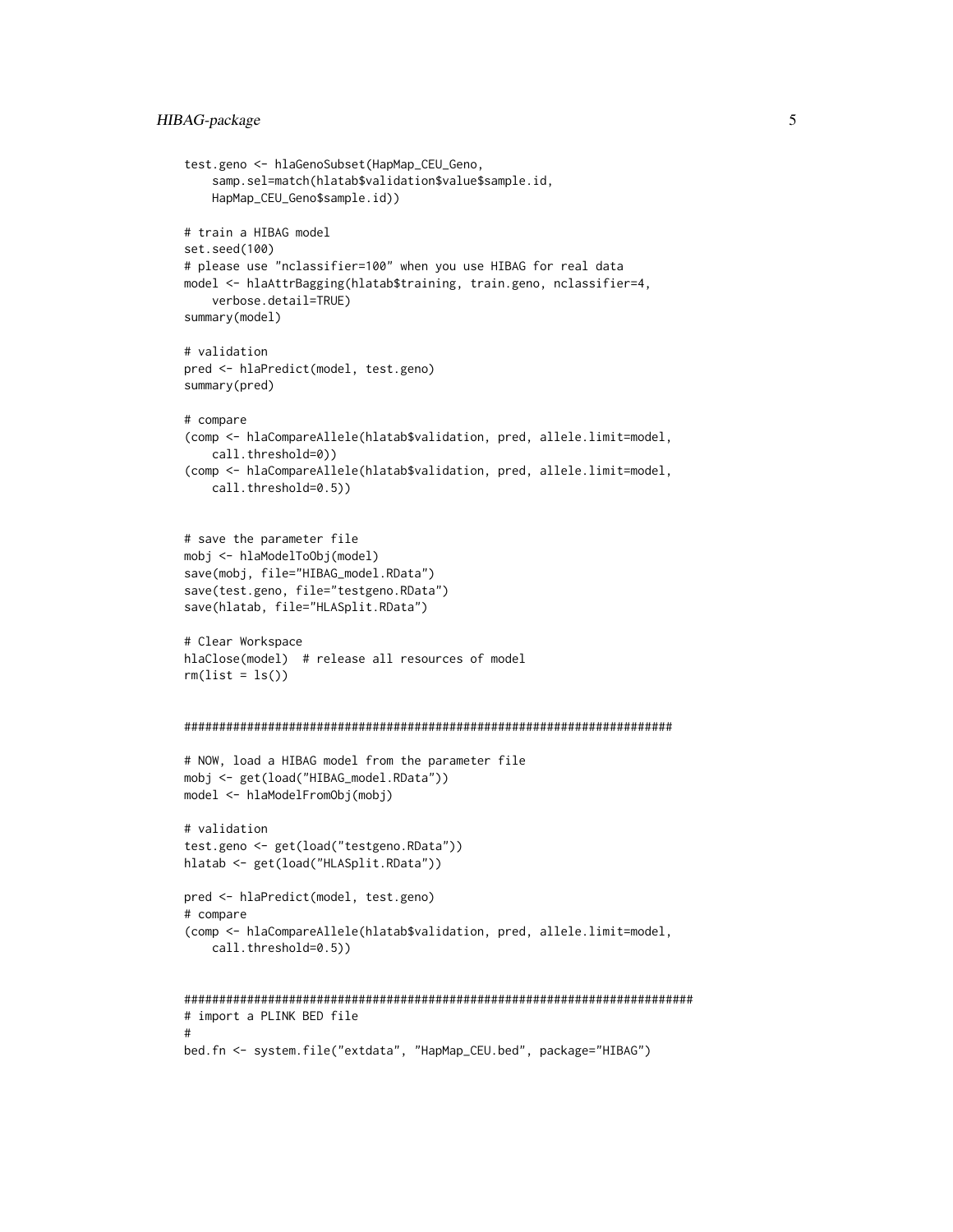```
fam.fn <- system.file("extdata", "HapMap_CEU.fam", package="HIBAG")
bim.fn <- system.file("extdata", "HapMap_CEU.bim", package="HIBAG")
hapmap.ceu <- hlaBED2Geno(bed.fn, fam.fn, bim.fn, assembly="hg19")
#########################################################################
# predict
#
pred <- hlaPredict(model, hapmap.ceu, type="response")
head(pred$value)
# sample.id allele1 allele2 prob
# 1 NA10859 01:01 03:01 0.9999992
# 2 NA11882 01:01 29:02 1.0000000
# ...
# delete the temporary files
unlink(c("HIBAG_model.RData", "testgeno.RData", "HLASplit.RData"), force=TRUE)
```
HapMap\_CEU\_Geno *SNP genotypes of a study simulated from HapMap CEU genotypic data*

#### Description

An object of [hlaSNPGenoClass](#page-66-1) of 60 samples and 1564 SNPs.

#### Usage

HapMap\_CEU\_Geno

#### Value

A list

#### References

[http://hapmap.ncbi.nlm.nih.gov/downloads/genotypes/2010-08\\_phaseII+III/forward/](http://hapmap.ncbi.nlm.nih.gov/downloads/genotypes/2010-08_phaseII+III/forward/)

The International HapMap Consortium. A second generation human haplotype map of over 3.1 million SNPs. Nature 449, 851-861. 2007.

<span id="page-5-0"></span>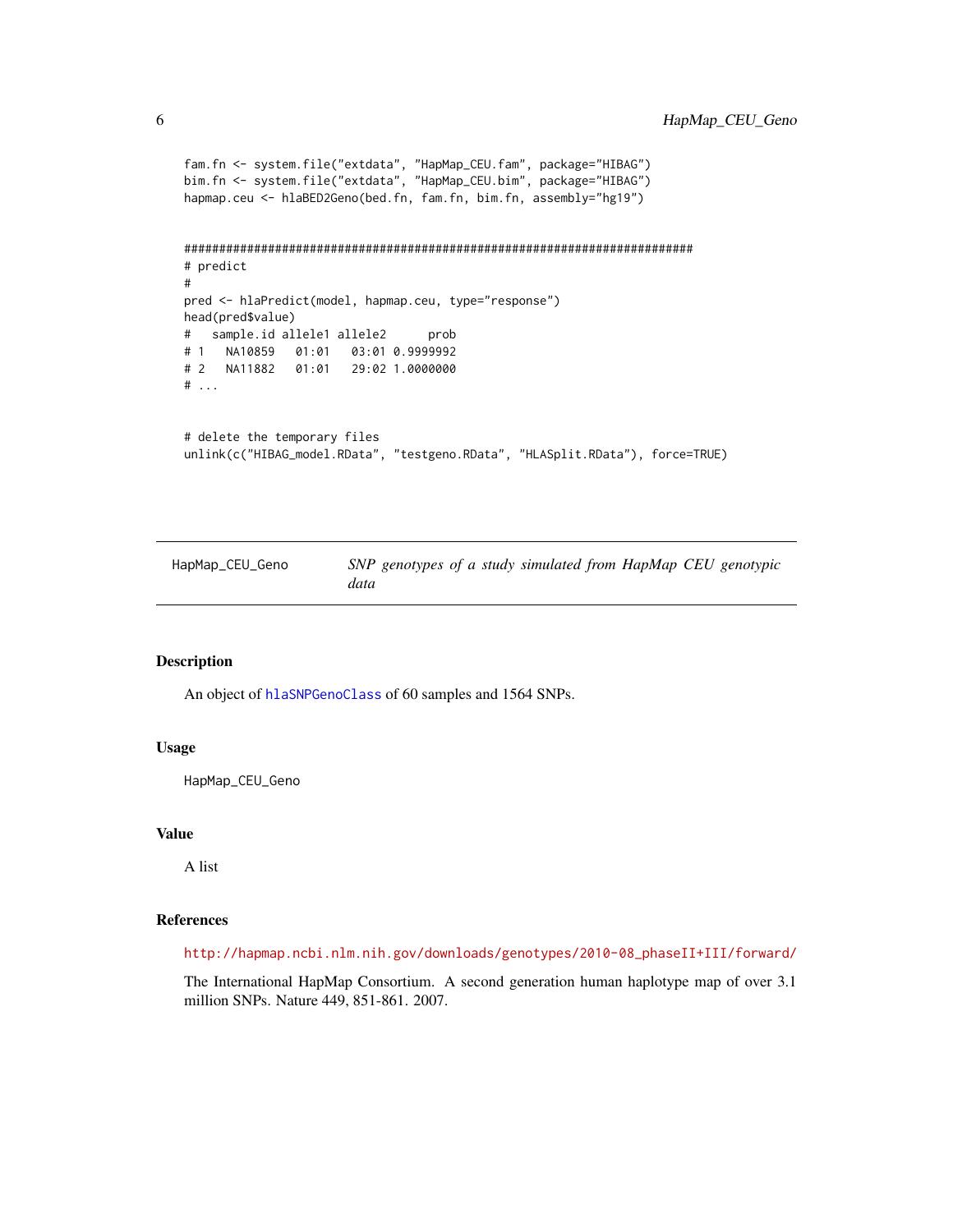<span id="page-6-1"></span><span id="page-6-0"></span>

# Description

The definition of a class for HLA protein amino acid sequences.

#### Value

There are following components:

| <b>locus</b>                      | <b>HLA</b> locus                             |
|-----------------------------------|----------------------------------------------|
| pos.start                         | the starting position in basepair            |
| pos.end                           | the end position in basepair                 |
| value                             | a data frame                                 |
| assembly                          | the human genome reference, such like "hg19" |
| start.position the start position |                                              |
| reference                         | reference sequence                           |
|                                   |                                              |

The component value includes:

| sample.id | sample ID                                                                                          |
|-----------|----------------------------------------------------------------------------------------------------|
| allele1   | amino acid or nucleotide sequence                                                                  |
| allele2   | amino acid or nucleotide sequence                                                                  |
| P1.  Pn   | if applicable, a matrix of posterior probability, row – sample, column – position<br>of amino acid |

# Author(s)

Xiuwen Zheng

# See Also

[hlaConvSequence](#page-29-1)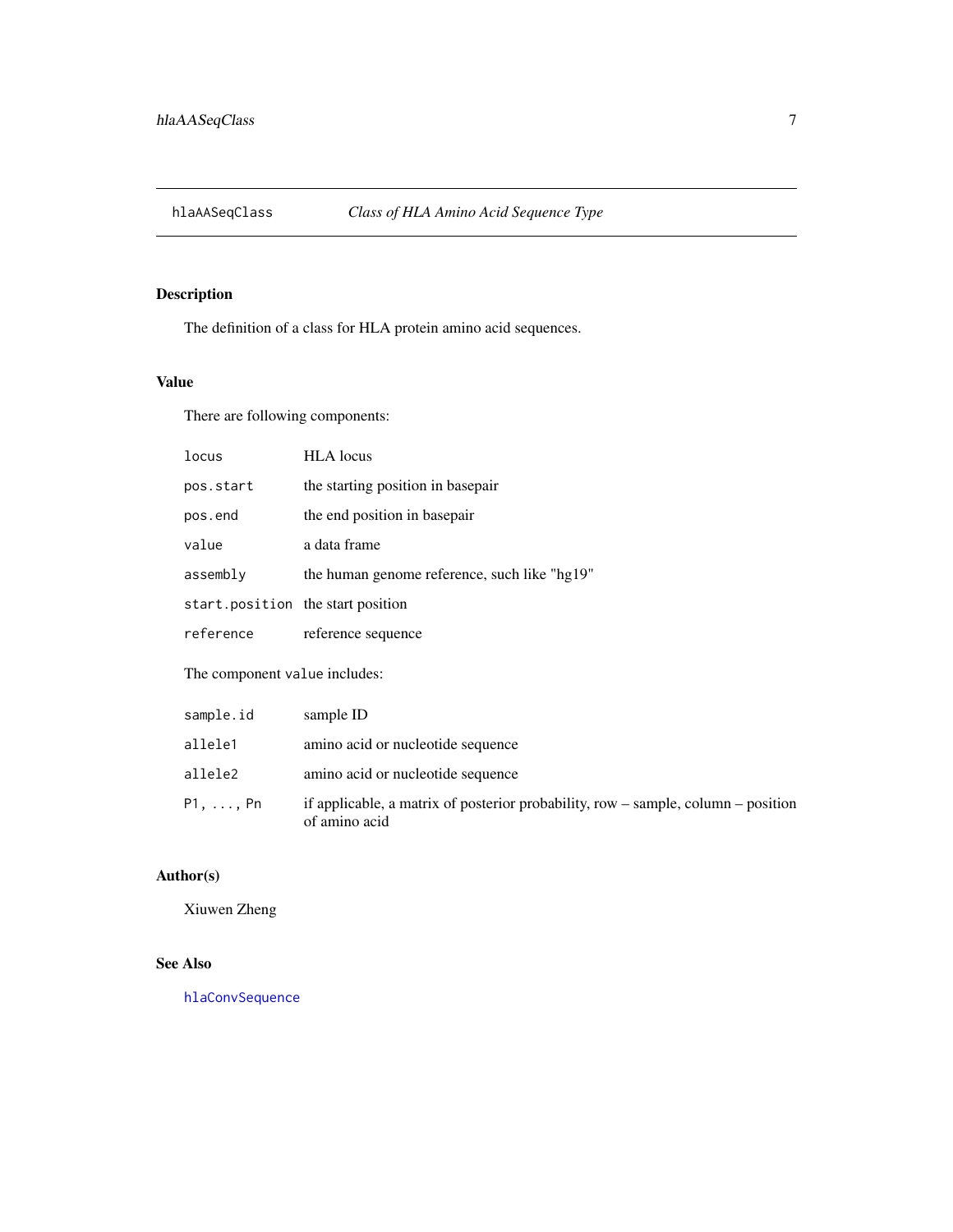<span id="page-7-1"></span><span id="page-7-0"></span>

# Description

Return an object of [hlaAlleleClass](#page-8-1), which contains HLA/KIR types.

#### Usage

```
hlaAllele(sample.id, H1, H2, max.resolution="", locus="any", assembly="auto",
    locus.pos.start=NA_integer_, locus.pos.end=NA_integer_, prob=NULL,
    na.rm=TRUE)
```
#### Arguments

| sample.id       | sample IDs                                                                                                                                                                                                           |
|-----------------|----------------------------------------------------------------------------------------------------------------------------------------------------------------------------------------------------------------------|
| H1              | a vector of HLA/KIR alleles                                                                                                                                                                                          |
| H <sub>2</sub>  | a vector of HLA/KIR alleles                                                                                                                                                                                          |
|                 | max.resolution "2-digit", "4-digit", "6-digit", "8-digit", "allele", "protein", "2", "4", "6", "8",<br>"full" or "": "allele" = "2-digit", "protein" = "4-digit", "full" and "" indicating<br>no limit on resolution |
| locus           | the name of HLA locus: "A", "B", "C", "DRB1", "DRB5", "DQA1", "DQB1",<br>"DPB1", KIR locus, or "any", where "any" indicates any other multiallelic locus;<br>see hlaLociInfo for possible locus names                |
| assembly        | the human genome reference: "hg18", "hg19" (default), "hg38"; "auto" refers to<br>"hg19"; "auto-silent" refers to "hg19" without any warning                                                                         |
| locus.pos.start |                                                                                                                                                                                                                      |
|                 | the starting position in basepair                                                                                                                                                                                    |
| locus.pos.end   | the end position in basepair                                                                                                                                                                                         |
| prob            | the probabilities assigned to the samples                                                                                                                                                                            |
| na.rm           | if TRUE, remove the samples without valid HLA types                                                                                                                                                                  |

#### Details

The format of H1 and H2 is "allele group : different protein : synonymous mutations in exons : synonymous mutations in introns"L, where the suffix L is express level (N, null; L, low; S, secreted; A, aberrant; Q: questionable). For example, "44:02:01:02L". If max.resolution is specified, the HLA alleles will be trimmed with a possible maximum resolution.

#### Value

Return a [hlaAlleleClass](#page-8-1) object, and it is a list:

| locus     | <b>HLA</b> locus                  |
|-----------|-----------------------------------|
| pos.start | the starting position in basepair |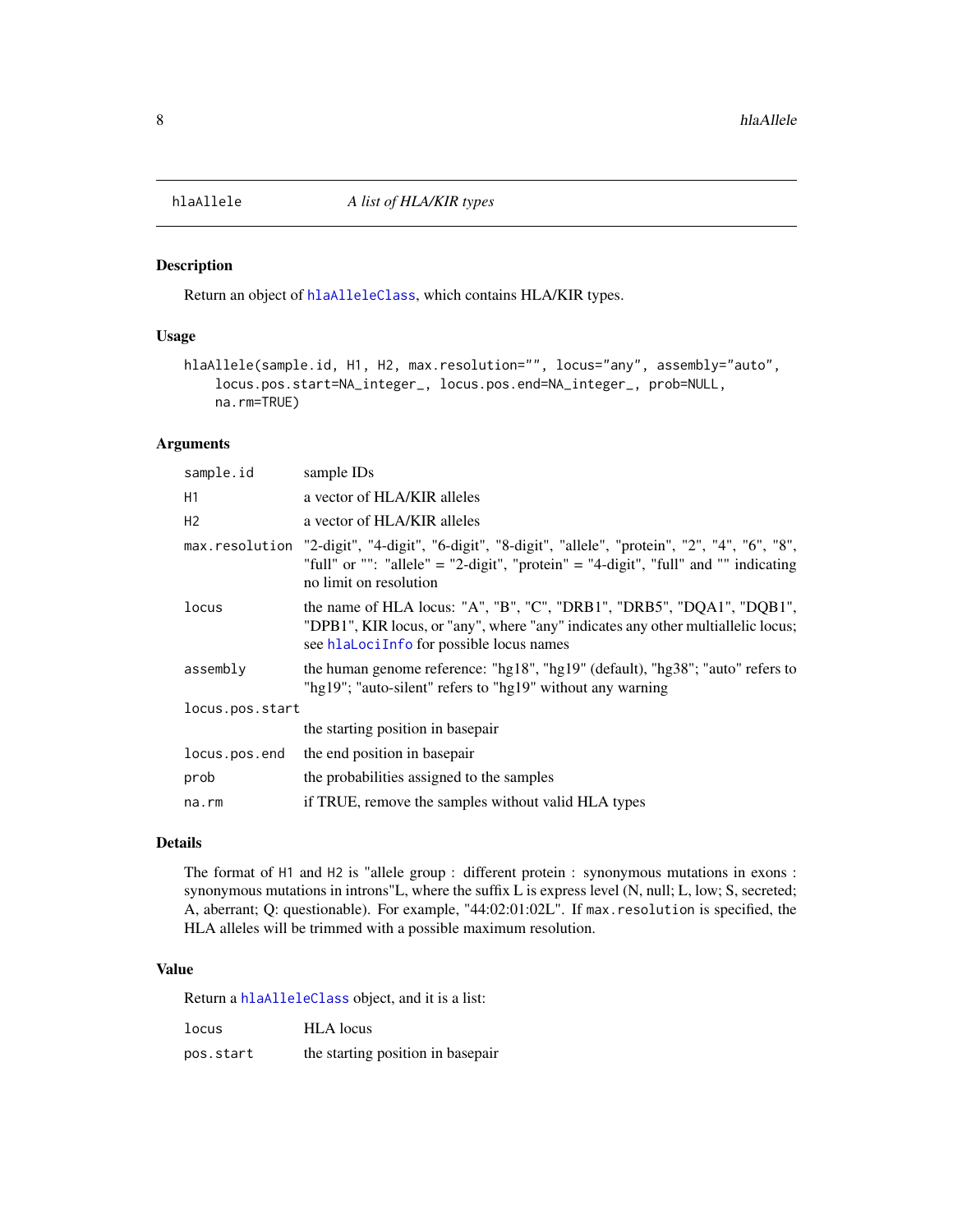# <span id="page-8-0"></span>hlaAlleleClass 9

| pos.end                       | the end position in basepair                 |  |
|-------------------------------|----------------------------------------------|--|
| value                         | a data frame                                 |  |
| assembly                      | the human genome reference, such like "hg19" |  |
| The component value includes: |                                              |  |
| sample.id                     | sample ID                                    |  |
| allele1                       | HLA allele                                   |  |
| allele2                       | HLA allele                                   |  |
|                               |                                              |  |

# Author(s)

Xiuwen Zheng

#### See Also

[hlaAlleleDigit](#page-9-1), [hlaAlleleSubset](#page-10-1), [hlaLociInfo](#page-45-1)

prob the posterior probability

#### Examples

```
head(HLA_Type_Table)
dim(HLA_Type_Table) # 60 13
# make a "hlaAlleleClass" object
hla.id \leftarrow "A"
hla <- hlaAllele(HLA_Type_Table$sample.id,
    H1 = HLA_Type_Table[, paste(hla.id, ".1", sep="")],
    H2 = HLA_Type_Table[, paste(hla.id, ".2", sep="")],
    locus=hla.id, assembly="hg19")
summary(hla)
# encode other loci
```

```
hlaAllele("HD0010", "1", "2", locus="NewLocus")
```
<span id="page-8-1"></span>hlaAlleleClass *Class of HLA/KIR Type*

# Description

The definition of a class for HLA/KIR types, returned from [hlaAllele](#page-7-1).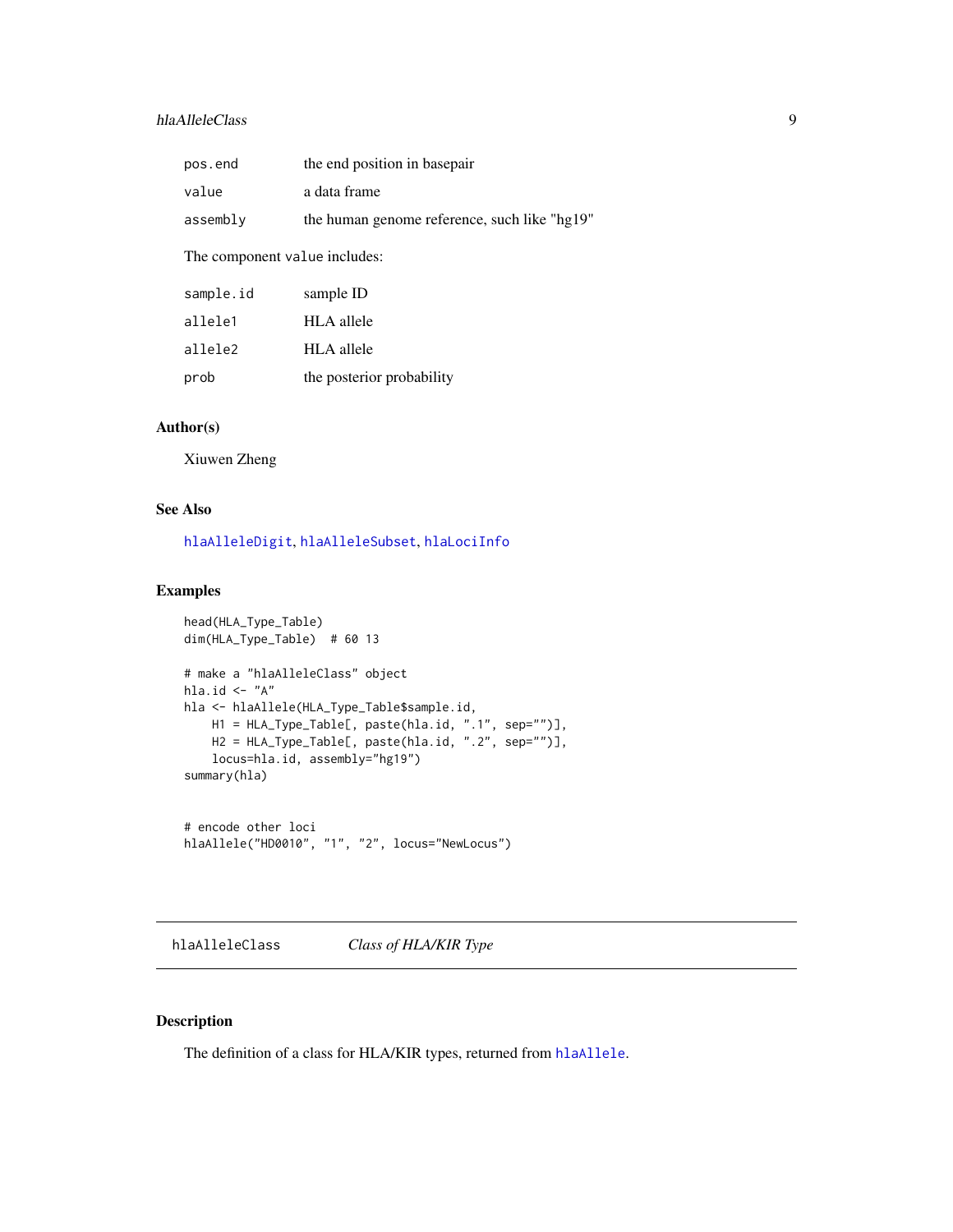# Value

There are following components:

| locus     | <b>HLA/KIR</b> locus                                   |
|-----------|--------------------------------------------------------|
| pos.start | the starting position in basepair                      |
| pos.end   | the end position in basepair                           |
| value     | a data frame                                           |
| assembly  | the human genome reference, such like "hg19"           |
| postprob  | if applicable, a matrix of all posterior probabilities |
|           |                                                        |

#### $\sim$

The component value includes:

| sample.id | sample ID                                |
|-----------|------------------------------------------|
| allele1   | <b>HLA</b> allele                        |
| allele2   | HLA allele                               |
| prob      | if applicable, the posterior probability |

# Author(s)

Xiuwen Zheng

# See Also

[hlaAllele](#page-7-1)

<span id="page-9-1"></span>hlaAlleleDigit *Trim HLA alleles*

# Description

Trim HLA alleles to specified width.

# Usage

```
hlaAlleleDigit(obj, max.resolution="4-digit", rm.suffix=FALSE)
```
# Arguments

| obi       | should be a hlaAlleleClass object or characters                                                                                                                                                                                                    |
|-----------|----------------------------------------------------------------------------------------------------------------------------------------------------------------------------------------------------------------------------------------------------|
|           | max.resolution "2-digit", "1-field", "4-digit", "2-field", "6-digit", "3-field", "8-digit", "4-field",<br>"allele", "protein", "full", "", "none": "allele" = "2-digit"; "protein" = "4-digit";<br>"full" and "" indicating no limit on resolution |
| rm.suffix | whether remove the suffix, e.g., for " $01:22N$ ", "N" is a suffix                                                                                                                                                                                 |

<span id="page-9-0"></span>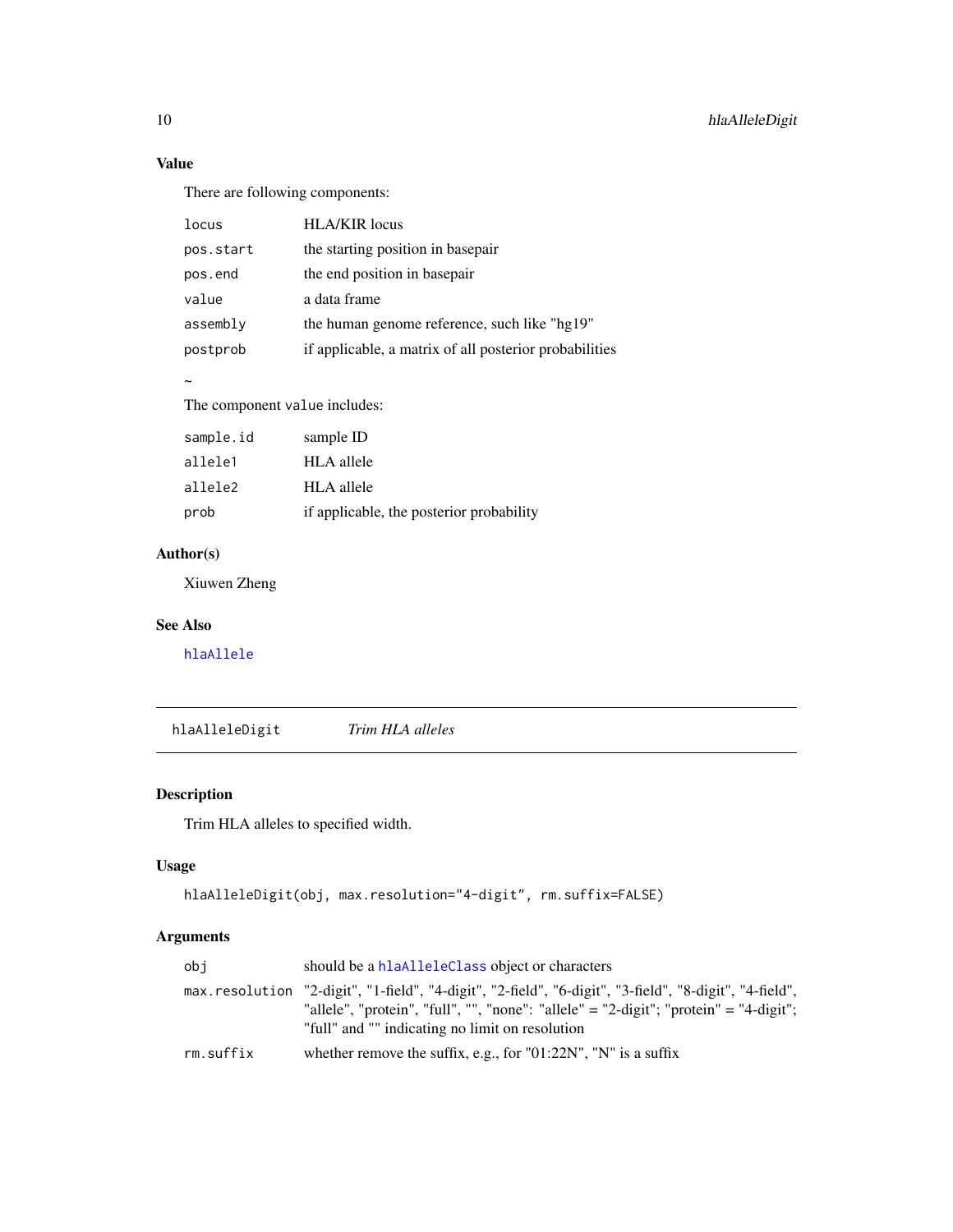#### <span id="page-10-0"></span>hlaAlleleSubset 11

# Details

Either HLAtypes or H1 H2 should be specified. The format of HLAtypes is "allele 1 / allele 2", e.g., "0512/0102". If max.resolution is specified, the HLA alleles will be trimmed with the maximum resolution.

#### Value

Return a [hlaAlleleClass](#page-8-1) object if obj is [hlaAlleleClass](#page-8-1)-type, or characters if obj is charactertype.

# Author(s)

Xiuwen Zheng

#### See Also

[hlaAllele](#page-7-1)

#### Examples

```
head(HLA_Type_Table)
dim(HLA_Type_Table) # 60 13
# make a "hlaAlleleClass" object
hla.id \leftarrow "A"
hla <- hlaAllele(HLA_Type_Table$sample.id,
   H1 = HLA_Type_Table[, paste(hla.id, ".1", sep="")],
   H2 = HLA_Type_Table[, paste(hla.id, ".2", sep="")],
   locus = hla.id, assembly="hg19")
summary(hla)
hla2 <- hlaAlleleDigit(hla, "2-digit")
summary(hla2)
```
<span id="page-10-1"></span>hlaAlleleSubset *Get a subset of HLA/KIR types*

#### Description

Get a subset of HLA/KIR types from an object of [hlaAlleleClass](#page-8-1).

#### Usage

hlaAlleleSubset(hla, samp.sel=NULL)

# Arguments

| hla      | an object of hlaAlleleClass                       |
|----------|---------------------------------------------------|
| samp.sel | a logical vector, or an integer vector of indices |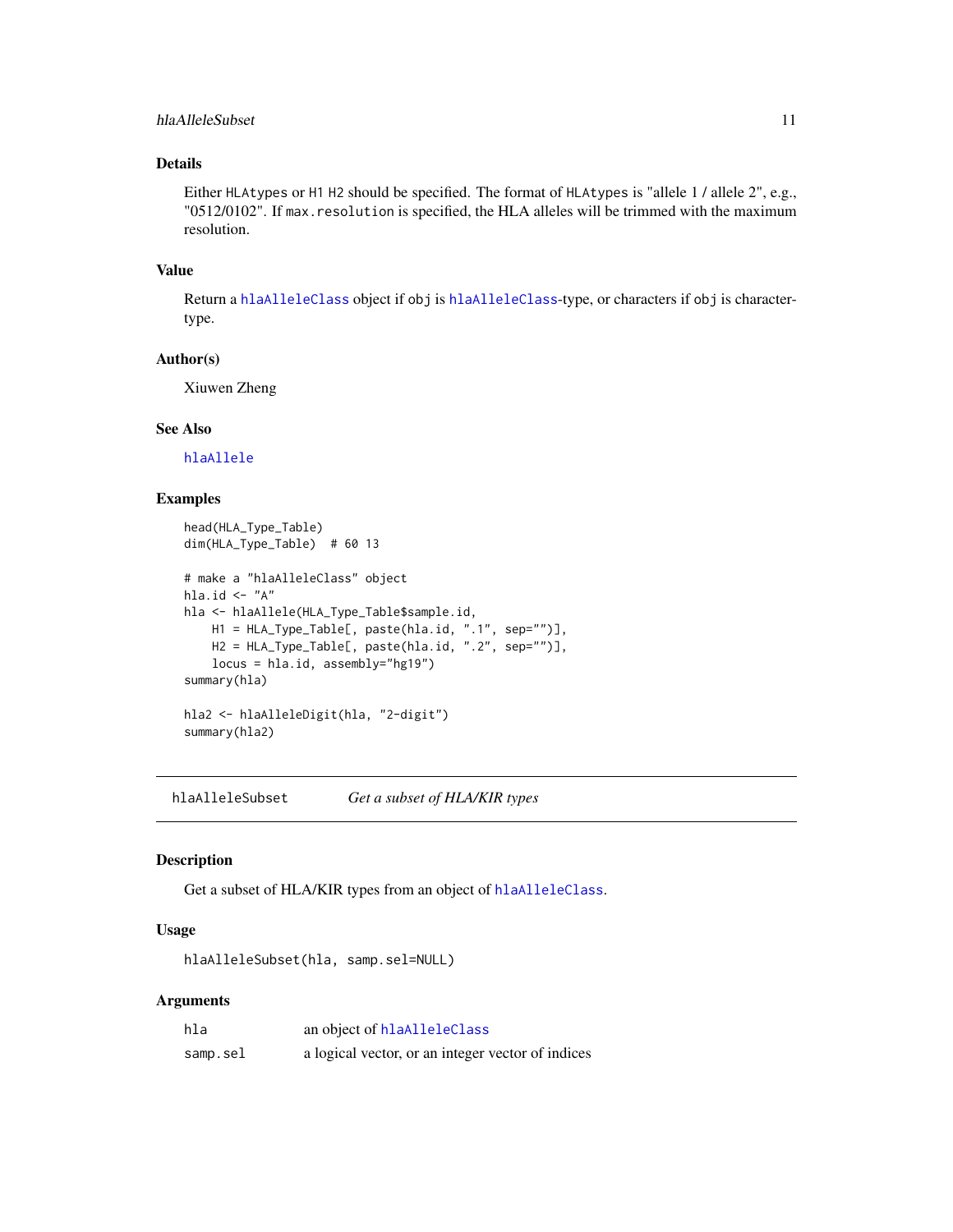# <span id="page-11-0"></span>Value

Return [hlaAlleleClass](#page-8-1).

#### Author(s)

Xiuwen Zheng

#### See Also

[hlaAllele](#page-7-1), [hlaAlleleDigit](#page-9-1)

#### Examples

```
head(HLA_Type_Table)
dim(HLA_Type_Table) # 60 13
# make a "hlaAlleleClass" object
hla.id \leftarrow "A"
hla <- hlaAllele(HLA_Type_Table$sample.id,
   H1 = HLA_Type_Table[, paste(hla.id, ".1", sep="")],
   H2 = HLA_Type_Table[, paste(hla.id, ".2", sep="")],
   locus=hla.id, assembly="hg19")
summary(hla)
subhla <- hlaAlleleSubset(hla, 1:100)
summary(subhla)
```
hlaAlleleToVCF *Convert HLA alleles to VCF*

# Description

To convert the HLA allele data to a VCF file.

#### Usage

```
hlaAlleleToVCF(hla, outfn, DS=TRUE, verbose=TRUE)
```
# Arguments

| hla     | the training HLA types, an object of hlaAlleleClass |
|---------|-----------------------------------------------------|
| outfn   | a VCF file name or a connection                     |
| DS      | if TRUE, output dosages in the DS field             |
| verbose | if TRUE, show information                           |

# Value

None.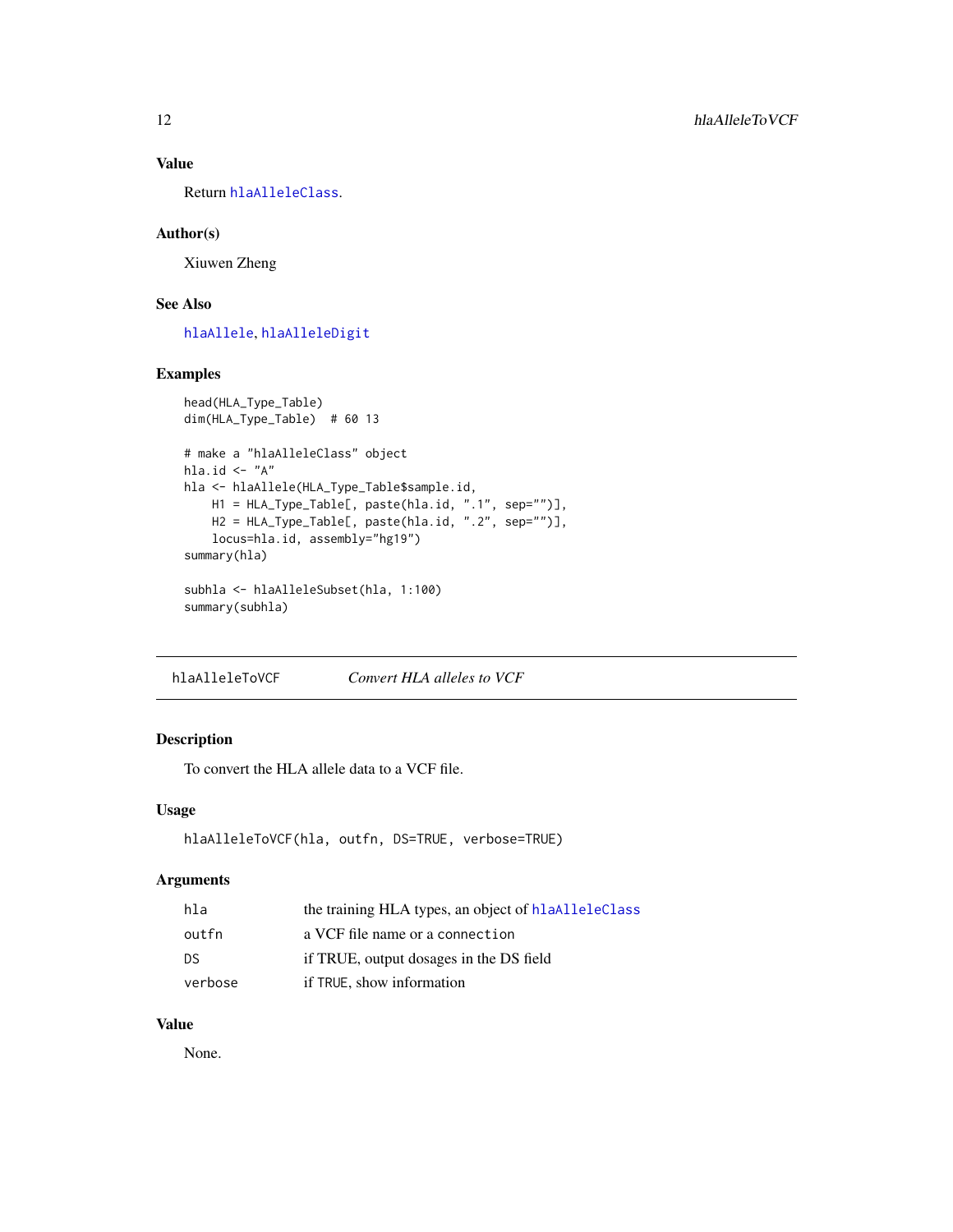#### <span id="page-12-0"></span>hlaAssocTest 13

#### Author(s)

Xiuwen Zheng

#### References

Zheng X, Shen J, Cox C, Wakefield J, Ehm M, Nelson M, Weir BS; HIBAG – HLA Genotype Imputation with Attribute Bagging. Pharmacogenomics Journal. doi: 10.1038/tpj.2013.18. [https:](https://www.nature.com/articles/tpj201318) [//www.nature.com/articles/tpj201318](https://www.nature.com/articles/tpj201318)

# See Also

[hlaAttrBagging](#page-16-1), [hlaAllele](#page-7-1)

#### Examples

```
# make a "hlaAlleleClass" object
hla.id \leq "A"
hla <- hlaAllele(HLA_Type_Table$sample.id,
   H1 = HLA_Type_Table[, paste(hla.id, ".1", sep="")],
    H2 = HLA_Type_Table[, paste(hla.id, ".2", sep="")],
    locus=hla.id, assembly="hg19")
# SNP predictors within the flanking region on each side
region <- 500 # kb
snpid <- hlaFlankingSNP(HapMap_CEU_Geno$snp.id, HapMap_CEU_Geno$snp.position,
    hla.id, region*1000, assembly="hg19")
length(snpid) # 275
# train a HIBAG model
set.seed(100)
# please use "nclassifier=100" when you use HIBAG for real data
model <- hlaAttrBagging(hla, HapMap_CEU_Geno, nclassifier=2)
summary(model)
# validation
pred <- hlaPredict(model, HapMap_CEU_Geno)
summary(pred)
# output to standard output with dosages
hlaAlleleToVCF(hlaAlleleSubset(pred, 1:4), stdout())
```
hlaAssocTest *Statistical Association Tests*

#### Description

Perform statistical association tests via Pearson's Chi-squared test, Fisher's exact test and logistic regressions.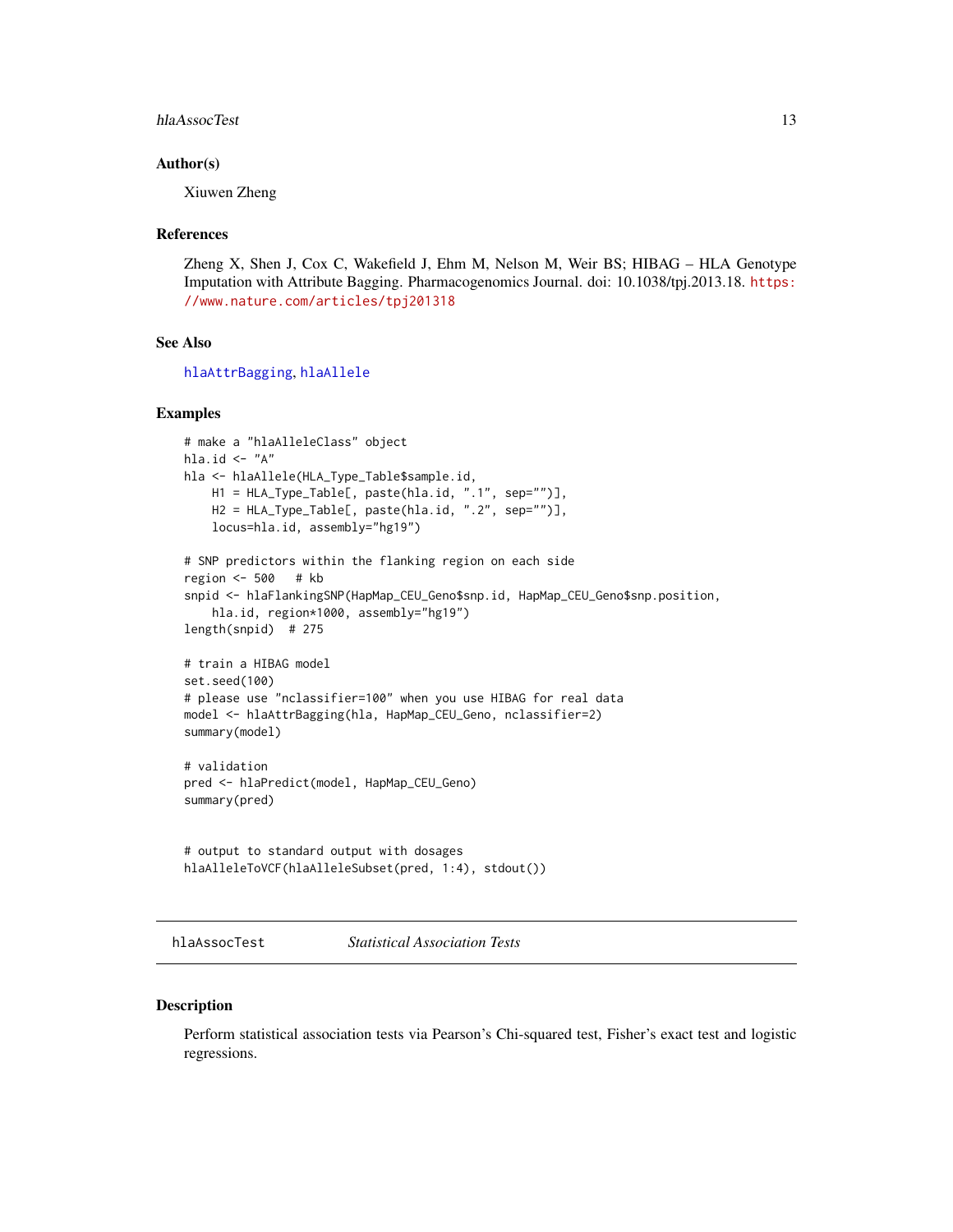#### Usage

```
## S3 method for class 'hlaAlleleClass'
hlaAssocTest(hla, formula, data,
   model=c("dominant", "additive", "recessive", "genotype"),
   model.fit=c("glm"), prob.threshold=NaN, use.prob=FALSE, showOR=FALSE,
    verbose=TRUE, ...)
## S3 method for class 'hlaAASeqClass'
hlaAssocTest(hla, formula, data,
   model=c("dominant", "additive", "recessive", "genotype"),
   model.fit=c("glm"), prob.threshold=NaN, use.prob=FALSE, showOR=FALSE,
    show.all=FALSE, verbose=TRUE, ...)
```
#### Arguments

| hla            | an object of hlaAlleleClass                                                                                                                                       |
|----------------|-------------------------------------------------------------------------------------------------------------------------------------------------------------------|
| formula        | an object of class "formula" (or one that can be coerced to that class): a sym-<br>bolic description of the model to be fitted, e.g., $y \sim 1$ , $y \sim h + a$ |
| data           | an optional data frame, list or environment containing the variables in the model.<br>If not found in data, the variables are taken from environment (formula)    |
| model          | dominant, additive, recessive or genotype models: "dominant" is default                                                                                           |
| model.fit      | "glm" – generalized linear regression                                                                                                                             |
| prob.threshold | the probability threshold to exclude individuals with low confidence scores                                                                                       |
| use.prob       | if TRUE, use the posterior probabilities as weights in glm models                                                                                                 |
| showOR         | show odd ratio (OR) instead of log OR if TRUE                                                                                                                     |
| show.all       | if TRUE, show both significant and non-significant results; if FALSE, only show<br>significant results                                                            |
| verbose        | if TRUE, show information                                                                                                                                         |
| .              | optional arguments to glm or nlme call                                                                                                                            |

#### Details

| model     | description (given a specific HLA allele h)                                                                              |
|-----------|--------------------------------------------------------------------------------------------------------------------------|
| dominant  | $[-/-]$ vs. $[-/h,h/h]$ (0 vs. 1 in design matrix)                                                                       |
| additive  | $[-]$ vs. [h] in Chi-squared and Fisher's exact test, the allele dosage in regressions $(0: -/-]$ , 1: $-h$ , 2: $h/h$ ) |
| recessive | $[-/-,-/h]$ vs. $[h/h]$ (0 vs. 1 in design matrix)                                                                       |
| genotype  | $[-/-]$ , $[-/h]$ , $[h/h]$ $(0 \text{ vs. } 1 \text{ in design matrix})$                                                |

In allelic associations, Chi-squared and Fisher exact tests are preformed on the cross tabulation, which is constructed according to the specified model (dominant, additive, recessive and gneotype).

In amino acid associations, Fisher exact test is performed on a cross tabulation with the numbers of each amino acid stratified by response variable (e.g., disease status).

In linear and logistic regressions, 95% confidence intervals are calculated based on asymptotic normality. The option use.prob=TRUE might be useful in the sensitivity analysis.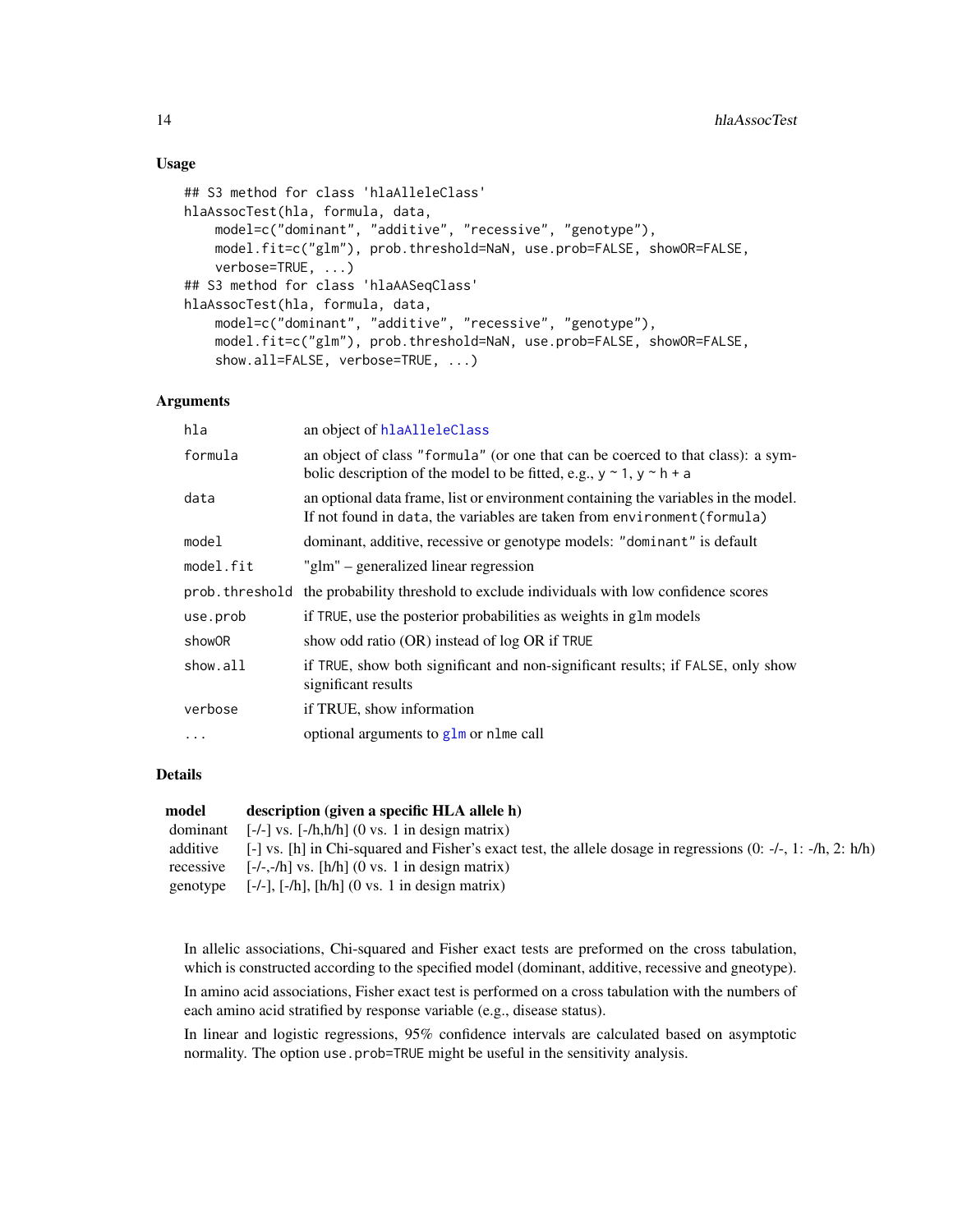# hlaAssocTest 15

# Value

Return a data.frame with

| $[-]$               | the number of haplotypes not carrying the specified HLA allele                       |
|---------------------|--------------------------------------------------------------------------------------|
| [h]                 | the number of haplotype carrying the specified HLA allele                            |
| $%$ . [-],          | case/disease proportion in the group [-],                                            |
| $[-/-]$             | the number of individuals or haplotypes not carrying the specified HLA allele        |
| $[-/h]$             | the number of individuals or haplotypes carrying one specified HLA allele            |
| $[-/h]$             | the number of individuals or haplotypes carrying two specified HLA alleles           |
| $[-/h,h/h]$         | the number of individuals or haplotypes carrying one or two specified HLA<br>alleles |
| $[-/-,-/h]$         | the number of individuals or haplotypes carrying at most one specified HLA<br>allele |
| %. $[-/-]$ ,        | case/disease proportion in the group [-/-],                                          |
| $avg.[-/-], \ldots$ | outcome average in the group [-/-],                                                  |
| chisq.st            | the value the chi-squared test statistic                                             |
| chisq.p             | the p-value for the Chi-squared test                                                 |
| fisher.p            | the p-value for the Fisher's exact test                                              |
| h.est               | the coefficient estimate of HLA allele                                               |
| h.25%, h.75%        | the 95% confidence interval for HLA allele                                           |
| h.pval              | p value for HLA allele                                                               |

# Author(s)

Xiuwen Zheng

# See Also

[hlaConvSequence](#page-29-1), [summary.hlaAASeqClass](#page-74-1)

```
hla.id \leftarrow "A"
hla <- hlaAllele(HLA_Type_Table$sample.id,
    H1 = HLA_Type_Table[, paste(hla.id, ".1", sep="")],
    H2 = HLA_Type_Table[, paste(hla.id, ".2", sep="")],
    locus=hla.id, assembly="hg19")
set.seed(1000)
n <- nrow(hla$value)
dat <- data.frame(case = c(rep(0, n/2), rep(1, n/2)), y = rnorm(n),
    pc1 = rnorm(n)hlaAssocTest(hla, case ~ 1, data=dat)
hlaAssocTest(hla, case ~ 1, data=dat, model="additive")
```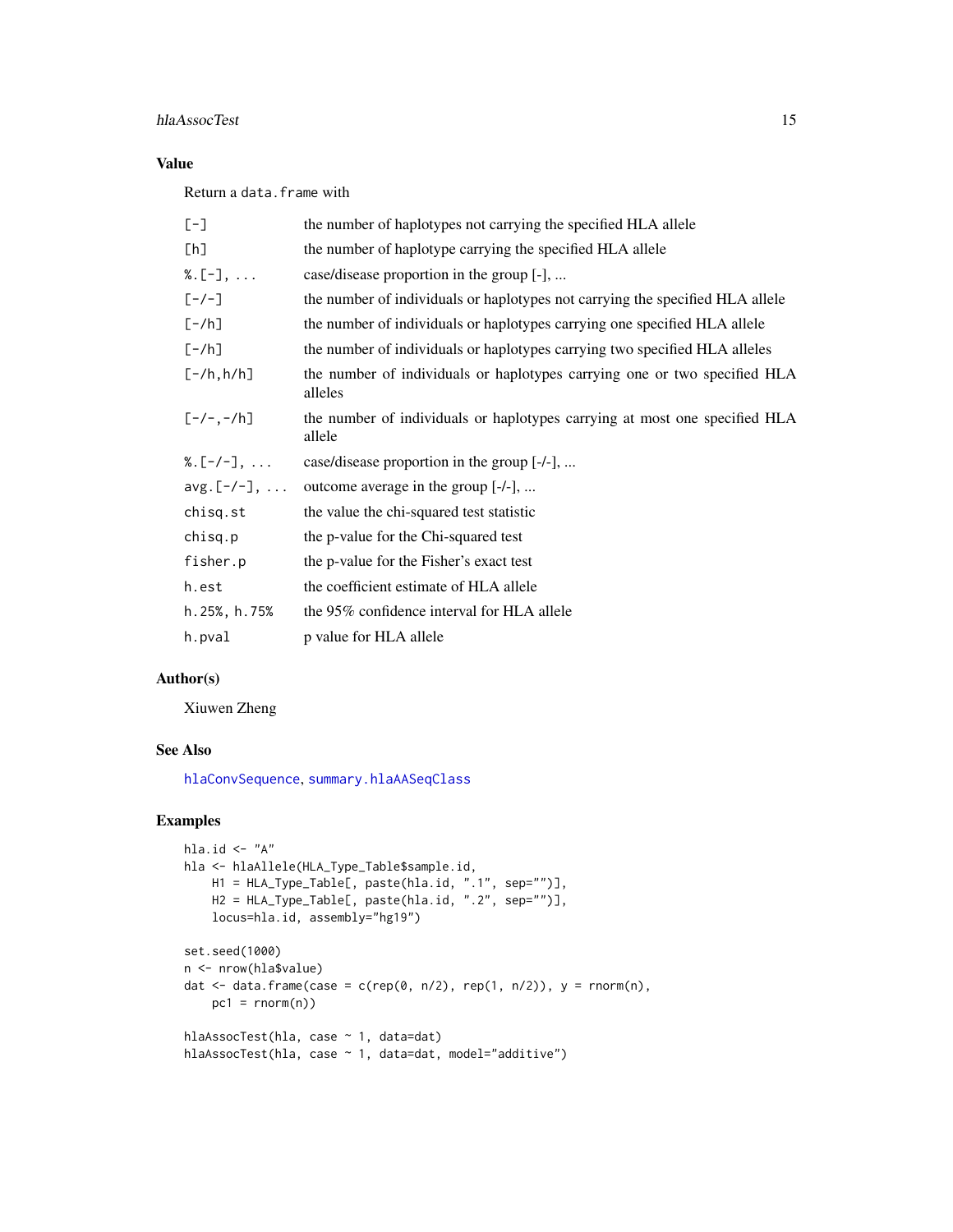```
hlaAssocTest(hla, case ~ 1, data=dat, model="recessive")
hlaAssocTest(hla, case ~ 1, data=dat, model="genotype")
hlaAssocTest(hla, y ~ 1, data=dat)
hlaAssocTest(hla, y ~ 1, data=dat, model="genotype")
hlaAssocTest(hla, case ~ h, data=dat)
hlaAssocTest(hla, case ~ h + pc1, data=dat)
hlaAssocTest(hla, case ~ h + pc1, data=dat, showOR=TRUE)
hlaAssocTest(hla, y ~ h, data=dat)
hlaAssocTest(hla, y \sim h + pc1, data=dat)
hlaAssocTest(hla, y \sim h + p c 1, data=dat, showOR=TRUE)
hlaAssocTest(hla, case ~ h, data=dat, model="additive")
hlaAssocTest(hla, case ~ h, data=dat, model="recessive")
hlaAssocTest(hla, case ~ h, data=dat, model="genotype")
```
<span id="page-15-1"></span>hlaAttrBagClass *The class of HIBAG model*

#### Description

The class of a HIBAG model, and its instance is returned from [hlaAttrBagging](#page-16-1).

# Value

Return a list of:

| n.samp          | the total number of training samples                                                                                                                     |  |
|-----------------|----------------------------------------------------------------------------------------------------------------------------------------------------------|--|
| $n.s$ np        | the total number of candidate SNP predictors                                                                                                             |  |
| sample.id       | the sample IDs                                                                                                                                           |  |
| snp.id          | the SNP IDs                                                                                                                                              |  |
| snp.position    | SNP position in basepair                                                                                                                                 |  |
| snp.allele      | a vector of characters with the format of "A allele/B allele"                                                                                            |  |
| snp.allele.freq |                                                                                                                                                          |  |
|                 | the allele frequencies                                                                                                                                   |  |
| hla.locus       | the name of HLA locus                                                                                                                                    |  |
| hla.allele      | the HLA alleles used in the model                                                                                                                        |  |
| hla.freq        | the HLA allele frequencies                                                                                                                               |  |
| assembly        | the human genome reference, such like "hg19"                                                                                                             |  |
| model           | internal use                                                                                                                                             |  |
| appendix        | an optional list: $platform$ – supported platform(s); information – other infor-<br>mation, like training sets, authors; warning $-$ any warning message |  |
| matching        | matching proportion in the training set                                                                                                                  |  |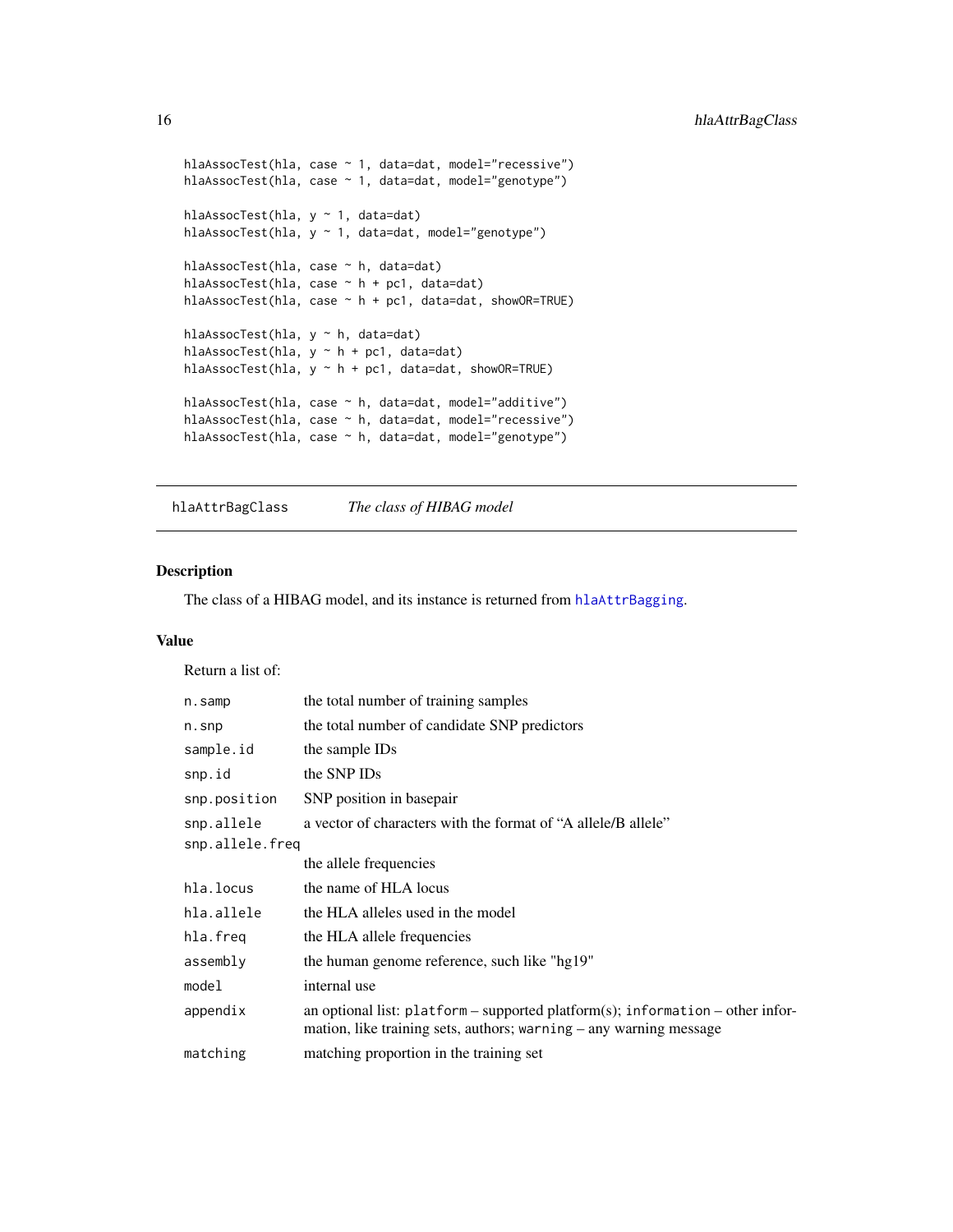# <span id="page-16-0"></span>hlaAttrBagging 17

# Author(s)

Xiuwen Zheng

# See Also

[hlaAttrBagging](#page-16-1), [hlaParallelAttrBagging](#page-51-1), [hlaAttrBagObj](#page-19-1)

<span id="page-16-1"></span>hlaAttrBagging *Build a HIBAG model*

# Description

To build a HIBAG model for predicting HLA types with SNP markers.

# Usage

```
hlaAttrBagging(hla, snp, nclassifier=100L, mtry=c("sqrt", "all", "one"),
   prune=TRUE, na.rm=TRUE, mono.rm=TRUE, maf=NaN, nthread=1L, verbose=TRUE,
   verbose.detail=FALSE)
```
# Arguments

| hla         | the training HLA types, an object of hlaAlleleClass                                                                                                                                    |
|-------------|----------------------------------------------------------------------------------------------------------------------------------------------------------------------------------------|
| snp         | the training SNP genotypes, an object of hlaSNPGenoClass                                                                                                                               |
| nclassifier | the total number of individual classifiers                                                                                                                                             |
| mtry        | a character or a numeric value, the number of variables randomly sampled as<br>candidates for each selection. See details                                                              |
| prune       | if TRUE, to perform a parsimonious forward variable selection, otherwise, ex-<br>haustive forward variable selection. See details                                                      |
| na.rm       | if TRUE, remove the samples with missing HLA alleles                                                                                                                                   |
| mono.rm     | if TRUE, remove monomorphic SNPs                                                                                                                                                       |
| maf         | MAF threshold for SNP filter, excluding any SNP with $MAF < \text{maf}$                                                                                                                |
| nthread     | specify the number of threads used in the model building; if TRUE, use the num-<br>ber of threads returned from RcppParallel:: defaultNumThreads() (by de-<br>fault using all threads) |
| verbose     | if TRUE, show information                                                                                                                                                              |
|             | verbose.detail if TRUE, show more information                                                                                                                                          |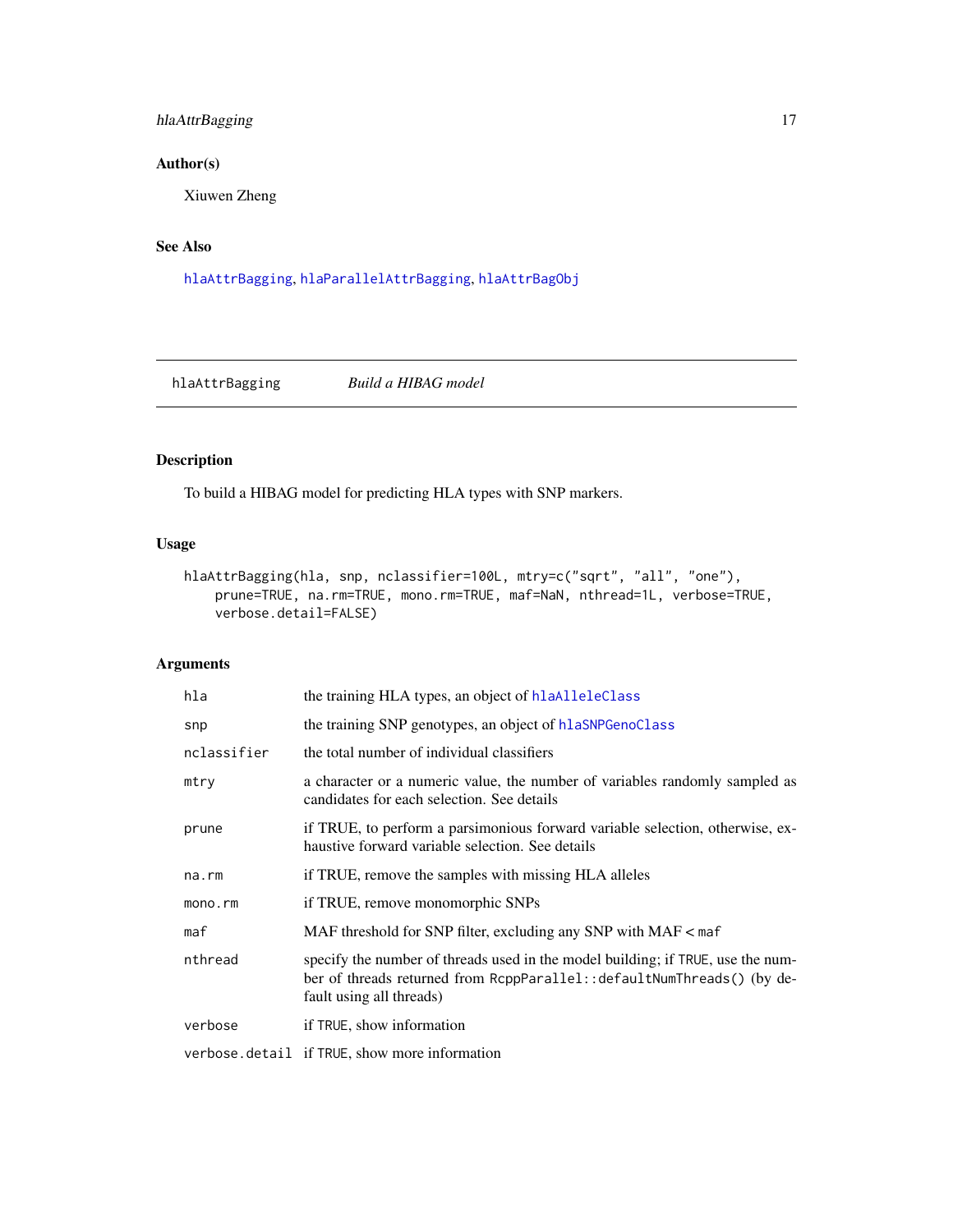#### Details

mtry (the number of variables randomly sampled as candidates for each selection, "sqrt" by default): "sqrt", using the square root of the total number of candidate SNPs; "all", using all candidate SNPs; "one", using one SNP; an integer, specifying the number of candidate SNPs;  $0 < r < 1$ , the number of candidate SNPs is "r \* the total number of SNPs".

prune: there is no significant difference on accuracy between parsimonious and exhaustive forward variable selections. If prune=TRUE, the searching algorithm performs a parsimonious forward variable selection: if a new SNP predictor reduces the current out-of-bag accuracy, then it is removed from the candidate SNP set for future searching. Parsimonious selection helps to improve the computational efficiency by reducing the searching times on non-informative SNP markers.

[hlaParallelAttrBagging](#page-51-1) extends hlaAttrBagging to allow parallel computing with multiple compute nodes in a cluster. An autosave function is available in [hlaParallelAttrBagging](#page-51-1) when an new individual classifier is built internally without completing the ensemble.

#### Value

Return an object of [hlaAttrBagClass](#page-15-1):

| n.samp          | the total number of training samples                          |
|-----------------|---------------------------------------------------------------|
| $n.s$ np        | the total number of candidate SNP predictors                  |
| sample.id       | the sample IDs                                                |
| snp.id          | the SNP IDs                                                   |
| snp.position    | SNP position in basepair                                      |
| snp.allele      | a vector of characters with the format of "A allele/B allele" |
| snp.allele.freq |                                                               |
|                 | the allele frequencies                                        |
| hla.locus       | the name of HLA locus                                         |
| hla.allele      | the HLA alleles used in the model                             |
| hla.freq        | the HLA allele frequencies                                    |
| assembly        | the human genome reference, such like "hg19"                  |
| model           | internal use                                                  |
| matching        | matching proportion in the training set                       |

#### Author(s)

Xiuwen Zheng

#### References

Zheng X, Shen J, Cox C, Wakefield J, Ehm M, Nelson M, Weir BS; HIBAG – HLA Genotype Imputation with Attribute Bagging. Pharmacogenomics Journal. doi: 10.1038/tpj.2013.18. [https:](https://www.nature.com/articles/tpj201318) [//www.nature.com/articles/tpj201318](https://www.nature.com/articles/tpj201318)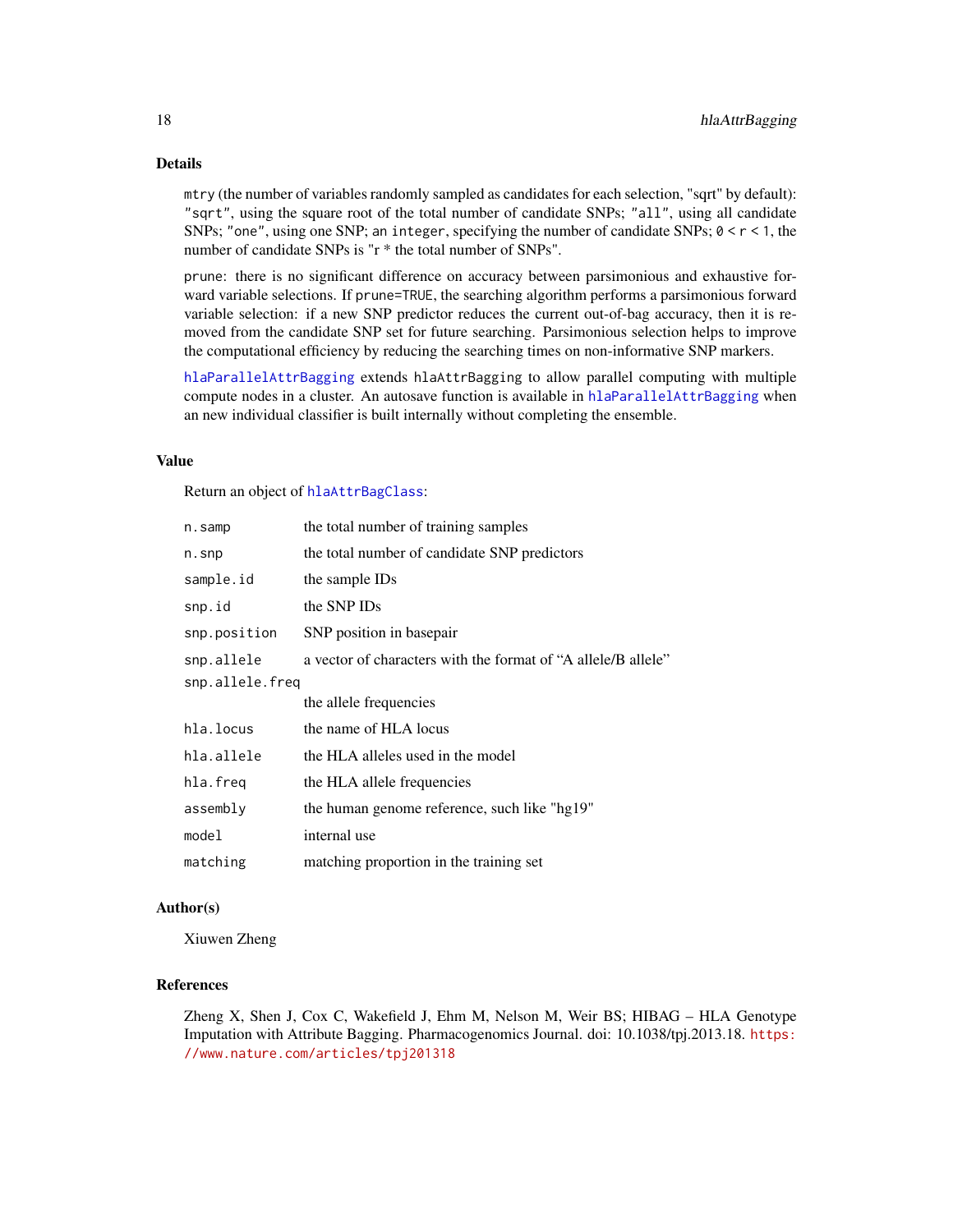# hlaAttrBagging 19

# See Also

```
hlaClose, hlaParallelAttrBagging, summary.hlaAttrBagClass, predict.hlaAttrBagClass,
hlaPredict, hlaSetKernelTarget
```

```
# make a "hlaAlleleClass" object
hla.id \leq "A"
hla <- hlaAllele(HLA_Type_Table$sample.id,
    H1 = HLA_Type_Table[, paste(hla.id, ".1", sep="")],
    H2 = HLA_Type_Table[, paste(hla.id, ".2", sep="")],
    locus=hla.id, assembly="hg19")
# divide HLA types randomly
set.seed(100)
hlatab <- hlaSplitAllele(hla, train.prop=0.5)
names(hlatab)
# "training" "validation"
summary(hlatab$training)
summary(hlatab$validation)
# SNP predictors within the flanking region on each side
region <- 500 # kb
snpid <- hlaFlankingSNP(HapMap_CEU_Geno$snp.id, HapMap_CEU_Geno$snp.position,
    hla.id, region*1000, assembly="hg19")
length(snpid) # 275
# training and validation genotypes
train.geno <- hlaGenoSubset(HapMap_CEU_Geno,
    snp.sel=match(snpid, HapMap_CEU_Geno$snp.id),
    samp.sel=match(hlatab$training$value$sample.id,
    HapMap_CEU_Geno$sample.id))
test.geno <- hlaGenoSubset(HapMap_CEU_Geno,
    samp.sel=match(hlatab$validation$value$sample.id,
    HapMap_CEU_Geno$sample.id))
# train a HIBAG model
set.seed(100)
# please use "nclassifier=100" when you use HIBAG for real data
model <- hlaAttrBagging(hlatab$training, train.geno, nclassifier=4,
    verbose.detail=TRUE)
summary(model)
# validation
pred <- hlaPredict(model, test.geno)
summary(pred)
# compare
(comp <- hlaCompareAllele(hlatab$validation, pred, allele.limit=model,
    call.threshold=0))
(comp <- hlaCompareAllele(hlatab$validation, pred, allele.limit=model,
   call.threshold=0.5))
```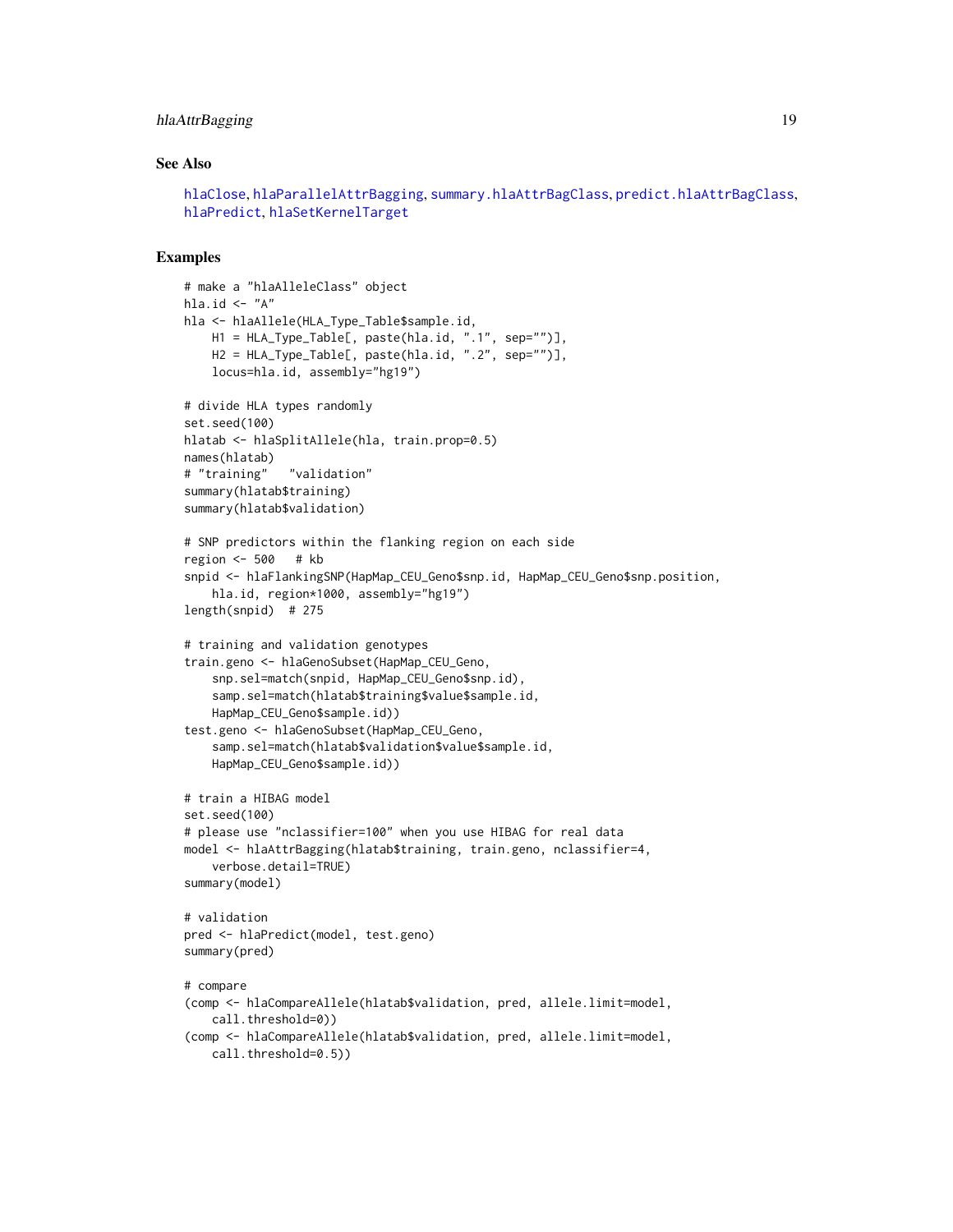```
# save the parameter file
mobj <- hlaModelToObj(model)
save(mobj, file="HIBAG_model.RData")
save(test.geno, file="testgeno.RData")
save(hlatab, file="HLASplit.RData")
# Clear Workspace
hlaClose(model) # release all resources of model
rm(list = ls())######################################################################
# NOW, load a HIBAG model from the parameter file
mobj <- get(load("HIBAG_model.RData"))
model <- hlaModelFromObj(mobj)
# validation
test.geno <- get(load("testgeno.RData"))
hlatab <- get(load("HLASplit.RData"))
pred <- hlaPredict(model, test.geno, type="response")
summary(pred)
# compare
(comp <- hlaCompareAllele(hlatab$validation, pred, allele.limit=model,
    call.threshold=0))
(comp <- hlaCompareAllele(hlatab$validation, pred, allele.limit=model,
   call.threshold=0.5))
# delete the temporary files
unlink(c("HIBAG_model.RData", "testgeno.RData", "HLASplit.RData"), force=TRUE)
```
<span id="page-19-1"></span>hlaAttrBagObj *The class of HIBAG object*

#### Description

The class of a HIBAG object, which can be saved in the .RData file.

#### Value

| A list of: |                                              |
|------------|----------------------------------------------|
| n.samp     | the total number of training samples         |
| n.snp      | the total number of candidate SNP predictors |
| sample.id  | the sample IDs                               |

<span id="page-19-0"></span>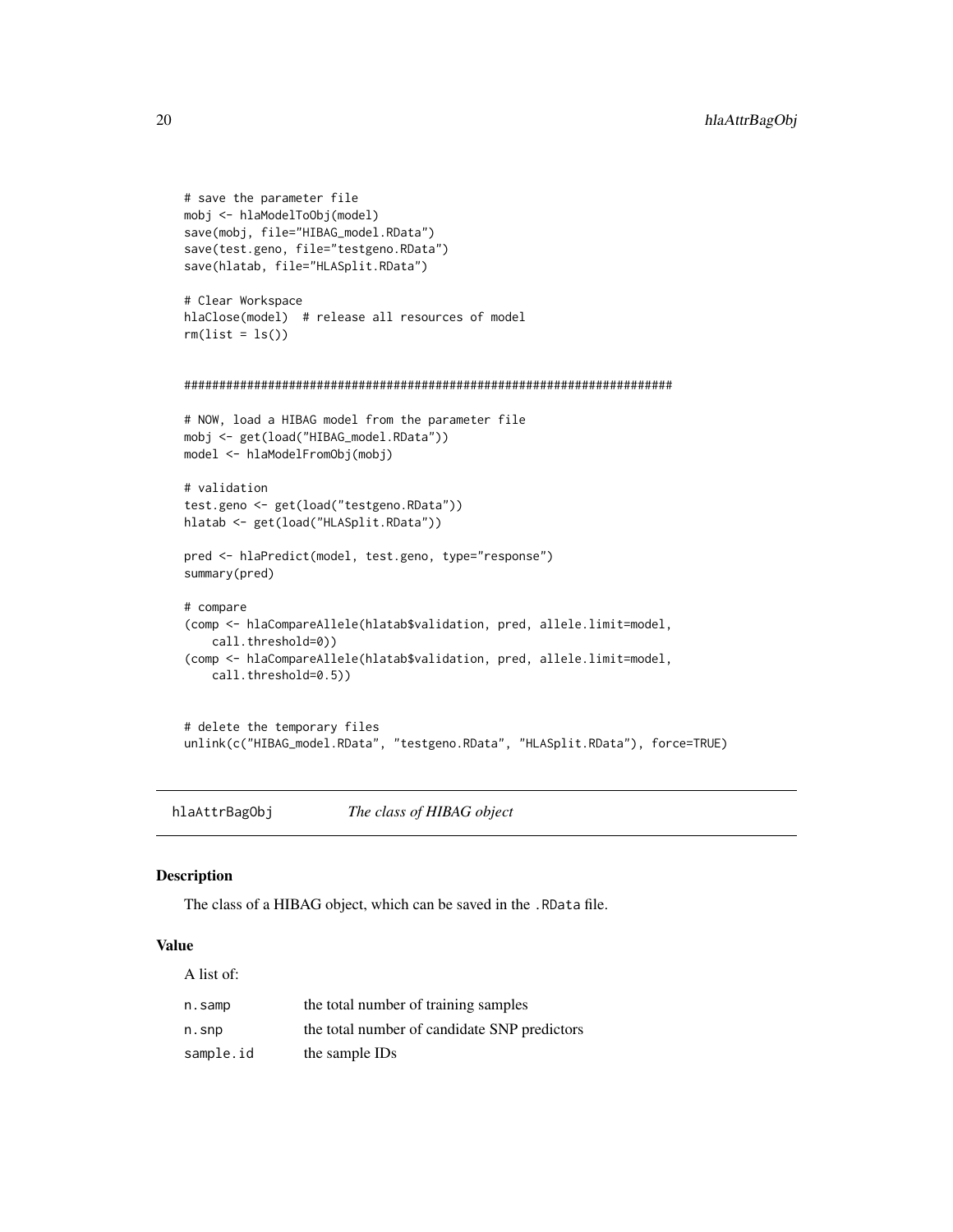#### <span id="page-20-0"></span>hlaBED2Geno 21

| snp.id                                    | the SNP IDs                                                                                                                        |  |
|-------------------------------------------|------------------------------------------------------------------------------------------------------------------------------------|--|
| snp.position                              | SNP position in basepair                                                                                                           |  |
| snp.allele                                | a vector of characters with the format of "A allele/B allele"                                                                      |  |
| snp.allele.freq                           |                                                                                                                                    |  |
|                                           | the allele frequencies                                                                                                             |  |
| hla.locus                                 | the name of HLA locus                                                                                                              |  |
| hla.allele                                | the HLA alleles used in the model                                                                                                  |  |
| hla.freq                                  | the HLA allele frequencies                                                                                                         |  |
| assembly                                  | the human genome reference, such like "hg19"                                                                                       |  |
| classifiers                               | a list of all classifiers (described as follows)                                                                                   |  |
| matching                                  | matching proportion in the training set                                                                                            |  |
| appendix                                  | platform - supported platform(s); information - other information, like train-<br>ing sets, authors; warning – any warning message |  |
| classifiers has the following components: |                                                                                                                                    |  |
| samp.num                                  | the number of copies of samples in a bootstrap sample                                                                              |  |
| haplos                                    | a data.frame of haplotype frequencies                                                                                              |  |
|                                           | $freq - haplotype frequency$                                                                                                       |  |
|                                           | hla – a HLA allele                                                                                                                 |  |
|                                           | haplo – a SNP haplotype, with an entry value 0 standing for B (ZERO A allele),<br>1 for A (ONE A allele)                           |  |
| snpidx                                    | the SNP indices used in this classifier                                                                                            |  |
| outofbag.acc                              | the out-of-bag accuracy of this classifier                                                                                         |  |

# Author(s)

Xiuwen Zheng

# See Also

[hlaAttrBagging](#page-16-1), [hlaParallelAttrBagging](#page-51-1), [hlaModelToObj](#page-48-1), [hlaModelFiles](#page-47-1), [hlaAttrBagClass](#page-15-1)

<span id="page-20-1"></span>

| hlaBED2Geno | Convert from PLINK BED format |
|-------------|-------------------------------|
|-------------|-------------------------------|

# Description

To convert a PLINK BED file to an object of [hlaSNPGenoClass](#page-66-1).

# Usage

hlaBED2Geno(bed.fn, fam.fn, bim.fn, rm.invalid.allele=FALSE, import.chr="xMHC", assembly="auto", verbose=TRUE)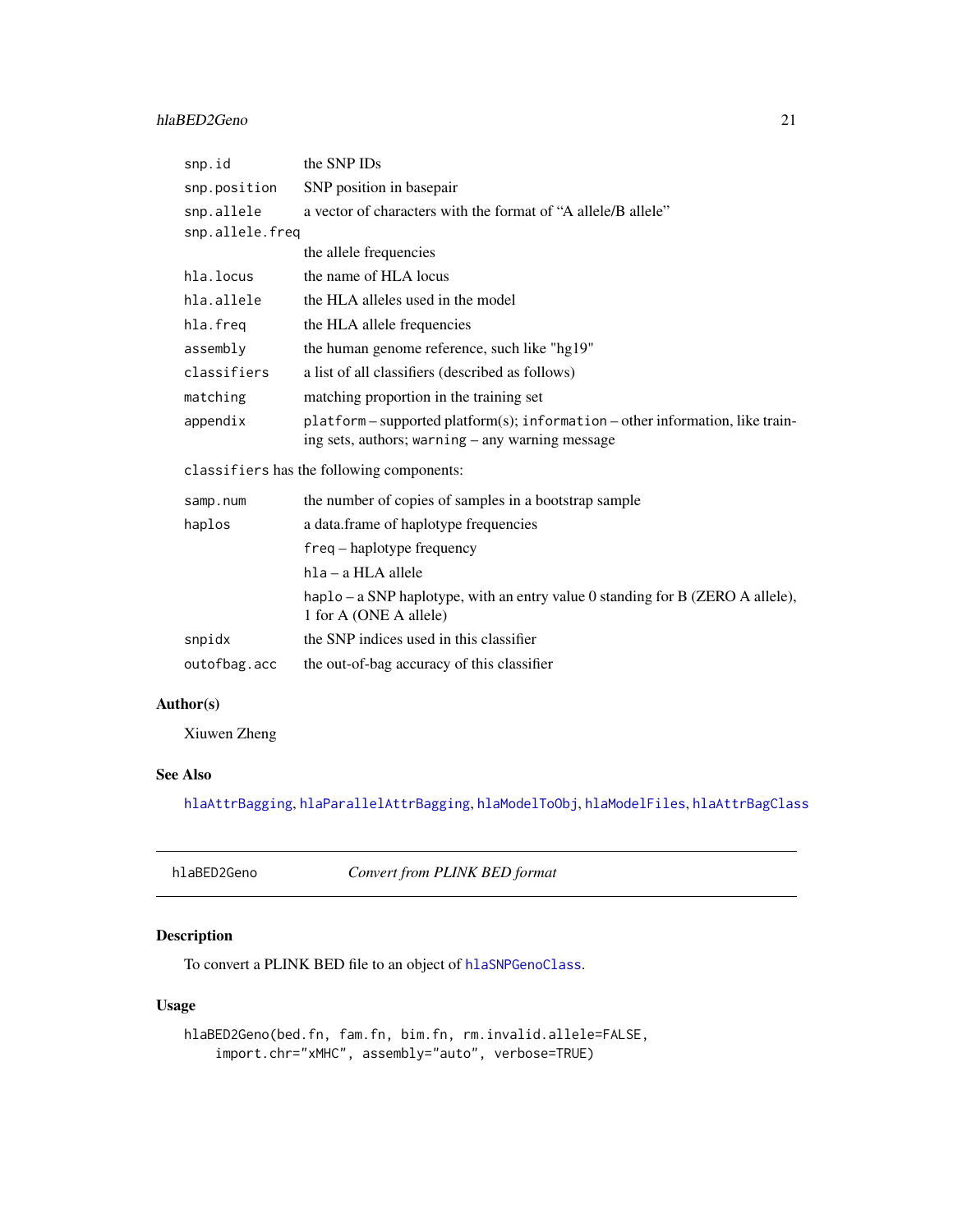#### Arguments

| bed.fn            | binary file, genotype information                                                                                                                                                                                                         |
|-------------------|-------------------------------------------------------------------------------------------------------------------------------------------------------------------------------------------------------------------------------------------|
| fam.fn            | family, individual information, etc.                                                                                                                                                                                                      |
| bim.fn            | extended MAP file: two extra cols $=$ allele names                                                                                                                                                                                        |
| rm.invalid.allele |                                                                                                                                                                                                                                           |
|                   | if TRUE, remove SNPs with non-standard alleles (except $A, G, C, T$ )                                                                                                                                                                     |
| import.chr        | the chromosome, "1"  "22", "X", "Y", "XY", "MT", "xMHC", or "", where<br>"xMHC" implies the extended MHC on chromosome 6, and "" for all SNPs; "6"<br>for all SNPs on chromosome 6 for HLA; "19" for all SNPs on chromosome 19<br>for KIR |
| assembly          | the human genome reference: "hg18", "hg19" (default), "hg38"; "auto" refers to<br>"hg19"; "auto-silent" refers to "hg19" without any warning                                                                                              |
| verbose           | if TRUE, show information                                                                                                                                                                                                                 |

#### Value

Return an object of [hlaSNPGenoClass](#page-66-1).

#### Author(s)

Xiuwen Zheng

# See Also

[hlaGeno2PED](#page-35-1), [hlaGDS2Geno](#page-34-1)

summary(hapmap.ceu)

```
# Import a PLINK BED file
bed.fn <- system.file("extdata", "HapMap_CEU.bed", package="HIBAG")
fam.fn <- system.file("extdata", "HapMap_CEU.fam", package="HIBAG")
bim.fn <- system.file("extdata", "HapMap_CEU.bim", package="HIBAG")
hapmap.ceu <- hlaBED2Geno(bed.fn, fam.fn, bim.fn, assembly="hg19")
summary(hapmap.ceu)
# Or
hapmap.ceu <- hlaBED2Geno(bed.fn, fam.fn, bim.fn, assembly="hg19",
   rm.invalid.allele=TRUE, import.chr="6")
```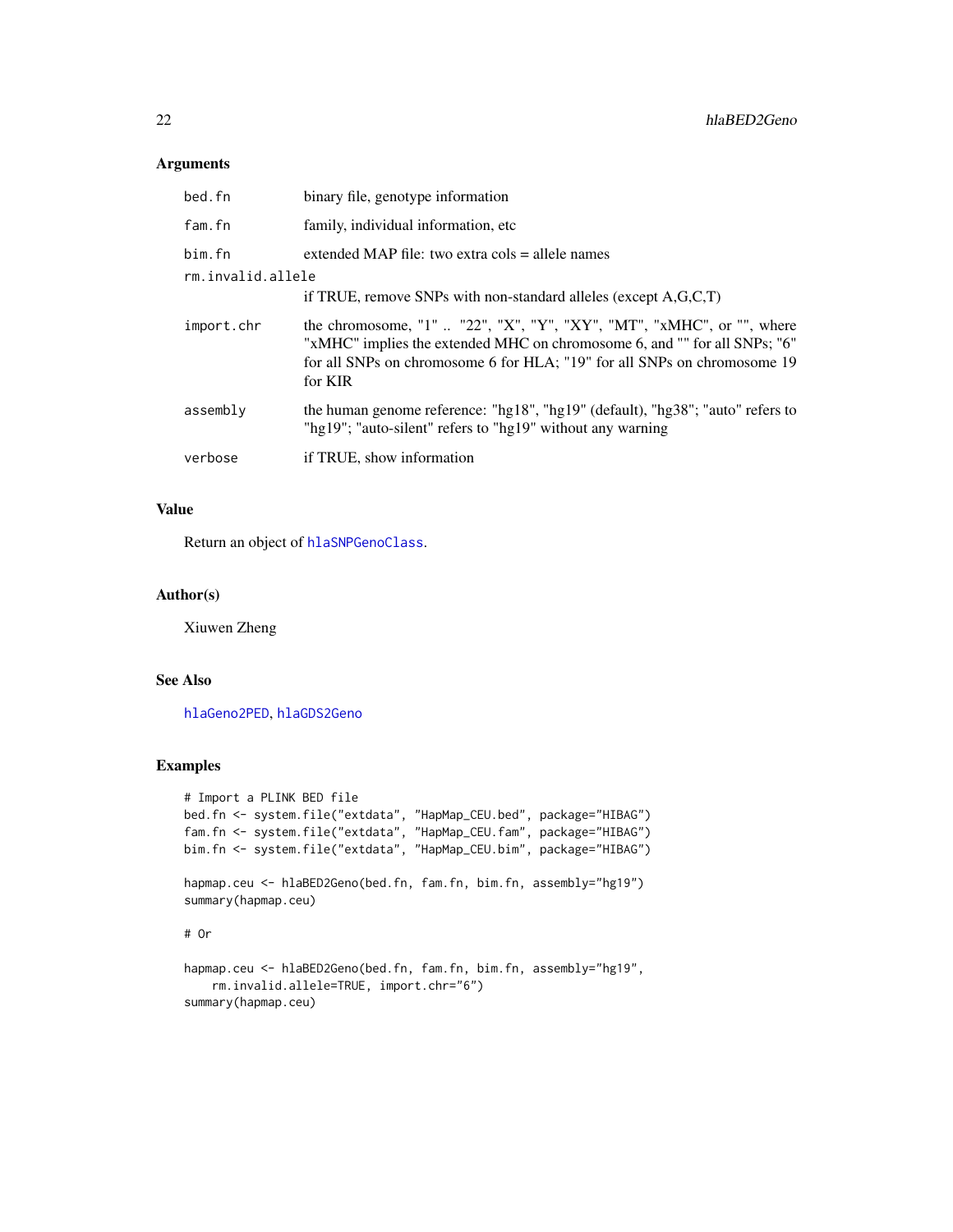<span id="page-22-0"></span>hlaCheckAllele *Check SNP alleles*

### Description

Check SNP reference and non-reference alleles.

# Usage

```
hlaCheckAllele(allele1, allele2)
```
# Arguments

| allele1 | two alleles for the first individual, like $c("A/G", "C/G")$ |
|---------|--------------------------------------------------------------|
| allele2 | two alleles for the second individual, like c("A/G", "C/G")  |

# Value

Return a logical vector, where TRUE indicates the alleles are matching at that locus.

#### Author(s)

Xiuwen Zheng

# See Also

[hlaCheckSNPs](#page-22-1)

# Examples

```
hlaCheckAllele(c("A/G", "T/G", "0/A"), c("G/A", "C/A", "G/0"))
```
<span id="page-22-1"></span>hlaCheckSNPs *Check the SNP predictors in a HIBAG model*

# Description

Check the SNP predictors in a HIBAG model, by calculating the overlapping between the model and SNP genotypes.

#### Usage

```
hlaCheckSNPs(model, object,
  match.type=c("Position", "Pos+Allele", "RefSNP+Position", "RefSNP"), verbose=TRUE)
```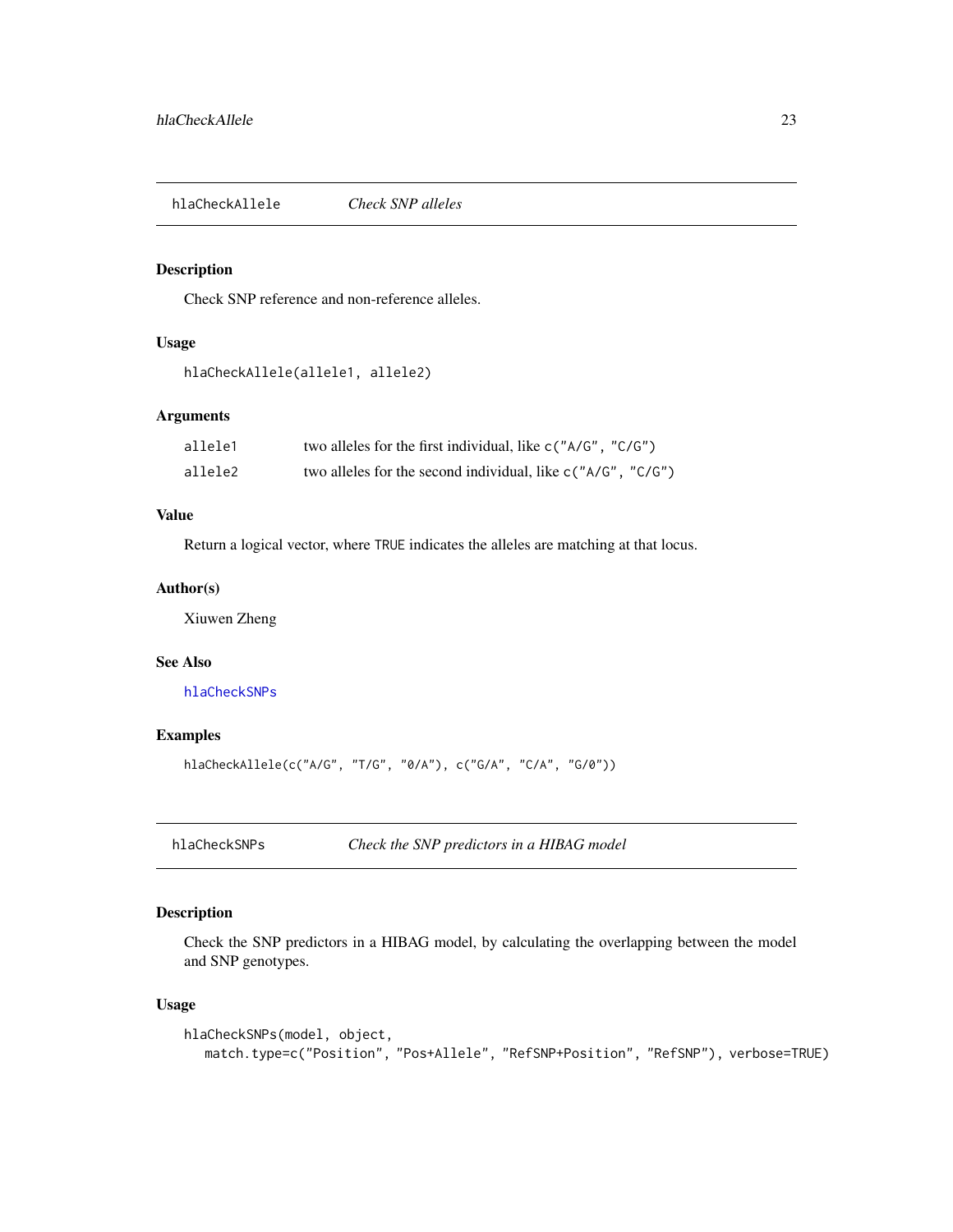#### **Arguments**

| model      | an object of hlaAttrBagClass, or an object of hlaAttrBagObj                                                                                             |
|------------|---------------------------------------------------------------------------------------------------------------------------------------------------------|
| object     | a genotype object of hlaSNPGenoClass, or a character vector like c("rs2523442",<br>"rs9257863", )                                                       |
| match.type | "RefSNP+Position" (by default) – using both of RefSNP IDs and positions;<br>" $RefSNP"$ – using $RefSNP$ IDs only; " $Position"$ – using positions only |
| verbose    | if TRUE, show information                                                                                                                               |

# Value

Return a data.frame for individual classifiers:

| NumOfValidSNP | the number of non-missing SNPs in an individual classifier |
|---------------|------------------------------------------------------------|
| NumOfSNP      | the number of SNP predictors in an individual classifier   |
| fraction      | NumOfValidSNP / NumOfSNP                                   |

#### Author(s)

Xiuwen Zheng

#### See Also

[hlaAttrBagging](#page-16-1), [predict.hlaAttrBagClass](#page-54-1)

```
# make a "hlaAlleleClass" object
hla.id <- "DQB1"
hla <- hlaAllele(HLA_Type_Table$sample.id,
   H1 = HLA_Type_Table[, paste(hla.id, ".1", sep="")],
   H2 = HLA_Type_Table[, paste(hla.id, ".2", sep="")],
    locus=hla.id, assembly="hg19")
# training genotypes
region <- 100 # kb
snpid <- hlaFlankingSNP(HapMap_CEU_Geno$snp.id, HapMap_CEU_Geno$snp.position,
   hla.id, region*1000, assembly="hg19")
train.geno <- hlaGenoSubset(HapMap_CEU_Geno,
    snp.sel = match(snpid, HapMap_CEU_Geno$snp.id))
# train a HIBAG model
set.seed(1000)
model <- hlaAttrBagging(hla, train.geno, nclassifier=2)
print(model)
hlaCheckSNPs(model, train.geno)
# close the HIBAG model explicitly
hlaClose(model)
```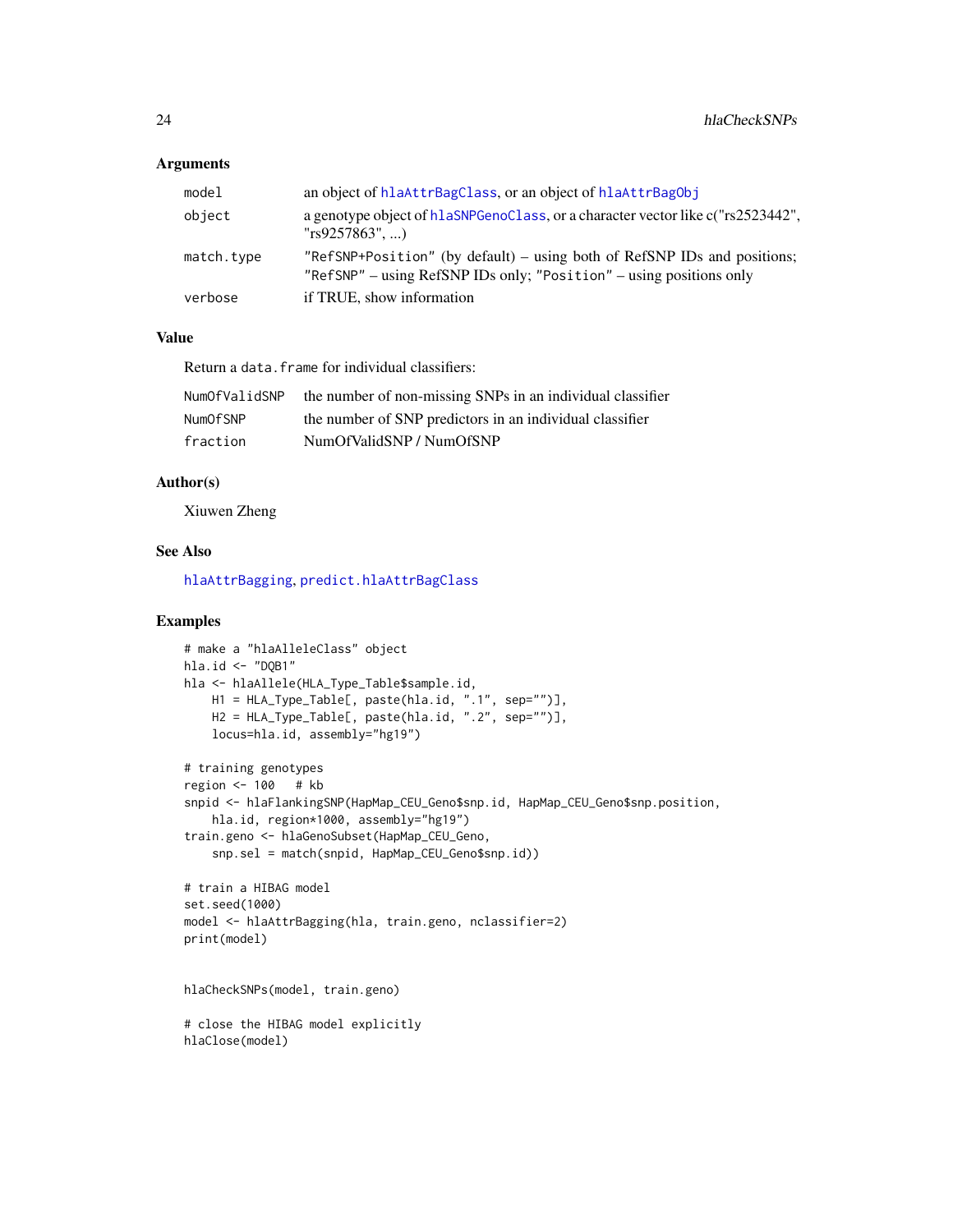<span id="page-24-1"></span><span id="page-24-0"></span>

# Description

Release all resources stored in the [hlaAttrBagClass](#page-15-1) object. The HIBAG package allows up to 256 [hlaAttrBagClass](#page-15-1) objects stored in memory.

# Usage

hlaClose(model)

#### Arguments

model an object of [hlaAttrBagClass](#page-15-1)

# Value

None.

# Author(s)

Xiuwen Zheng

#### See Also

[hlaAttrBagging](#page-16-1), [summary.hlaAttrBagClass](#page-73-1)

hlaCombineAllele *Combine two datasets of HLA types*

# Description

Combine two objects of [hlaAlleleClass](#page-8-1).

# Usage

hlaCombineAllele(H1, H2)

# Arguments

| H1             | the first hlaAlleleClass object  |
|----------------|----------------------------------|
| H <sub>2</sub> | the second hlaAlleleClass object |

# Value

Return [hlaAlleleClass](#page-8-1).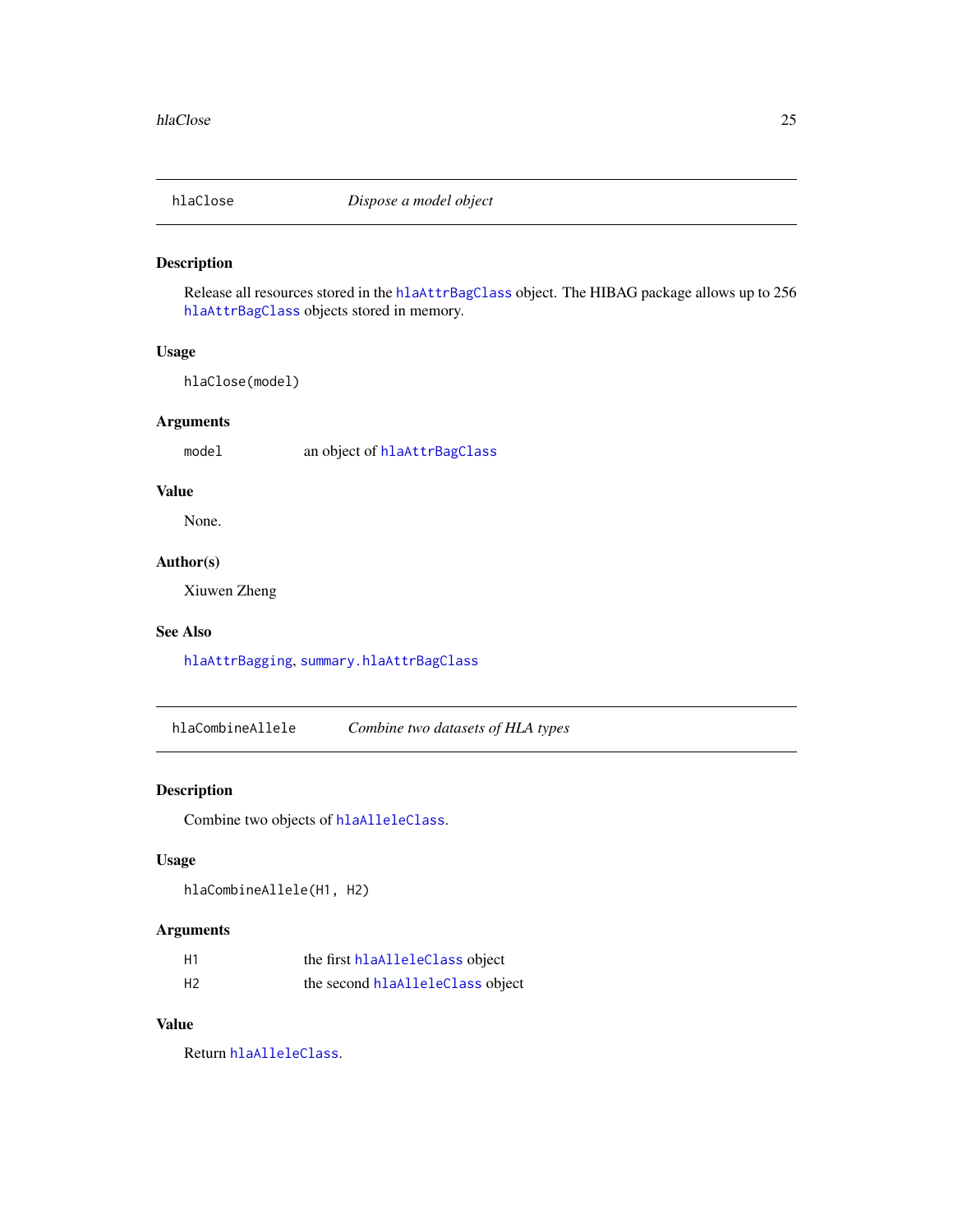#### <span id="page-25-0"></span>Author(s)

Xiuwen Zheng

# See Also

[hlaAllele](#page-7-1), [hlaAlleleSubset](#page-10-1)

# Examples

```
head(HLA_Type_Table)
dim(HLA_Type_Table) # 60 13
# make a "hlaAlleleClass" object
hla.id \leq "C"
hla <- hlaAllele(HLA_Type_Table$sample.id,
   HLA_Type_Table[, paste(hla.id, ".1", sep="")],
   HLA_Type_Table[, paste(hla.id, ".2", sep="")],
   locus=hla.id, assembly="hg19")
summary(hla)
subhla1 <- hlaAlleleSubset(hla, 1:100)
summary(subhla1)
subhla2 <- hlaAlleleSubset(hla, 201:300)
summary(subhla2)
H <- hlaCombineAllele(subhla1, subhla2)
summary(H)
```
hlaCombineModelObj *Combine two HIBAG models together*

# Description

Merge two objects of [hlaAttrBagObj](#page-19-1) together, which is useful for building an ensemble model in parallel.

# Usage

```
hlaCombineModelObj(obj1, obj2)
```
#### Arguments

| obi1 | an object of hlaAttrBagObj |
|------|----------------------------|
| obj2 | an object of hlaAttrBagObj |

# Value

Return an object of [hlaAttrBagObj](#page-19-1).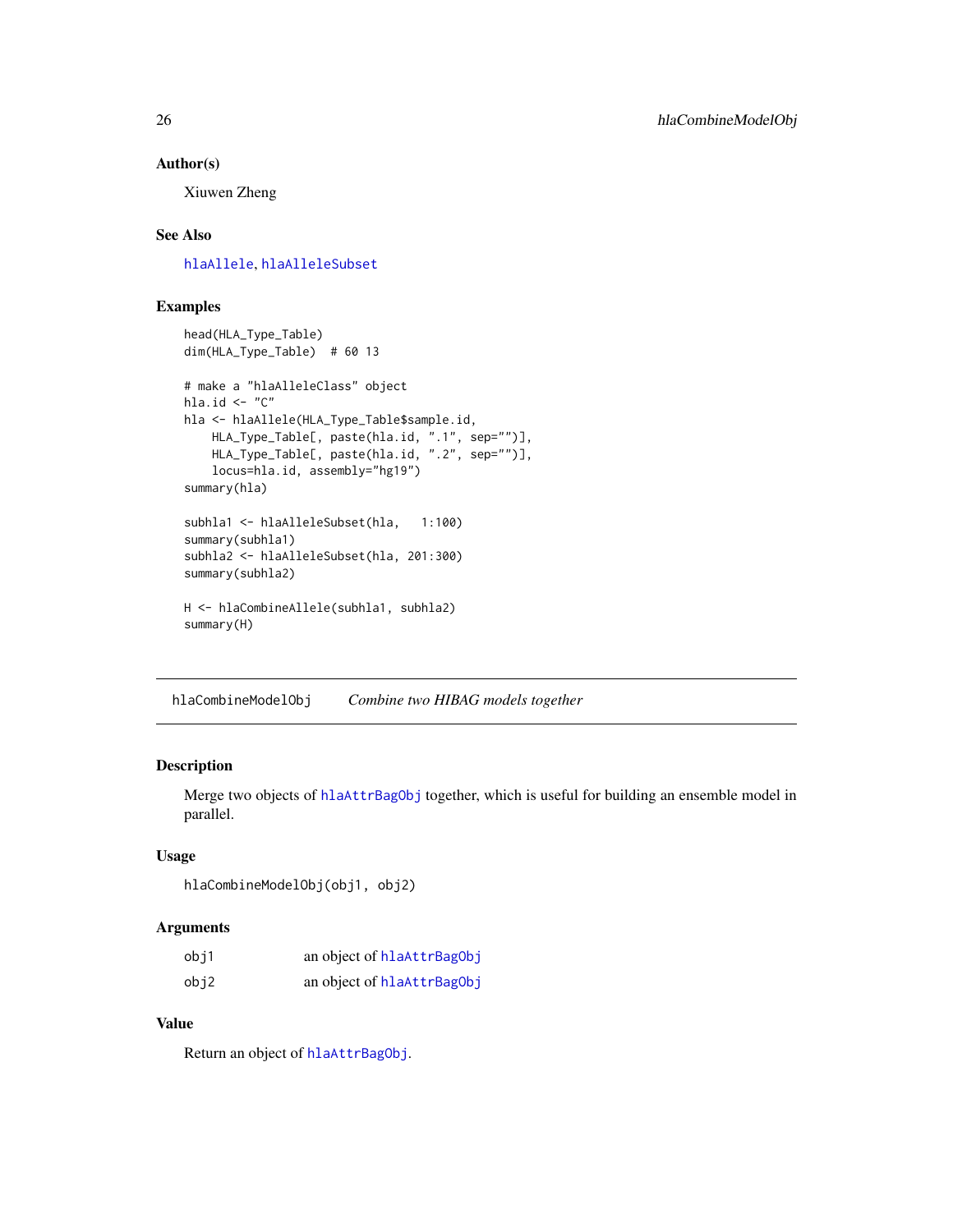<span id="page-26-0"></span>hlaCompareAllele 27

#### Author(s)

Xiuwen Zheng

#### See Also

[hlaAttrBagging](#page-16-1), [hlaModelFiles](#page-47-1)

#### Examples

```
# make a "hlaAlleleClass" object
hla.id \leftarrow "A"
hla <- hlaAllele(HLA_Type_Table$sample.id,
   H1 = HLA_Type_Table[, paste(hla.id, ".1", sep="")],
   H2 = HLA_Type_Table[, paste(hla.id, ".2", sep="")],
   locus=hla.id, assembly="hg19")
# SNP predictors within the flanking region on each side
region <- 500 # kb
snpid <- hlaFlankingSNP(HapMap_CEU_Geno$snp.id, HapMap_CEU_Geno$snp.position,
    hla.id, region*1000, assembly="hg19")
length(snpid) # 275
# training genotypes
train.geno <- hlaGenoSubset(HapMap_CEU_Geno,
    snp.sel = match(snpid, HapMap_CEU_Geno$snp.id))
# train a HIBAG model
set.seed(100)
m1 <- hlaAttrBagging(hla, train.geno, nclassifier=1)
m2 <- hlaAttrBagging(hla, train.geno, nclassifier=1)
m1.obj <- hlaModelToObj(m1)
m2.obj <- hlaModelToObj(m2)
m.obj <- hlaCombineModelObj(m1.obj, m2.obj)
summary(m.obj)
```
hlaCompareAllele *Evaluate prediction accuracies*

#### Description

To evaluate the overall accuracy, sensitivity, specificity, positive predictive value, negative predictive value.

#### Usage

```
hlaCompareAllele(TrueHLA, PredHLA, allele.limit=NULL, call.threshold=NaN,
   match.threshold=NaN, max.resolution="", output.individual=FALSE,
   verbose=TRUE)
```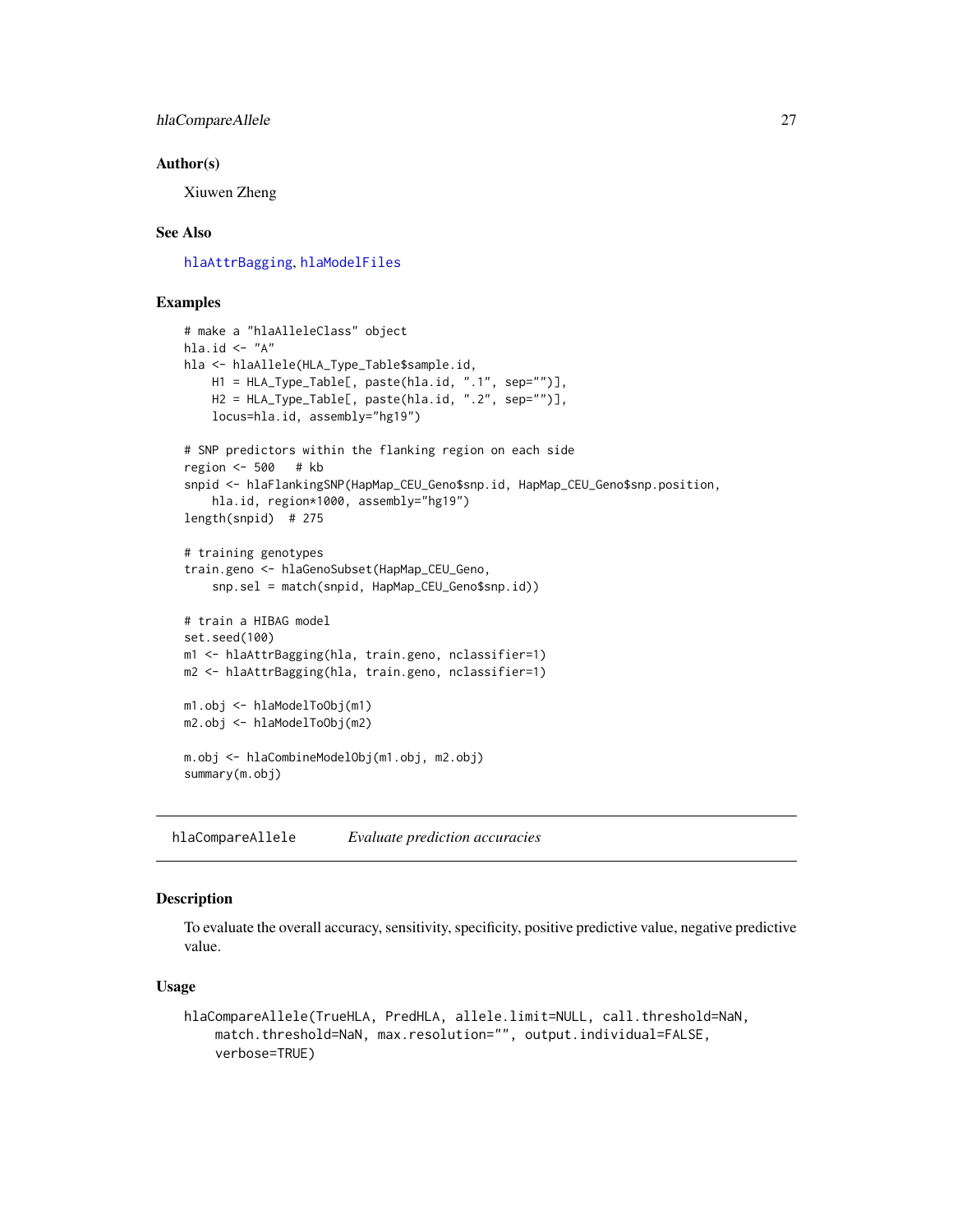# Arguments

| TrueHLA           | an object of hlaAlleleClass, the true HLA types                                                                                                                                                                      |  |
|-------------------|----------------------------------------------------------------------------------------------------------------------------------------------------------------------------------------------------------------------|--|
| PredHLA           | an object of hlaAlleleClass, the predicted HLA types                                                                                                                                                                 |  |
| allele.limit      | a list of HLA alleles, the validation samples are limited to those having HLA al-<br>leles in allele. limit, or NULL for no limit. allele. limit could be character-<br>type, hlaAttrBagClass or hlaAttrBagObj       |  |
|                   | call. threshold the call threshold for posterior probability, i.e., call or no call is determined by<br>whether $prob \geq cal1$ . threshold or not                                                                  |  |
| match.threshold   |                                                                                                                                                                                                                      |  |
|                   | the matching threshold for SNP haplotype similiarity, e.g., use 1% quantile of<br>matching statistics of a training model                                                                                            |  |
|                   | max.resolution "2-digit", "4-digit", "6-digit", "8-digit", "allele", "protein", "2", "4", "6", "8",<br>"full" or "": "allele" = "2-digit", "protein" = "4-digit", "full" and "" indicating<br>no limit on resolution |  |
| output.individual |                                                                                                                                                                                                                      |  |
|                   | if TRUE, output accuracy for each individual                                                                                                                                                                         |  |
| verbose           | if TRUE, show information                                                                                                                                                                                            |  |

# Value

Return a list(overall, confusion, detail), or list(overall, confusion, detail, individual) if output.individual=TRUE.

overall (data.frame):

| total.num.ind                           | the total number of individuals                                                                                                                                  |  |
|-----------------------------------------|------------------------------------------------------------------------------------------------------------------------------------------------------------------|--|
| crt.num.ind                             | the number of individuals with correct HLA types                                                                                                                 |  |
| crt.num.haplo                           | the number of chromosomes with correct HLA alleles                                                                                                               |  |
| acc.ind                                 | the proportion of individuals with correctly predicted HLA types (i.e., both of<br>alleles are correct, the accuracy of an individual is $0$ or 1.)              |  |
| acc.haplo                               | the proportion of chromosomes with correctly predicted HLA alleles (i.e., the<br>accuracy of an individual is 0, 0.5 or 1, since an individual has two alleles.) |  |
|                                         | call. threshold call threshold, if it is NaN, no call threshold is executed                                                                                      |  |
| n.call                                  | the number of individuals with call                                                                                                                              |  |
| call.rate                               | overall call rate                                                                                                                                                |  |
| confusion (matrix): a confusion matrix. |                                                                                                                                                                  |  |
| $detail$ (data.frame):                  |                                                                                                                                                                  |  |
| allele                                  | <b>HLA</b> alleles                                                                                                                                               |  |
| train.num                               | the number of training haplotypes                                                                                                                                |  |
| train.freq                              | the training haplotype frequencies                                                                                                                               |  |

valid.num the number of validation haplotypes

valid.freq the validation haplotype frequencies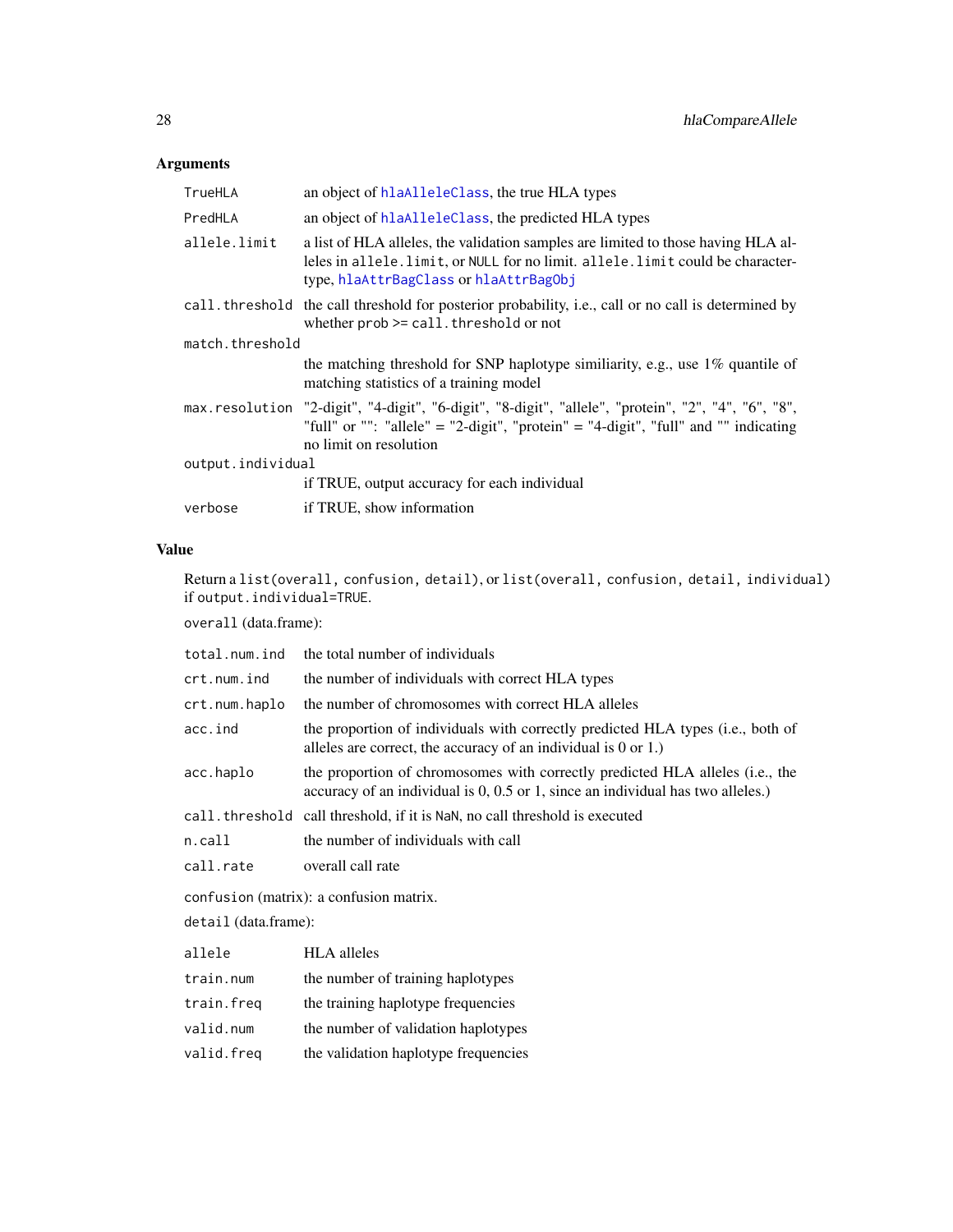#### hlaCompareAllele 29

| call.rate                | the call rates for HLA alleles                                                   |  |
|--------------------------|----------------------------------------------------------------------------------|--|
| accuracy                 | allele accuracy                                                                  |  |
| sensitivity              | sensitivity                                                                      |  |
| specificity              | specificity                                                                      |  |
| ppy                      | positive predictive value                                                        |  |
| npv                      | negative predictive value                                                        |  |
| miscall                  | the most likely miss-called alleles                                              |  |
| miscall.prop             | the proportions of the most likely miss-called allele in all miss-called alleles |  |
| individual (data.frame): |                                                                                  |  |
| sample.id                | sample id                                                                        |  |
| true.hla                 | the true HLA type                                                                |  |
| pred.hla                 | the prediction of HLA type                                                       |  |

#### Author(s)

Xiuwen Zheng

accuracy accuracy, 0, 0.5, or 1

# See Also

[hlaAttrBagging](#page-16-1), [predict.hlaAttrBagClass](#page-54-1), [hlaReport](#page-60-1)

```
# make a "hlaAlleleClass" object
hla.id \leftarrow "A"
hla <- hlaAllele(HLA_Type_Table$sample.id,
   H1 = HLA_Type_Table[, paste(hla.id, ".1", sep="")],
   H2 = HLA_Type_Table[, paste(hla.id, ".2", sep="")],
   locus=hla.id, assembly="hg19")
# divide HLA types randomly
set.seed(100)
hlatab <- hlaSplitAllele(hla, train.prop=0.5)
names(hlatab)
# "training" "validation"
summary(hlatab$training)
summary(hlatab$validation)
# SNP predictors within the flanking region on each side
region <- 500 # kb
snpid <- hlaFlankingSNP(HapMap_CEU_Geno$snp.id, HapMap_CEU_Geno$snp.position,
   hla.id, region*1000, assembly="hg19")
length(snpid) # 275
# training and validation genotypes
```

```
train.geno <- hlaGenoSubset(HapMap_CEU_Geno,
```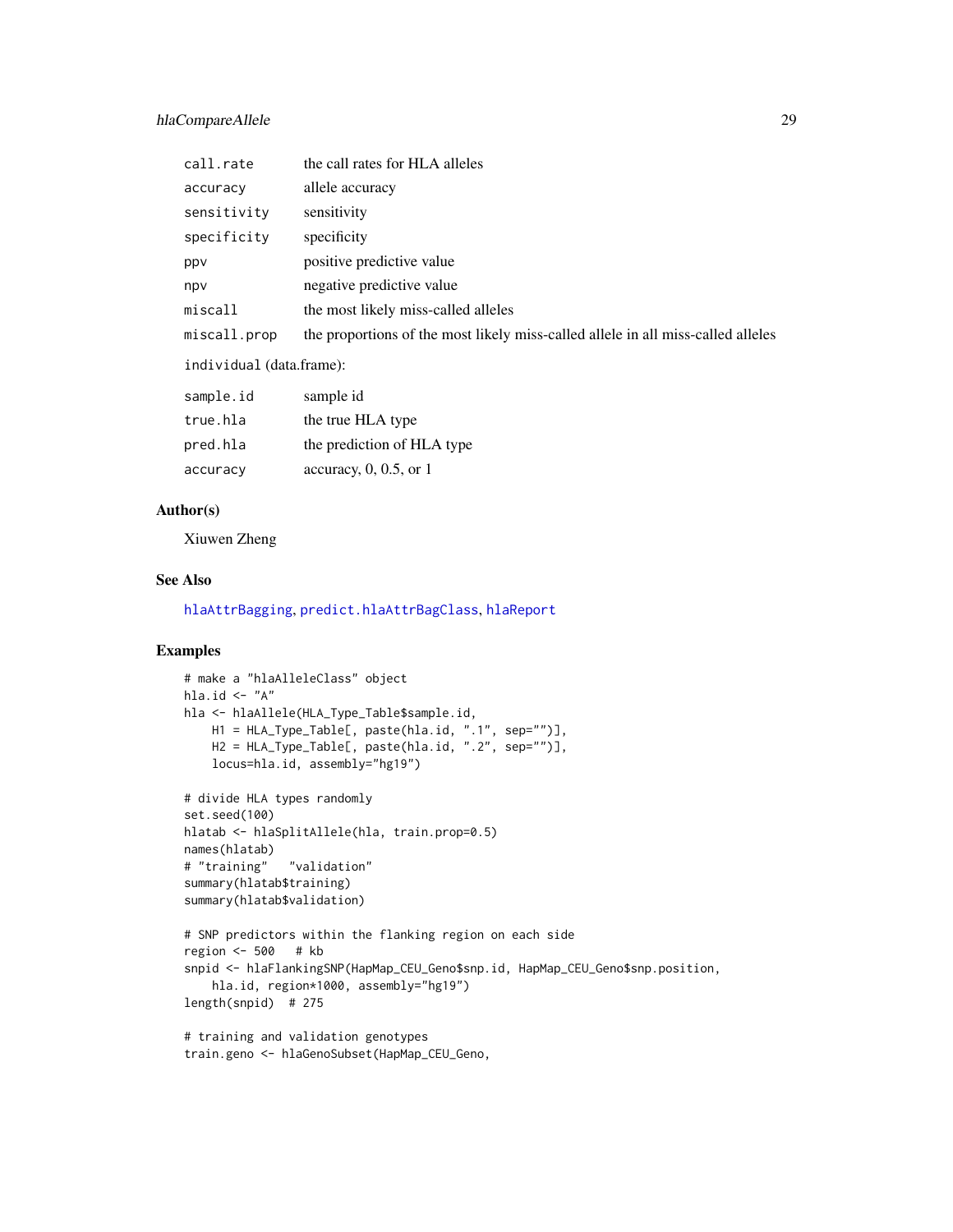```
snp.sel=match(snpid, HapMap_CEU_Geno$snp.id),
    samp.sel=match(hlatab$training$value$sample.id,
   HapMap_CEU_Geno$sample.id))
test.geno <- hlaGenoSubset(HapMap_CEU_Geno,
    samp.sel=match(hlatab$validation$value$sample.id,
   HapMap_CEU_Geno$sample.id))
# train a HIBAG model
set.seed(100)
model <- hlaAttrBagging(hlatab$training, train.geno, nclassifier=4,
    verbose.detail=TRUE)
summary(model)
# validation
pred <- hlaPredict(model, test.geno)
# compare
(comp <- hlaCompareAllele(hlatab$validation, pred, allele.limit=model,
   call.threshold=0))
(comp <- hlaCompareAllele(hlatab$validation, pred, allele.limit=model,
   call.threshold=0.5))
```
<span id="page-29-1"></span>hlaConvSequence *Conversion From HLA Alleles to Amino Acid Sequences*

#### Description

Convert (P-coded or G-coded) HLA alleles to amino acid sequences.

#### Usage

```
hlaConvSequence(hla=character(), locus=NULL,
   method=c("protein", "protein_reference"),
   code=c("exact", "P.code", "G.code", "P.code.merge", "G.code.merge"),
    region=c("auto", "all", "P.code", "G.code"), release=c("v3.22.0"),
   replace=NULL)
```
# Arguments

| hla    | characters, or an object of h1aA11e1eC1ass, at least 4-digit or 2-field (P-coded)<br><b>HLA</b> alleles                                                                                                                                                                                          |
|--------|--------------------------------------------------------------------------------------------------------------------------------------------------------------------------------------------------------------------------------------------------------------------------------------------------|
| locus  | "A", "B", "C", "DRB1", "DQA1", "DQB1", "DPB1" or "DPA1"                                                                                                                                                                                                                                          |
| method | "protein": returns protein sequence alignments, "protein reference": returns the<br>protein sequence alignment reference                                                                                                                                                                         |
| code   | "exact": requires full resolution; "P.code": allows ambiguous alleles according<br>to P code; "G code": allows ambiguous alleles according to G code; "P code merge"<br>and "G.code.merge" merge multiple ambiguous allele sequences by masking un-<br>known or ambiguous amino acid an asterisk |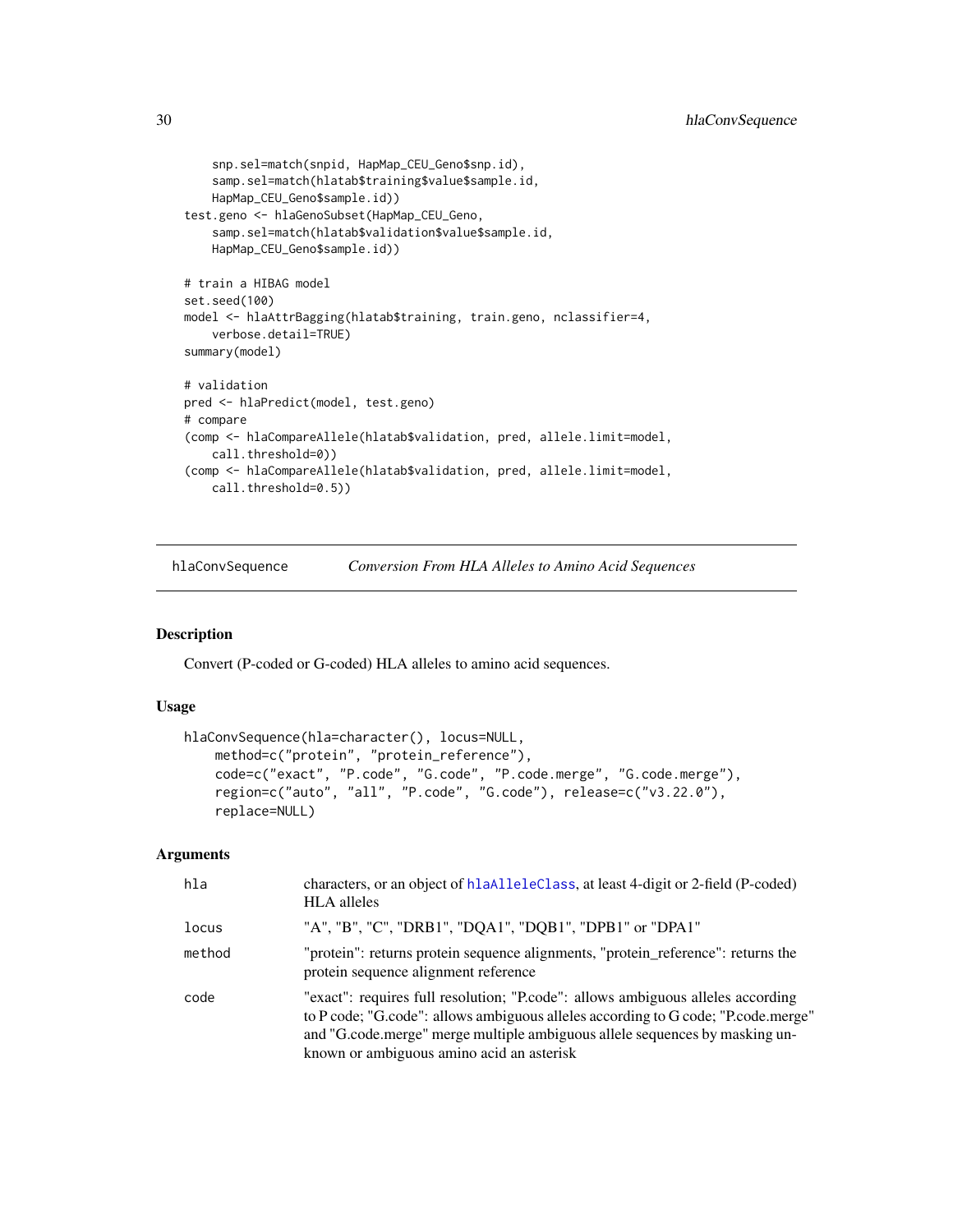| region  | "all": returns all amino acid or nucleotide sequences; "P.code", "G.code": re-                 |
|---------|------------------------------------------------------------------------------------------------|
|         | turns the exon 2 and 3 for HLA class I, and the exon 2 for HLA class II alleles;               |
|         | "auto": region="all" if code=="exact", region="P.code" if code=="P.code" "P.code.merge",       |
|         | region="G.code" if code=="G.code" "G.code.merge"                                               |
| release | "v3.22.0" – IPD-IMGT/HLA 3.22.0 database $(2015-10-07)$                                        |
| replace | NULL, or a character vector, e.g., c( $\degree$ 09:02"="107:01"), any $\degree$ 09:02" will be |
|         | replaced by "107:01". Due to the change of HLA nomenclature from 2010,                         |
|         | HLA-DPB1*09:02 is replaced by DPB1*107:01                                                      |

#### Details

The P or G codes for reporting of ambiguous allele typings can be found: [http://hla.alleles.](http://hla.alleles.org/alleles/p_groups.html) [org/alleles/p\\_groups.html](http://hla.alleles.org/alleles/p_groups.html) or [http://hla.alleles.org/alleles/g\\_groups.html](http://hla.alleles.org/alleles/g_groups.html). The protein sequences for each HLA alleles could be found: [http://hla.alleles.org/alleles/text\\_](http://hla.alleles.org/alleles/text_index.html) [index.html](http://hla.alleles.org/alleles/text_index.html).

Due to allelic ambiguity, multiple alleles are assigned to a 2-field P-coded allele or 3-field G-coded allele. For HLA Class I alleles, identity in the 'antigen binding domains' is based on identical protein sequences as encoded by exons 2 and 3. For HLA Class II alleles this is based on identical protein sequences as encoded by exon 2. P codes and G codes encode the same protein sequence for the peptide binding domains (exon 2 and 3 for HLA class I and exon 2 only for HLA class II alleles).

1. the sequence is displayed as a hyphen "-" where it is identical to the reference.

2. an insertion or deletion is represented by a period ".".

3. an unknown or ambiguous position in the alignment is represented by an asterisk "\*".

4. a capital X is used for the 'stop' codons in protein alignments.

<http://hla.alleles.org/alleles/formats.html>

HLA class I and II sequence alignments (Text Index): [http://hla.alleles.org/alleles/text\\_](http://hla.alleles.org/alleles/text_index.html) [index.html](http://hla.alleles.org/alleles/text_index.html)

WARNING: if you are not familiar with HLA nomenclature, you might consult with the package author or anyone who is familiar with HLA sequence alignments.

#### Value

Return an object of [hlaAASeqClass](#page-6-1) or a list of characters. NULL or NA in the list indicates no matching.

#### Author(s)

Xiuwen Zheng

### References

The licence and disclaimer of distributed HLA data: Creative Commons Attribution-NoDerivs Licence (<http://hla.alleles.org/terms.html>).

Robinson J, Halliwell JA, Hayhurst JH, Flicek P, Parham P, Marsh SGE: The IPD and IMGT/HLA database: allele variant databases. Nucleic Acids Research. 2015 43:D423-431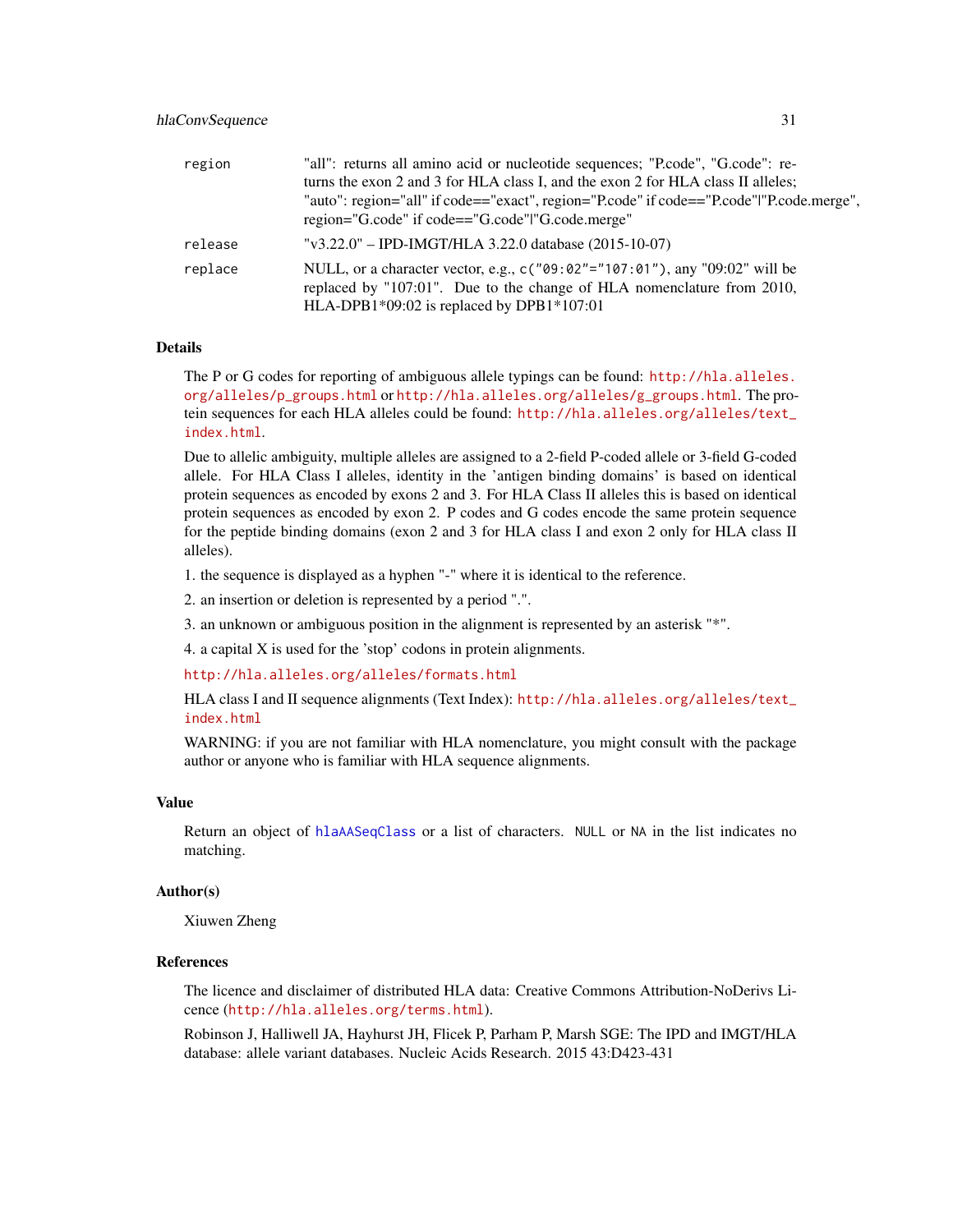Robinson J, Malik A, Parham P, Bodmer JG, Marsh SGE: IMGT/HLA - a sequence database for the human major histocompatibility complex. Tissue Antigens. 2000 55:280-7

#### See Also

[hlaAlleleSubset](#page-10-1)

```
hlaConvSequence(locus="A", method="protein_reference")
# exact match
hlaConvSequence(c("01:01", "02:02", "01:01:01G", "01:01:01:01", "07"),
    locus="A")
# allow ambiguity
hlaConvSequence(c("01:01", "02:02", "01:01:01G", "01:01:01", "07"),
    locus="A", code="P.code")
hlaConvSequence(c("01:01", "02:02", "01:01:01G", "01:01:01:01", "07"),
    locus="A", code="P.code.merge")
hlaConvSequence(locus="DPB1", method="protein_reference")
hlaConvSequence(c("09:01", "09:02"), locus="DPB1", replace=c("09:02"="107:01"))
hlaConvSequence(c("09:01", "09:02"), locus="DPB1", code="P.code",
    replace=c("09:02"="107:01"))
hlaConvSequence(c("09:01", "09:02"), locus="DPB1", code="P.code.merge",
    replace=c("09:02"="107:01"))
hlaConvSequence(locus="DQB1", method="protein_reference")
hlaConvSequence(c("05:01:01:01", "06:01:01"), locus="DQB1")
hlaConvSequence(c("05:01", "06:01"), locus="DQB1", code="P.code")
hlaConvSequence(c("05:01", "06:01"), locus="DQB1", code="P.code.merge")
hla.id \leftarrow "A"
hla <- hlaAllele(HLA_Type_Table$sample.id,
   H1 = HLA_Type_Table[, paste(hla.id, ".1", sep="")],
   H2 = HLA_Type_Table[, paste(hla.id, ".2", sep="")],
    locus=hla.id, assembly="hg19")
(v <- hlaConvSequence(hla, code="P.code.merge"))
summary(v)
v <- hlaConvSequence(hla, code="P.code.merge", region="all")
summary(v)
hla.id <- "DQB1"
hla <- hlaAllele(HLA_Type_Table$sample.id,
```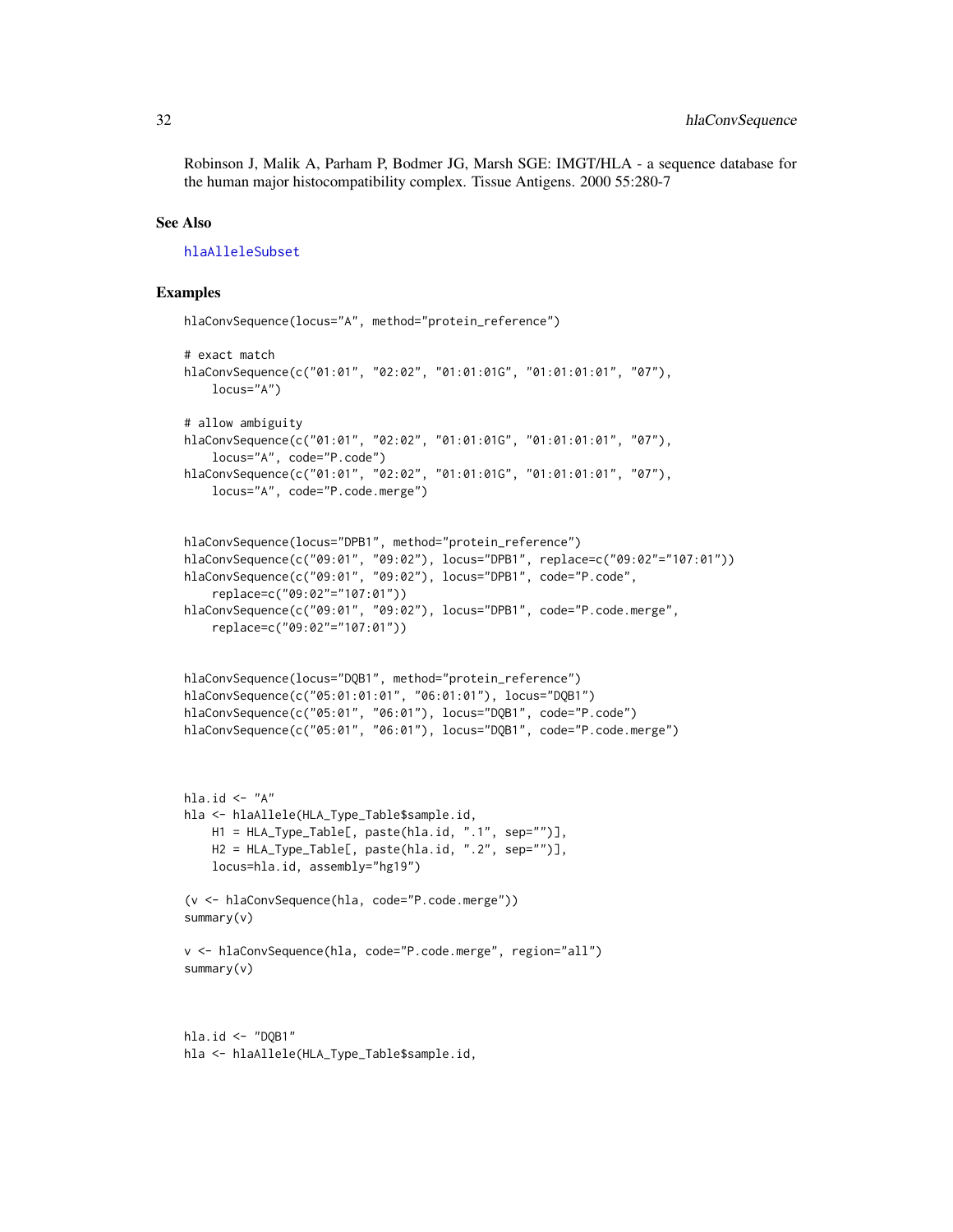#### <span id="page-32-0"></span>hlaDistance 33

```
H1 = HLA_Type_Table[, paste(hla.id, ".1", sep="")],
   H2 = HLA_Type_Table[, paste(hla.id, ".2", sep="")],
   locus=hla.id, assembly="hg19")
(v <- hlaConvSequence(hla, code="P.code.merge"))
summary(v)
v <- hlaConvSequence(hla, code="P.code.merge", region="all")
summary(v)
```
hlaDistance *Distance matrix of HLA alleles*

# Description

To calculate the distance matrix of HLA alleles from a HIBAG model.

# Usage

hlaDistance(model)

#### Arguments

model a model of [hlaAttrBagClass](#page-15-1) or [hlaAttrBagObj](#page-19-1)

#### Value

Return a distance matrix with row and column names for HLA alleles.

#### Author(s)

Xiuwen Zheng

```
# make a "hlaAlleleClass" object
hla.id \leftarrow "A"
hla <- hlaAllele(HLA_Type_Table$sample.id,
    H1 = HLA_Type_Table[, paste(hla.id, ".1", sep="")],
    H2 = HLA_Type_Table[, paste(hla.id, ".2", sep="")],
    locus=hla.id, assembly="hg19")
# flanking genotypes
train.geno <- hlaGenoSubsetFlank(HapMap_CEU_Geno, hla.id, 500000)
summary(train.geno)
# train a HIBAG model
set.seed(100)
model <- hlaAttrBagging(hla, train.geno, nclassifier=10)
summary(model)
```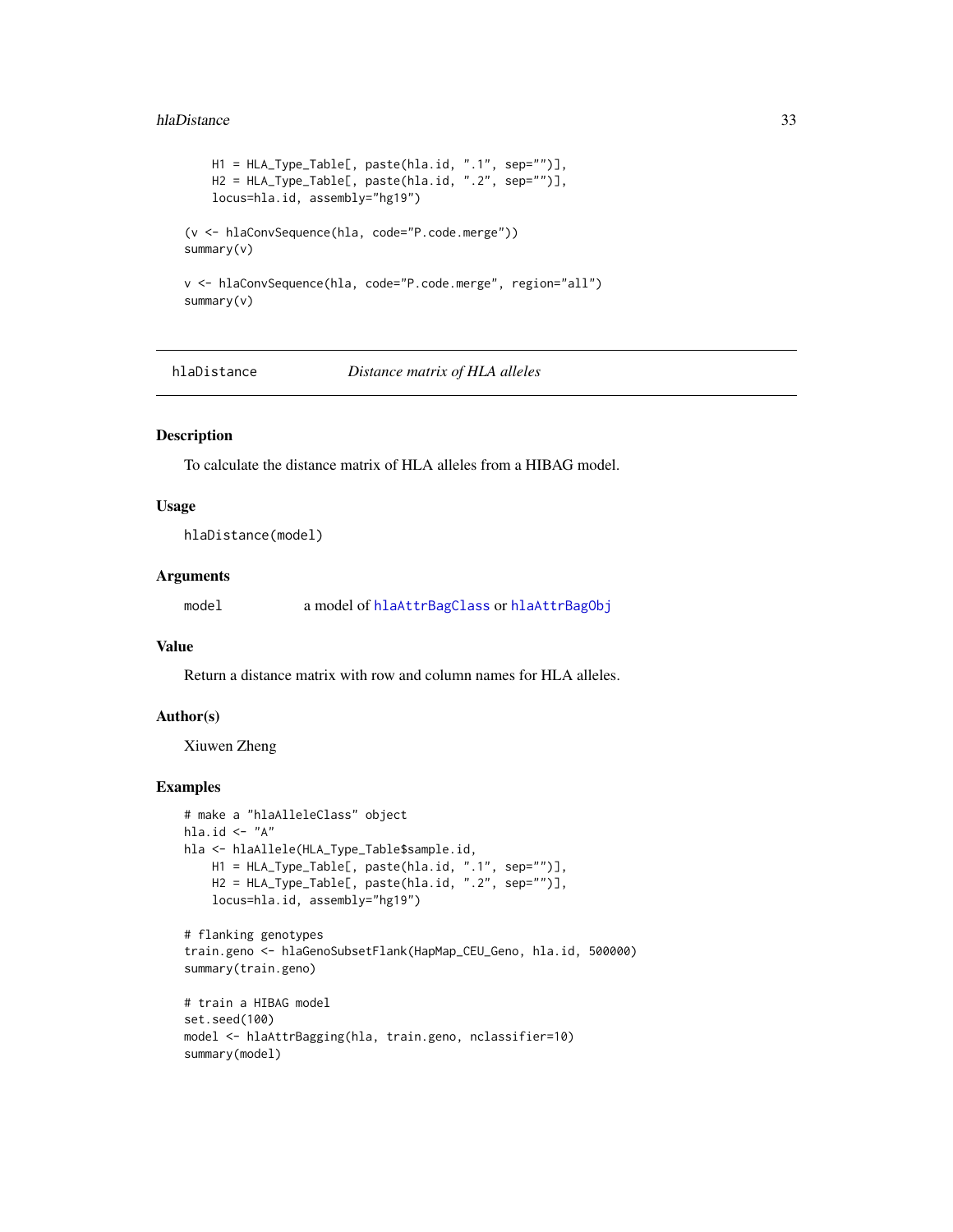```
# distance matrix
d <- hlaDistance(model)
# draw
p <- hclust(as.dist(d))
plot(p, xlab="HLA alleles")
```
hlaFlankingSNP *SNP IDs or SNP genotypes in Flanking Region*

#### Description

To get SNPs in the flanking region of a specified HLA/KIR locus.

#### Usage

```
hlaFlankingSNP(snp.id, position, locus, flank.bp=500000L, assembly="auto",
    pos.mid=NA_integer_)
hlaGenoSubsetFlank(genoobj, locus="any", flank.bp=500000L, assembly="auto",
   pos.mid=NA_integer_)
```
#### Arguments

| snp.id   | a vector of SNP IDs                                                                                                                          |
|----------|----------------------------------------------------------------------------------------------------------------------------------------------|
| genoobj  | a genotype object of hlaSNPGenoClass                                                                                                         |
| position | a vector of positions                                                                                                                        |
| locus    | the name of HLA locus, or "any" for other genes and using pos. mid                                                                           |
| flank.bp | the size of flanking region on each side in basepair                                                                                         |
| assembly | the human genome reference: "hg18", "hg19" (default), "hg38"; "auto" refers to<br>"hg19"; "auto-silent" refers to "hg19" without any warning |
| pos.mid  | the middle position of the flanking region                                                                                                   |

# Details

hla.id is "A", "B", "C", "DRB1", "DRB5", "DQA1", "DQB1", "DPB1" or "any".

# Value

Return selected SNP IDs from snp.id.

# Author(s)

Xiuwen Zheng

<span id="page-33-0"></span>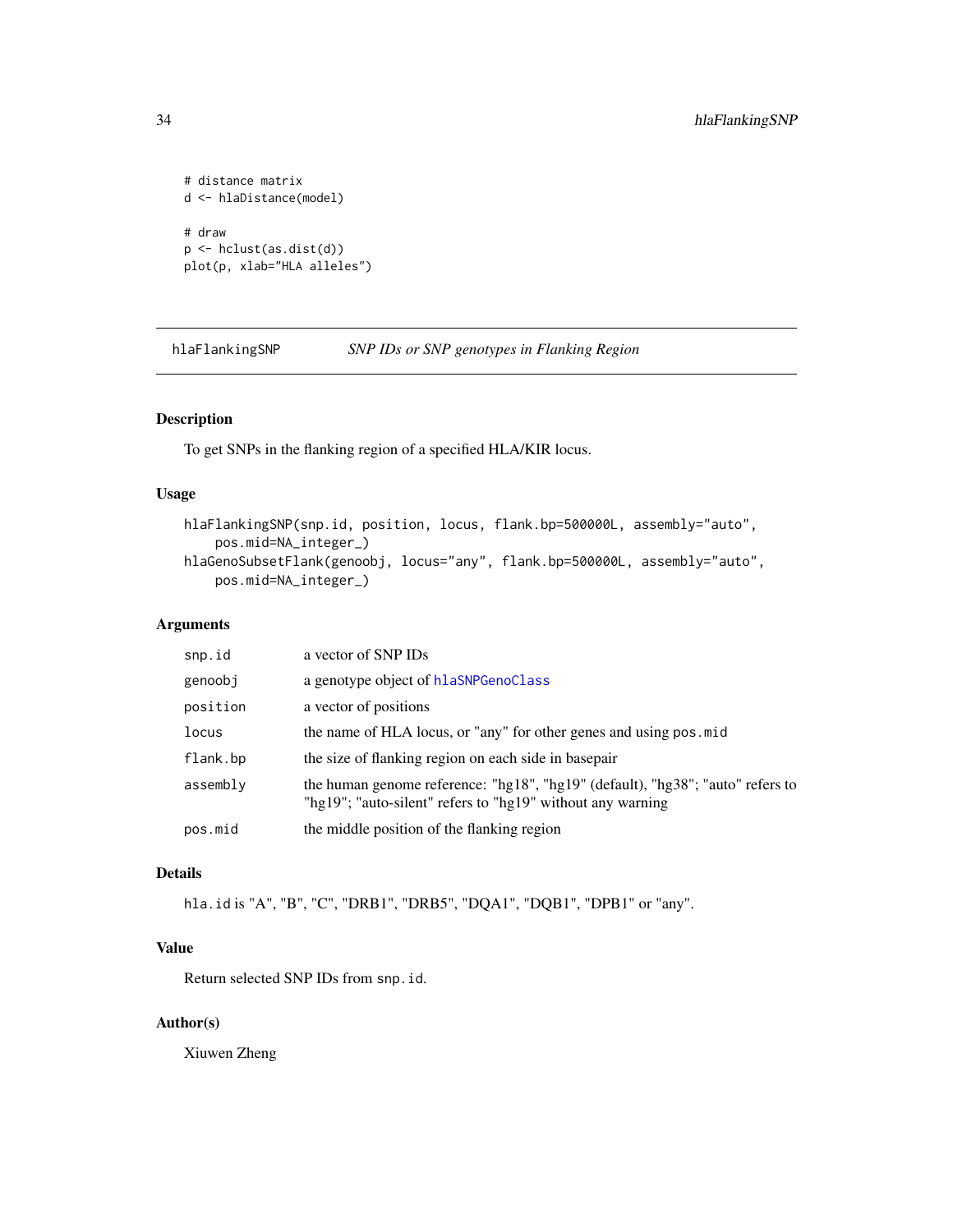#### <span id="page-34-0"></span>hlaGDS2Geno 35

# See Also

[hlaGenoSubset](#page-41-1), [hlaLociInfo](#page-45-1)

#### Examples

```
# make a "hlaAlleleClass" object
hla.id \leftarrow "A"
hla <- hlaAllele(HLA_Type_Table$sample.id,
    H1 = HLA_Type_Table[, paste(hla.id, ".1", sep="")],
    H2 = HLA_Type_Table[, paste(hla.id, ".2", sep="")],
    locus=hla.id, assembly="hg19")
# training genotypes
region <- 500 # kb
snpid <- hlaFlankingSNP(HapMap_CEU_Geno$snp.id, HapMap_CEU_Geno$snp.position,
    hla.id, region*1000, assembly="hg19")
train.geno <- hlaGenoSubset(HapMap_CEU_Geno,
    snp.sel = match(snpid, HapMap_CEU_Geno$snp.id))
summary(train.geno)
# or using hlaGenoSubsetFlank
train.geno <- hlaGenoSubsetFlank(HapMap_CEU_Geno, hla.id, region*1000)
summary(train.geno)
## customize positions
```

```
snpid <- hlaFlankingSNP(HapMap_CEU_Geno$snp.id, HapMap_CEU_Geno$snp.position,
   "any", 500*1000, pos.mid=29954010)
```
<span id="page-34-1"></span>hlaGDS2Geno *Import genotypes from a GDS file*

#### **Description**

To convert a SNPRelate or SeqArray GDS file to an object of hlaSNPGenoClass.

#### Usage

```
hlaGDS2Geno(gds.fn, rm.invalid.allele=FALSE, import.chr="xMHC", assembly="auto",
    verbose=TRUE)
```
#### Arguments

```
gds.fn a file name for the GDS file defined in the SNPRelate or SeqArray package
rm.invalid.allele
                if TRUE, remove SNPs with non-standard alleles (except A,G,C,T)
import.chr the chromosome, "1" .. "22", "X", "Y", "XY", "MT", "xMHC", or "", where
                "xMHC" implies the extended MHC on chromosome 6, and "" for all SNPs
```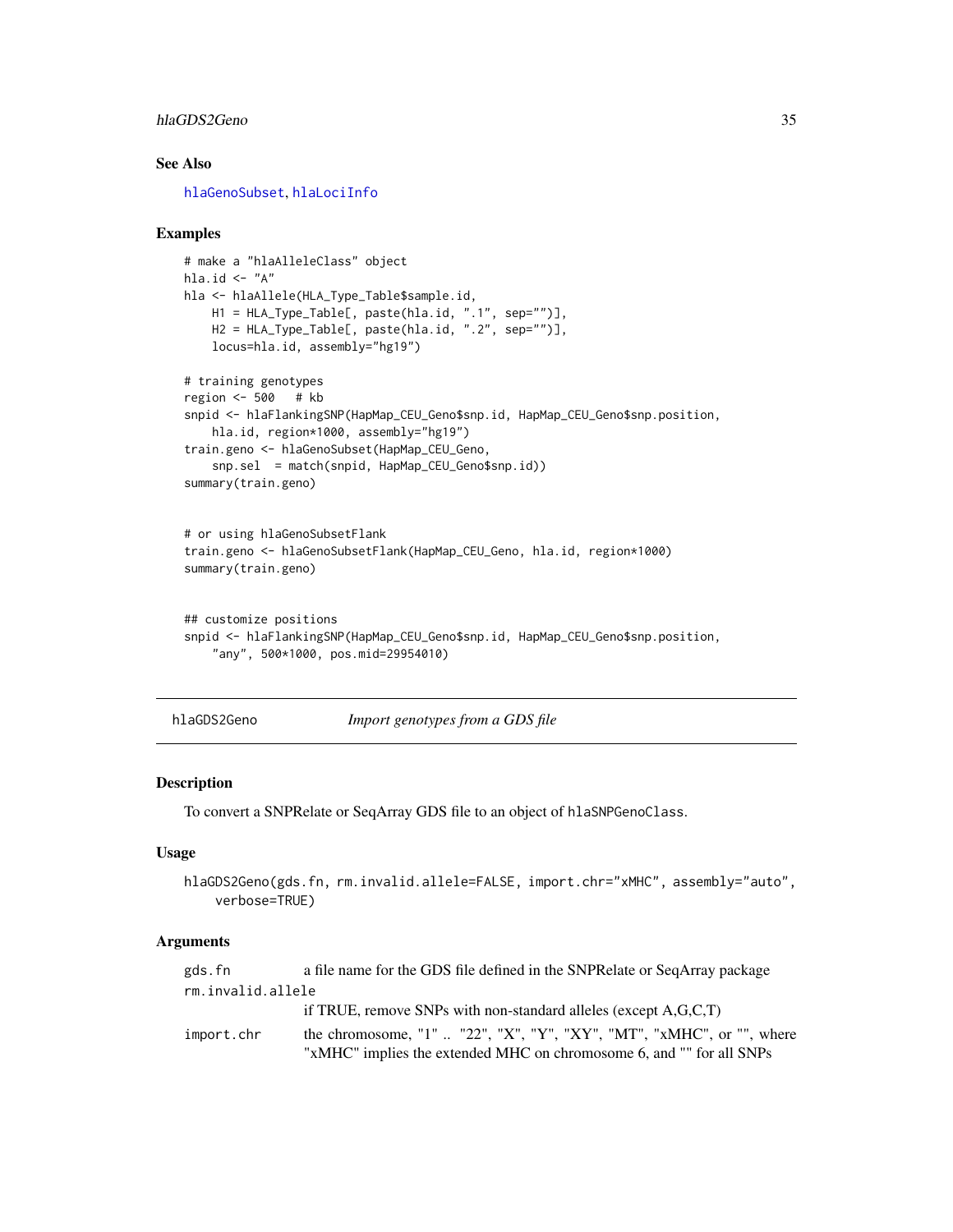<span id="page-35-0"></span>

| assembly | the human genome reference: "hg18", "hg19" (default), "hg38"; "auto" refers to |
|----------|--------------------------------------------------------------------------------|
|          | "hg19"; "auto-silent" refers to "hg19" without any warning                     |
| verbose  | if TRUE, show information                                                      |

# Value

Return an object of [hlaSNPGenoClass](#page-66-1).

#### Author(s)

Xiuwen Zheng

# See Also

[hlaGeno2PED](#page-35-1), [hlaBED2Geno](#page-20-1)

# Examples

```
# Import a SNP GDS file
fn <- system.file("extdata", "HapMap_CEU_Chr6.gds", package="HIBAG")
geno <- hlaGDS2Geno(fn, assembly="hg18", rm.invalid.allele=TRUE)
summary(geno)
```
<span id="page-35-1"></span>hlaGeno2PED *Convert to PLINK PED format*

# Description

Convert an object of [hlaSNPGenoClass](#page-66-1) to a file of PLINK PED format.

# Usage

```
hlaGeno2PED(geno, out.fn)
```
# Arguments

| geno   | a genotype object of hlaSNPGenoClass |
|--------|--------------------------------------|
| out.fn | the file name of output ped file     |

# Details

Two files ".map" and ".ped" are created.

#### Value

None.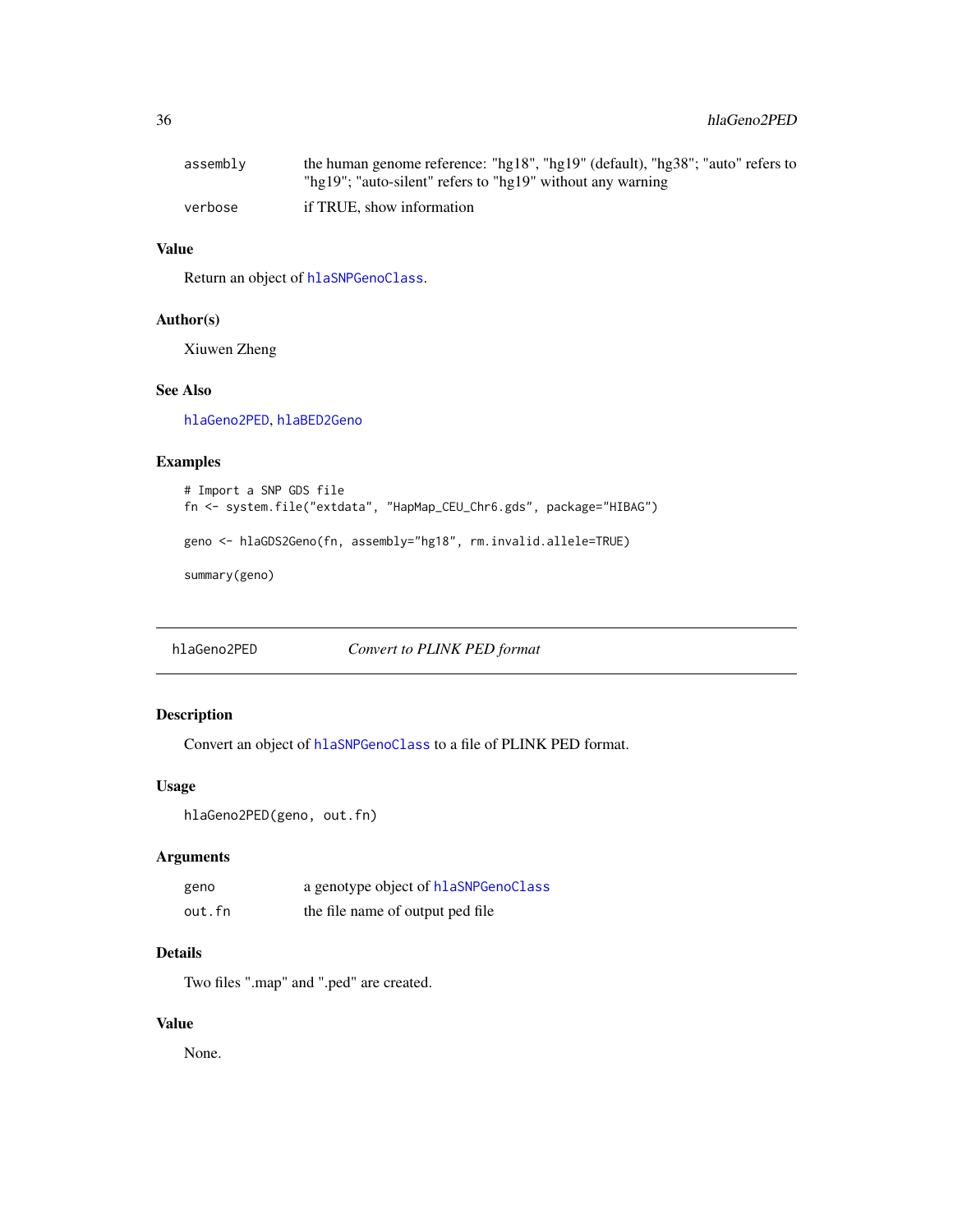## hlaGenoAFreq 37

### Author(s)

Xiuwen Zheng

# See Also

[hlaBED2Geno](#page-20-0)

# Examples

```
# make a "hlaAlleleClass" object
hla.id \leq "A"
hla <- hlaAllele(HLA_Type_Table$sample.id,
   H1 = HLA_Type_Table[, paste(hla.id, ".1", sep="")],
   H2 = HLA_Type_Table[, paste(hla.id, ".2", sep="")],
   max.resolution="4-digit", locus=hla.id, assembly="hg19")
# training genotypes
region <- 500 # kb
snpid <- hlaFlankingSNP(HapMap_CEU_Geno$snp.id, HapMap_CEU_Geno$snp.position,
   hla.id, region*1000, assembly="hg19")
train.geno <- hlaGenoSubset(HapMap_CEU_Geno,
    snp.sel = match(snpid, HapMap_CEU_Geno$snp.id))
hlaGeno2PED(train.geno, "test")
# delete the temporary files
unlink(c("test.map", "test.ped"), force=TRUE)
```
<span id="page-36-0"></span>hlaGenoAFreq *Allele Frequency*

### Description

To calculate the allele frequencies from genotypes or haplotypes.

#### Usage

```
hlaGenoAFreq(obj)
```
#### Arguments

obj an object of [hlaSNPGenoClass](#page-66-0)

## Value

Return allele frequecies.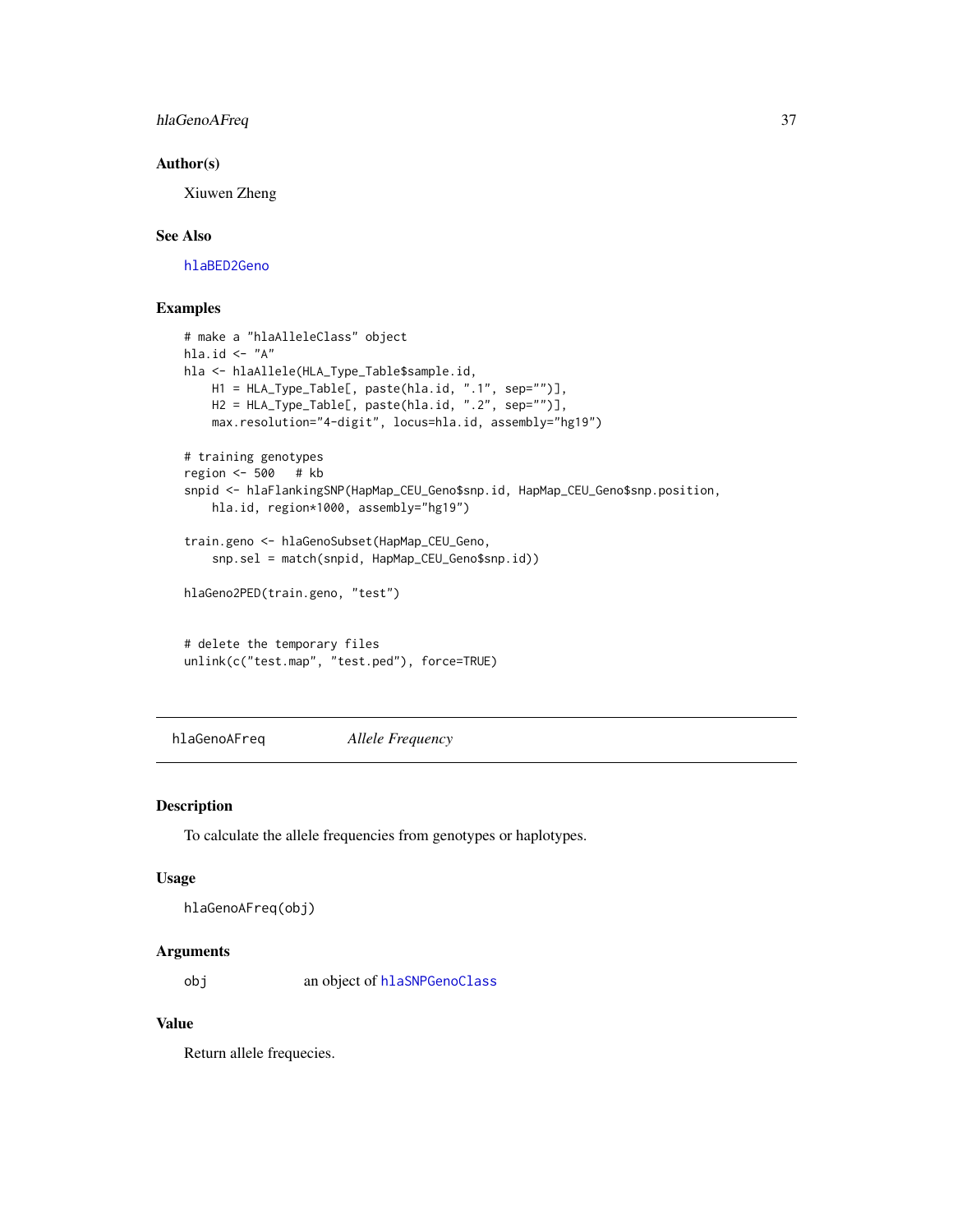### Author(s)

Xiuwen Zheng

### See Also

[hlaGenoAFreq](#page-36-0), [hlaGenoMFreq](#page-39-0), [hlaGenoMRate](#page-40-0), [hlaGenoMRate\\_Samp](#page-41-0)

### Examples

summary(HapMap\_CEU\_Geno)

summary(hlaGenoAFreq(HapMap\_CEU\_Geno))

<span id="page-37-0"></span>hlaGenoCombine *Combine two genotypic data sets into one*

# Description

To combine two genotypic data sets into one dataset.

## Usage

```
hlaGenoCombine(geno1, geno2,
   match.type=c("Position", "Pos+Allele", "RefSNP+Position", "RefSNP"),
    allele.check=TRUE, same.strand=FALSE, verbose=TRUE)
```
# Arguments

| geno1        | the first genotype object of hlaSNPGenoClass                                                                                                    |
|--------------|-------------------------------------------------------------------------------------------------------------------------------------------------|
| geno2        | the second genotype object of hlaSNPGenoClass                                                                                                   |
| match.type   | "RefSNP+Position" (by default) – using both of RefSNP IDs and positions;<br>"RefSNP" – using RefSNP IDs only; "Position" – using positions only |
| allele.check | if TRUE, call hlaGenoSwitchStrand to check and then switch allele pairs if<br>needed                                                            |
| same.strand  | TRUE assuming alleles are on the same strand $(e.g.,$ forward strand); otherwise,<br>FALSE not assuming whether on the same strand or not       |
| verbose      | show information, if TRUE                                                                                                                       |

## Details

The function merges two SNP dataset geno1 and geno2, and returns a SNP dataset consisting of the SNP intersect between geno1 and geno2, and having the same SNP information (allele and position) as geno1.

### Value

An object of [hlaSNPGenoClass](#page-66-0).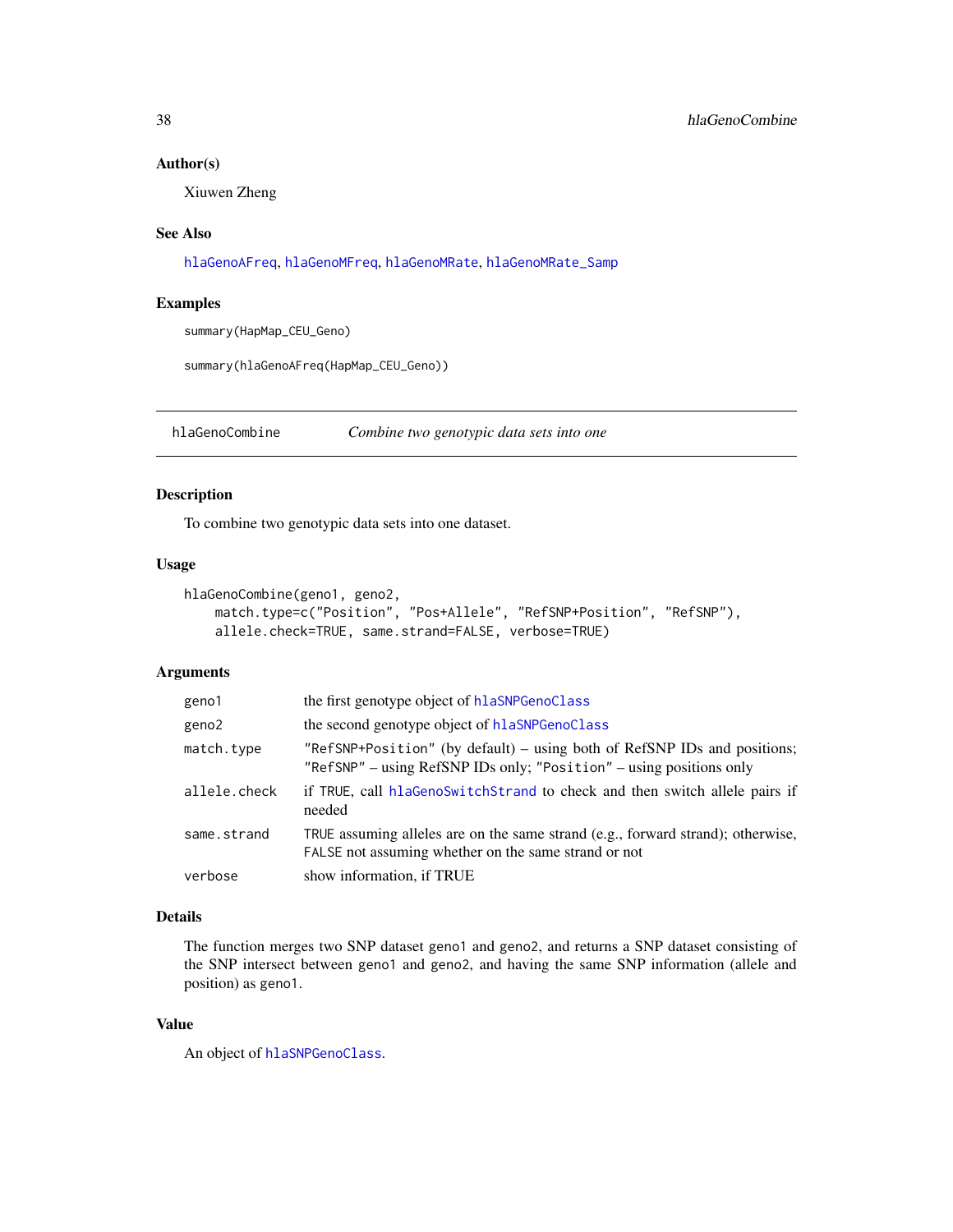#### hlaGenoLD 39

### Author(s)

Xiuwen Zheng

### See Also

[hlaMakeSNPGeno](#page-46-0), [hlaGenoSubset](#page-41-1)

# Examples

```
# import a PLINK BED file
bed.fn <- system.file("extdata", "HapMap_CEU.bed", package="HIBAG")
fam.fn <- system.file("extdata", "HapMap_CEU.fam", package="HIBAG")
bim.fn <- system.file("extdata", "HapMap_CEU.bim", package="HIBAG")
hapmap.ceu <- hlaBED2Geno(bed.fn, fam.fn, bim.fn, assembly="hg19")
```

```
# combine two datasets together
geno <- hlaGenoCombine(HapMap_CEU_Geno, hapmap.ceu)
summary(geno)
```
hlaGenoLD *Composite Linkage Disequilibrium*

#### Description

To calculate composite linkage disequilibrium (r2) between HLA locus and SNP markers.

#### Usage

```
hlaGenoLD(hla, geno)
```
### Arguments

| hla  | an object of hlaAlleleClass                                      |
|------|------------------------------------------------------------------|
| geno | an object of hlaSNPGenoClass, or a vector or matrix for SNP data |

### Value

Return a vector of linkage disequilibrium (r2) for each SNP marker.

### Author(s)

Xiuwen Zheng

### References

Weir BS, Cockerham CC: Complete characterization of disequilibrium at two loci; in Feldman MW (ed): Mathematical Evolutionary Theory. Princeton, NJ: Princeton University Press, 1989. Zaykin, D. V., Pudovkin, A., and Weir, B. S. (2008). Correlation-based inference for linkage disequilibrium with multiple alleles. Genetics 180, 533-545.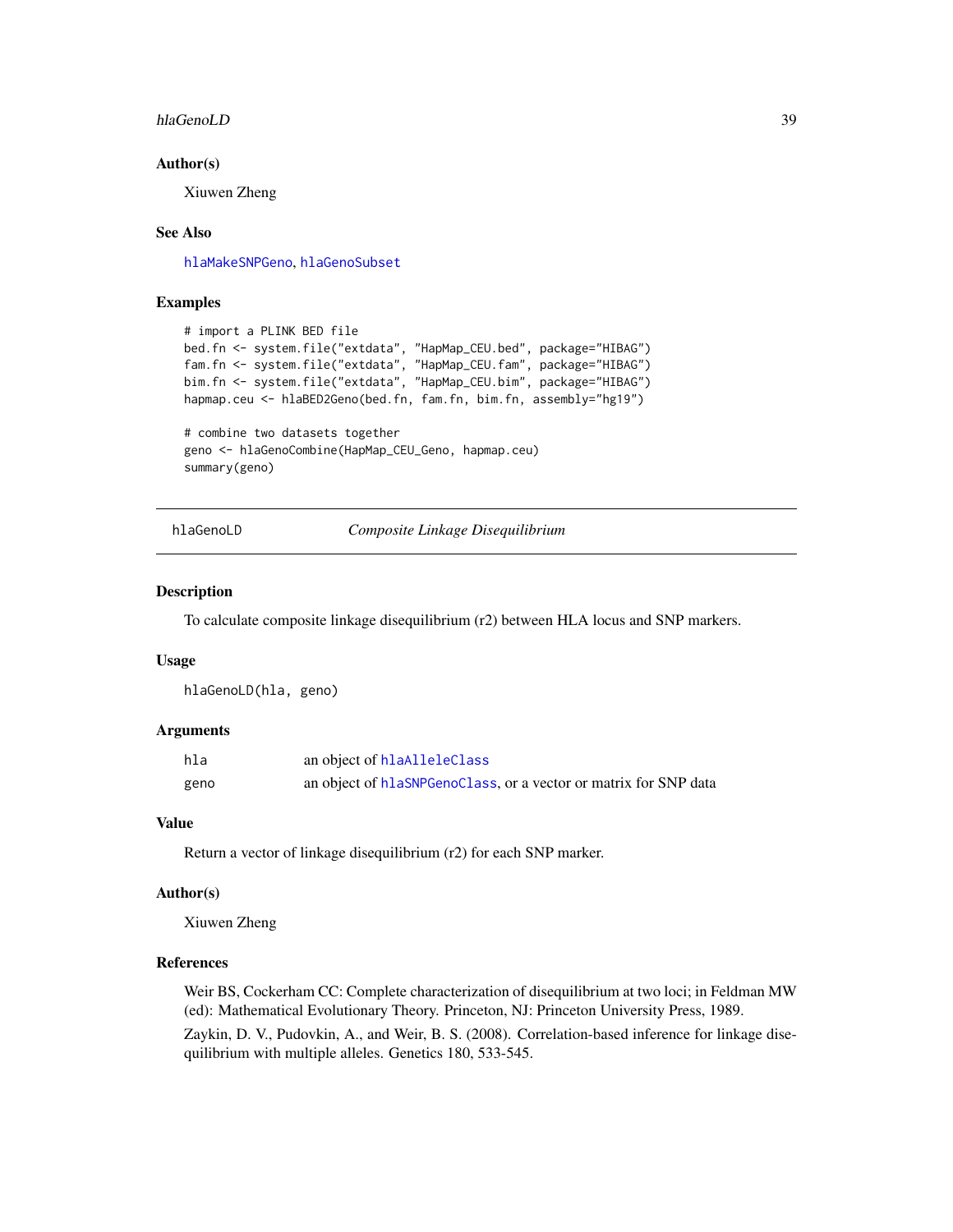### Examples

```
# plot linkage disequilibrium
ymax < -0.16plot(NaN, NaN, xlab="SNP Position (in KB)",
    ylab="Composite Linkage Disequilibrium (r2)",
    xlim=range(HapMap_CEU_Geno$snp.position)/1000, ylim=c(0, ymax),
   main="Major Histocompatibility Complex")
hla.list <- c("A", "C", "DQA1")
col.list <- 1:3
# for-loop
for (i in 1:3)
{
   hla.id <- hla.list[i]
    # make a "hlaAlleleClass" object
   hla <- hlaAllele(HLA_Type_Table$sample.id,
        H1 = HLA_Type_Table[, paste(hla.id, ".1", sep="")],
       H2 = HLA_Type_Table[, paste(hla.id, ".2", sep="")],
        locus=hla.id, assembly="hg19")
    # linkage disequilibrium between HLA locus and SNP markers
    ld <- hlaGenoLD(hla, HapMap_CEU_Geno)
    # draw
   points(HapMap_CEU_Geno$snp.position/1000, ld, pch="*", col=i)
    x <- (hla$pos.start/1000 + hla$pos.end/1000)/2
    abline(v=x, col=col.list[i], lty=3, lwd=2.5)
   points(x, ymax, pch=25, col=7, bg=col.list[i], cex=1.5)
}
legend("topleft", col=col.list, pt.bg=col.list, text.col=col.list, pch=25,
    legend=paste("HLA -", hla.list))
```
<span id="page-39-0"></span>hlaGenoMFreq *Minor Allele Frequency*

#### Description

To calculate the minor allele frequencies from genotypes or haplotypes.

### Usage

```
hlaGenoMFreq(obj)
```
#### Arguments

obj an object of [hlaSNPGenoClass](#page-66-0)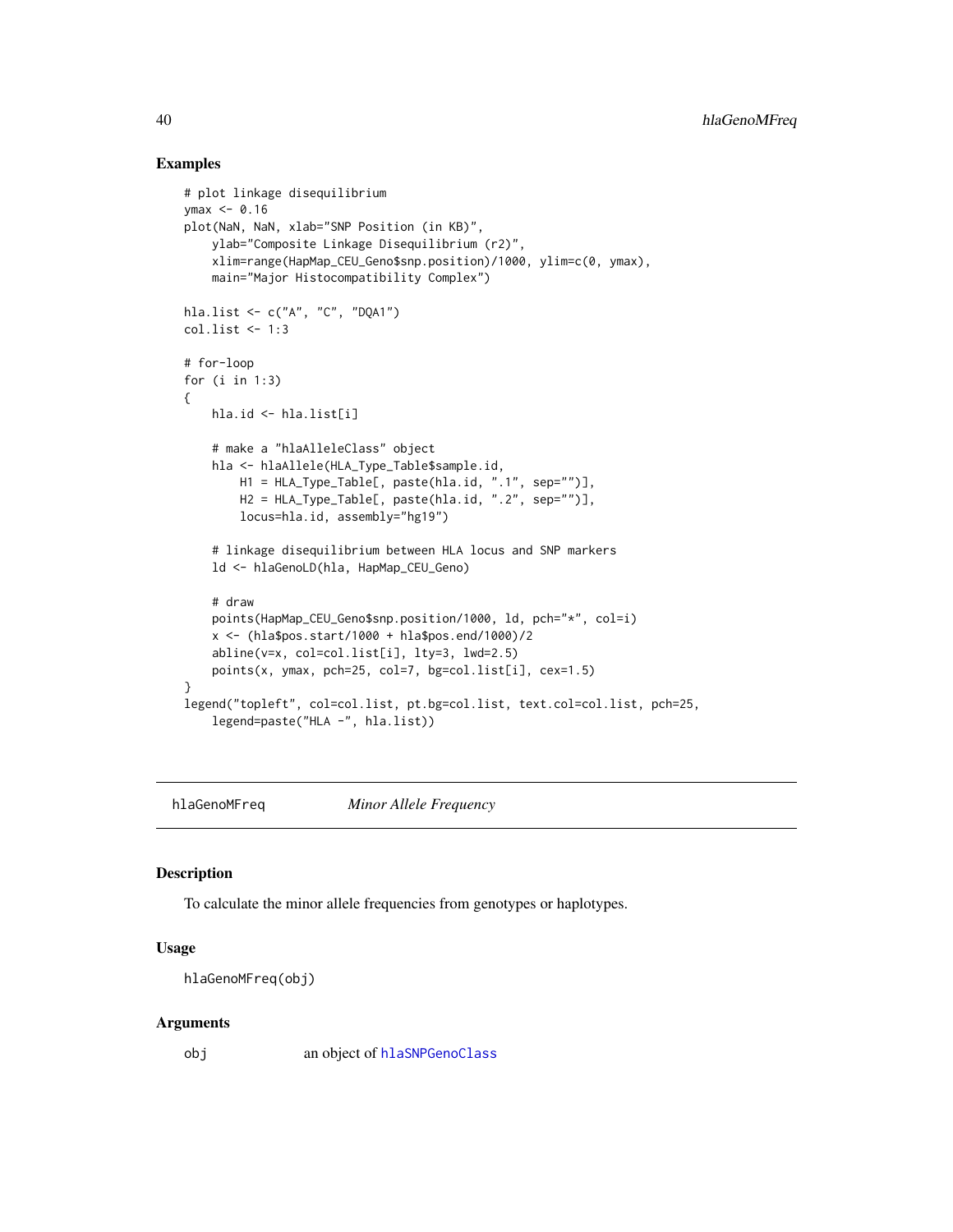## hlaGenoMRate 41

# Value

Return minor allele frequecies.

## Author(s)

Xiuwen Zheng

# See Also

[hlaGenoAFreq](#page-36-0), [hlaGenoMFreq](#page-39-0), [hlaGenoMRate](#page-40-0), [hlaGenoMRate\\_Samp](#page-41-0)

#### Examples

summary(HapMap\_CEU\_Geno)

summary(hlaGenoMFreq(HapMap\_CEU\_Geno))

<span id="page-40-0"></span>hlaGenoMRate *Missing Rates Per SNP*

### Description

To calculate the missing rates from genotypes or haplotypes per SNP.

#### Usage

hlaGenoMRate(obj)

### Arguments

obj an object of [hlaSNPGenoClass](#page-66-0)

### Value

Return missing rates per SNP.

## Author(s)

Xiuwen Zheng

## See Also

[hlaGenoAFreq](#page-36-0), [hlaGenoMFreq](#page-39-0), [hlaGenoMRate](#page-40-0), [hlaGenoMRate\\_Samp](#page-41-0)

### Examples

summary(HapMap\_CEU\_Geno)

summary(hlaGenoMRate(HapMap\_CEU\_Geno))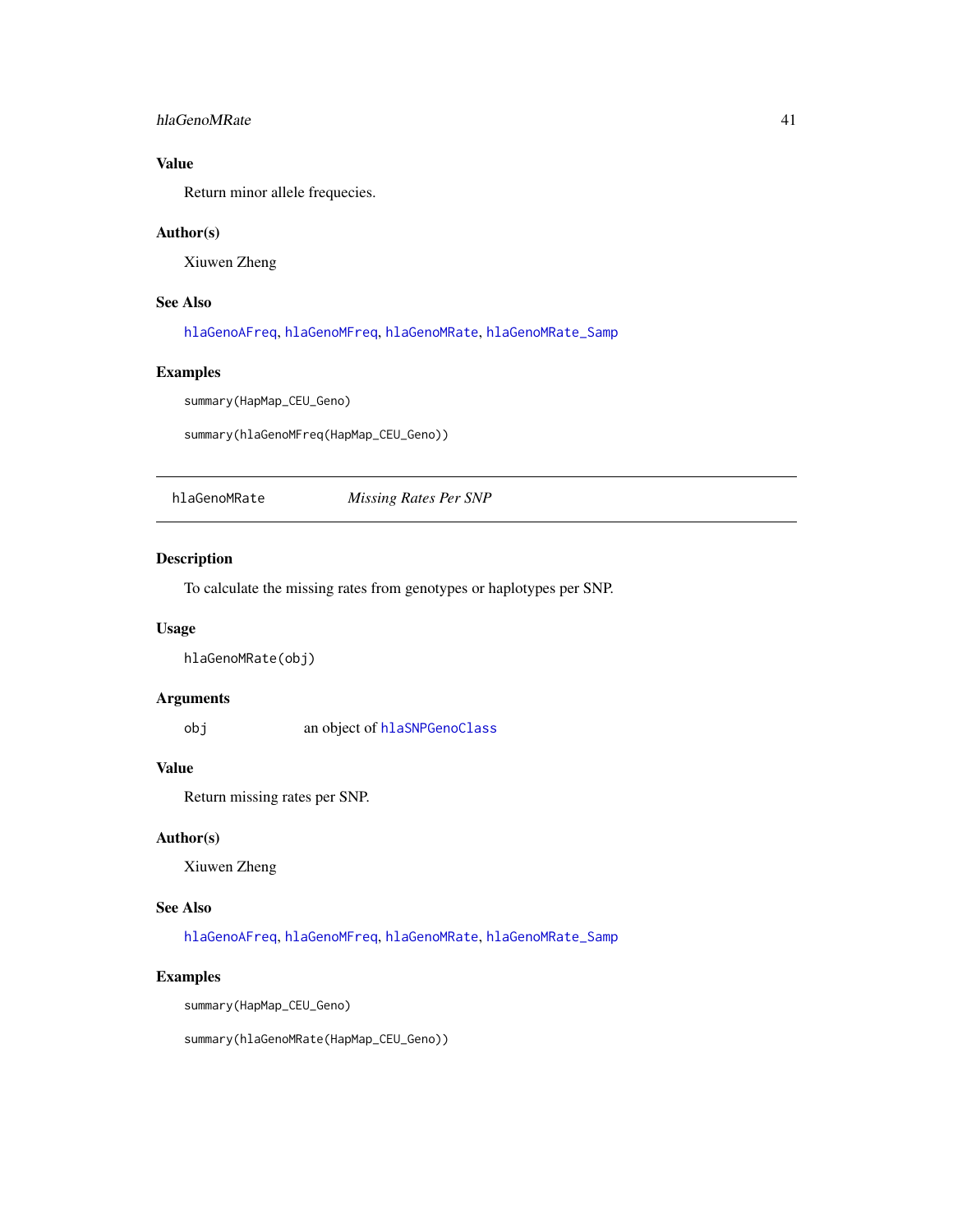<span id="page-41-0"></span>hlaGenoMRate\_Samp *Missing Rates Per Sample*

### Description

To calculate the missing rates from genotypes or haplotypes per sample.

## Usage

```
hlaGenoMRate_Samp(obj)
```
### Arguments

obj an object of [hlaSNPGenoClass](#page-66-0)

## Value

Return missing rates per sample.

## Author(s)

Xiuwen Zheng

## See Also

[hlaGenoAFreq](#page-36-0), [hlaGenoMFreq](#page-39-0), [hlaGenoMRate](#page-40-0), [hlaGenoMRate\\_Samp](#page-41-0)

# Examples

summary(HapMap\_CEU\_Geno)

summary(hlaGenoMRate\_Samp(HapMap\_CEU\_Geno))

<span id="page-41-1"></span>hlaGenoSubset *Get a subset of genotypes*

# Description

To get a subset of genotypes from a [hlaSNPGenoClass](#page-66-0) object.

### Usage

hlaGenoSubset(genoobj, samp.sel=NULL, snp.sel=NULL, snp.id=NULL)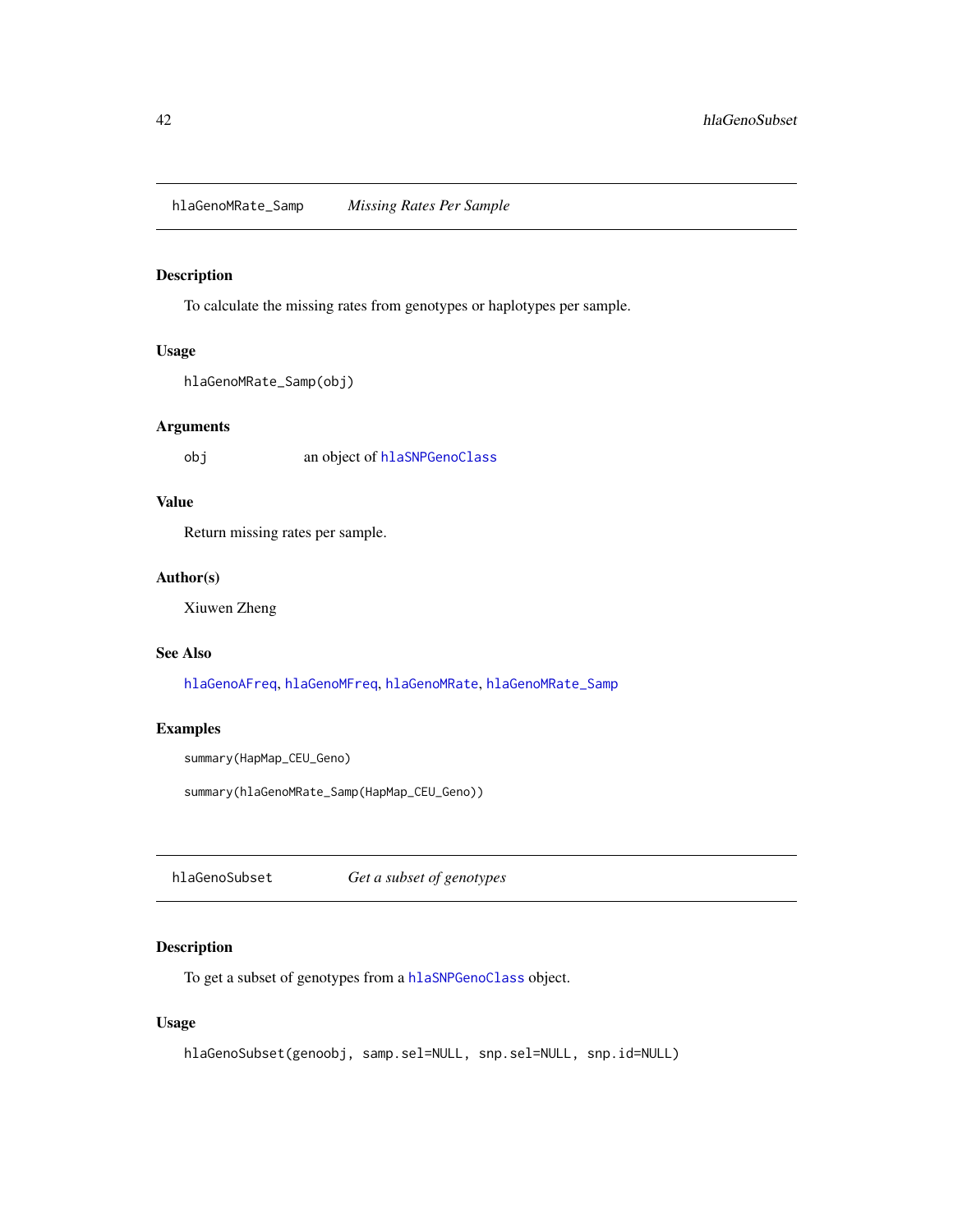## hlaGenoSubset 43

## Arguments

| genoobi  | a genotype object of hlaSNPGenoClass              |
|----------|---------------------------------------------------|
| samp.sel | a logical vector, or an integer vector of indices |
| snp.sel  | a logical vector, or an integer vector of indices |
| snp.id   | SNP IDs to be selected, or NULL                   |

## Details

genoobj\$genotype is a numeric matrix, with an entry value 0 standing for BB (ZERO A allele), 1 for AB (ONE A allele), 2 for AA (TWO A alleles) and others for missing values (missing genotypes are usually set to be NA).

### Value

Return a [hlaSNPGenoClass](#page-66-0) object, and it is a list:

| genotype     | a genotype matrix, "# of SNPs" - by - "# of individuals"      |
|--------------|---------------------------------------------------------------|
| sample.id    | a vector of sample IDs                                        |
| snp.id       | a vector of SNP IDs                                           |
| snp.position | a vector of SNP positions in basepair                         |
| snp.allele   | a vector of characters with the format of "A allele/B allele" |
| assembly     | optional, human genome information                            |

## Author(s)

Xiuwen Zheng

# See Also

[hlaMakeSNPGeno](#page-46-0), [hlaGenoCombine](#page-37-0)

```
summary(HapMap_CEU_Geno)
```

```
geno <- hlaGenoSubset(HapMap_CEU_Geno,
   snp.sel = (hlaGenoMFreq(HapMap_CEU_Geno)>0.10))
summary(geno)
```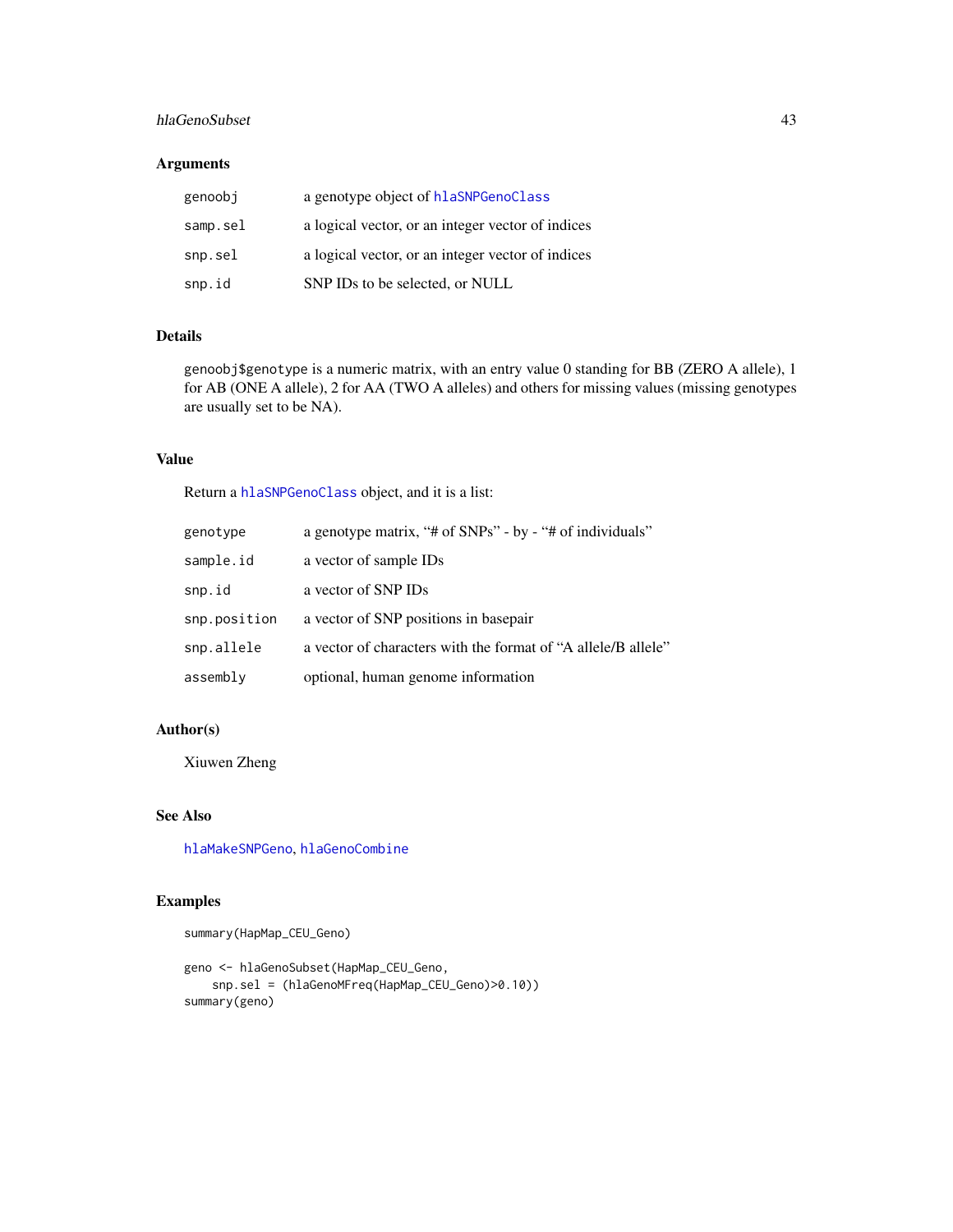<span id="page-43-0"></span>hlaGenoSwitchStrand *Allele flipping if needed*

## Description

Determine the ordered pair of A and B alleles, using the allele information provided by template.

## Usage

```
hlaGenoSwitchStrand(target, template,
   match.type=c("Position", "Pos+Allele", "RefSNP+Position", "RefSNP"),
   same.strand=FALSE, verbose=TRUE)
```
# Arguments

| target      | an object of hlaSNPGenoClass                                                                                                                    |
|-------------|-------------------------------------------------------------------------------------------------------------------------------------------------|
| template    | a genotypic object of hlaSNPGenoClass, a model object of hlaAttrBagClass<br>or a model object of hlaAttrBagObj                                  |
| match.type  | "RefSNP+Position" (by default) – using both of RefSNP IDs and positions;<br>"RefSNP" – using RefSNP IDs only; "Position" – using positions only |
| same.strand | TRUE assuming alleles are on the same strand (e.g., forward strand); otherwise,<br>FALSE not assuming whether on the same strand or not         |
| verbose     | show information, if TRUE                                                                                                                       |

# Details

The A/B pairs of target are determined using the information from template.

# Value

Return a [hlaSNPGenoClass](#page-66-0) object consisting of the SNP intersect between target and template.

# Author(s)

Xiuwen Zheng

## See Also

[hlaMakeSNPGeno](#page-46-0), [hlaGenoSubset](#page-41-1)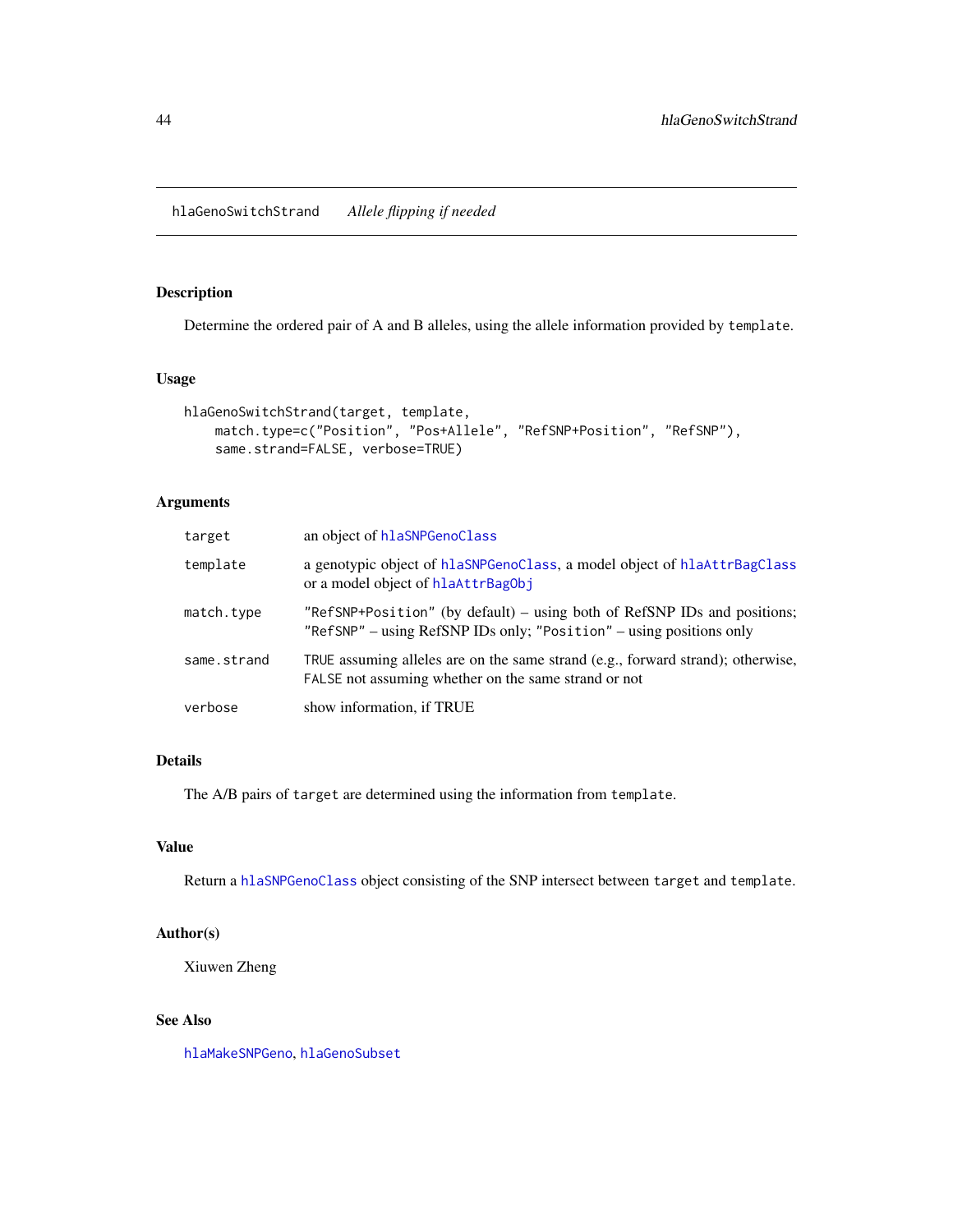#### hlaLDMatrix 45

### Examples

```
summary(HapMap_CEU_Geno)
# A/C A/G C/T G/T
# 136 655 632 141
# import a PLINK BED file
bed.fn <- system.file("extdata", "HapMap_CEU.bed", package="HIBAG")
fam.fn <- system.file("extdata", "HapMap_CEU.fam", package="HIBAG")
bim.fn <- system.file("extdata", "HapMap_CEU.bim", package="HIBAG")
hapmap.ceu <- hlaBED2Geno(bed.fn, fam.fn, bim.fn, assembly="hg19")
summary(hapmap.ceu)
# A/C A/G A/T C/G C/T G/T
# 332 1567 64 111 1510 348
# combine two datasets together
geno <- hlaGenoSwitchStrand(HapMap_CEU_Geno, hapmap.ceu)
summary(geno)
# There are 1564 SNPs in common.
# The allele pairs of 763 SNPs need to be switched.
# A/C A/G C/T G/T
# 104 505 496 109
```
hlaLDMatrix *Composite Linkage Disequilibrium in a Region*

#### Description

To calculate composite linkage disequilibrium (r2) among SNPs within a region.

### Usage

```
hlaLDMatrix(geno, loci=NULL, maf=0.01, assembly="auto", draw=TRUE,
    verbose=TRUE)
```
### Arguments

| geno     | an object of hlaSNPGenoClass                                                                                                                 |
|----------|----------------------------------------------------------------------------------------------------------------------------------------------|
| maf      | $MAF$ filter $>=$ maf                                                                                                                        |
| loci     | NULL or a character vector, e.g., "A", "B"                                                                                                   |
| assembly | the human genome reference: "hg18", "hg19" (default), "hg38"; "auto" refers to<br>"hg19"; "auto-silent" refers to "hg19" without any warning |
| draw     | if TRUE, return a ggplot2 object                                                                                                             |
| verbose  | if TRUE, show information                                                                                                                    |

## Value

Return a ggplot2 object if draw=TRUE or a matrix correlation.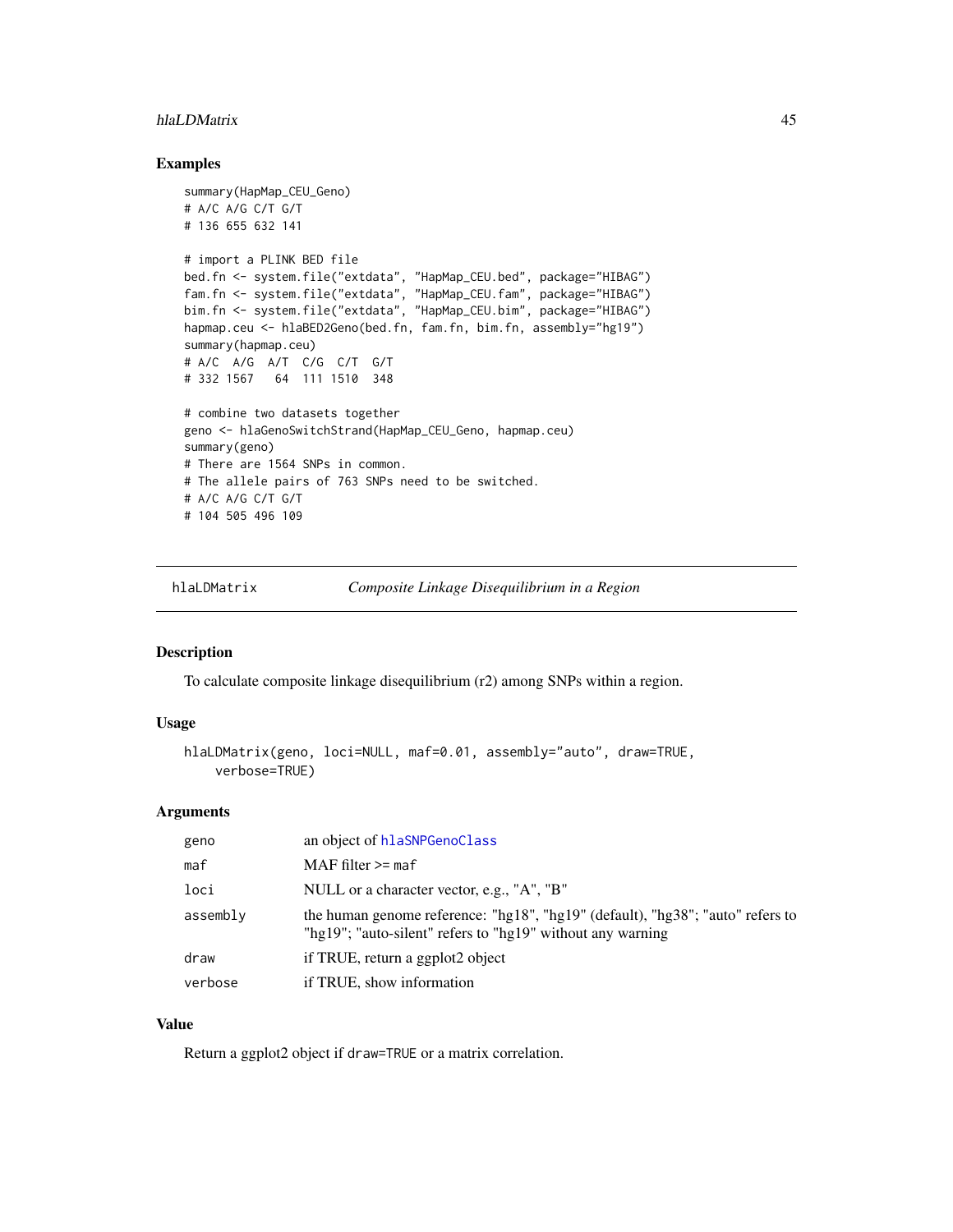### Author(s)

Xiuwen Zheng

#### References

Weir BS, Cockerham CC: Complete characterization of disequilibrium at two loci; in Feldman MW (ed): Mathematical Evolutionary Theory. Princeton, NJ: Princeton University Press, 1989.

#### Examples

```
region <- 500*1000 # basepair
geno <- hlaGenoSubsetFlank(HapMap_CEU_Geno, "A", region)
summary(geno)
```
hlaLDMatrix(geno, "A")

hlaLociInfo *HLA/KIR Locus Information*

#### Description

To get the starting and ending positions in basepair of HLA/KIR loci.

### Usage

```
hlaLociInfo(assembly=c("auto", "auto-silent", "hg18", "hg19", "hg38",
    "unknown"))
```
### Arguments

assembly the human genome reference: "hg18", "hg19" (default), "hg38"; "auto" refers to "hg19"; "auto-silent" refers to "hg19" without any warning

## Value

Return a data frame include the genomic locations.

## Author(s)

Xiuwen Zheng

# References

GeneCards: <https://www.genecards.org/cgi-bin/carddisp.pl?gene=>, NCBI Resources: [htt](http://www.ncbi.nlm.nih.gov/gene)p: [//www.ncbi.nlm.nih.gov/gene](http://www.ncbi.nlm.nih.gov/gene), HLA Nomenclature: [http://hla.alleles.org/genes/index.](http://hla.alleles.org/genes/index.html) [html](http://hla.alleles.org/genes/index.html)

## Examples

hlaLociInfo()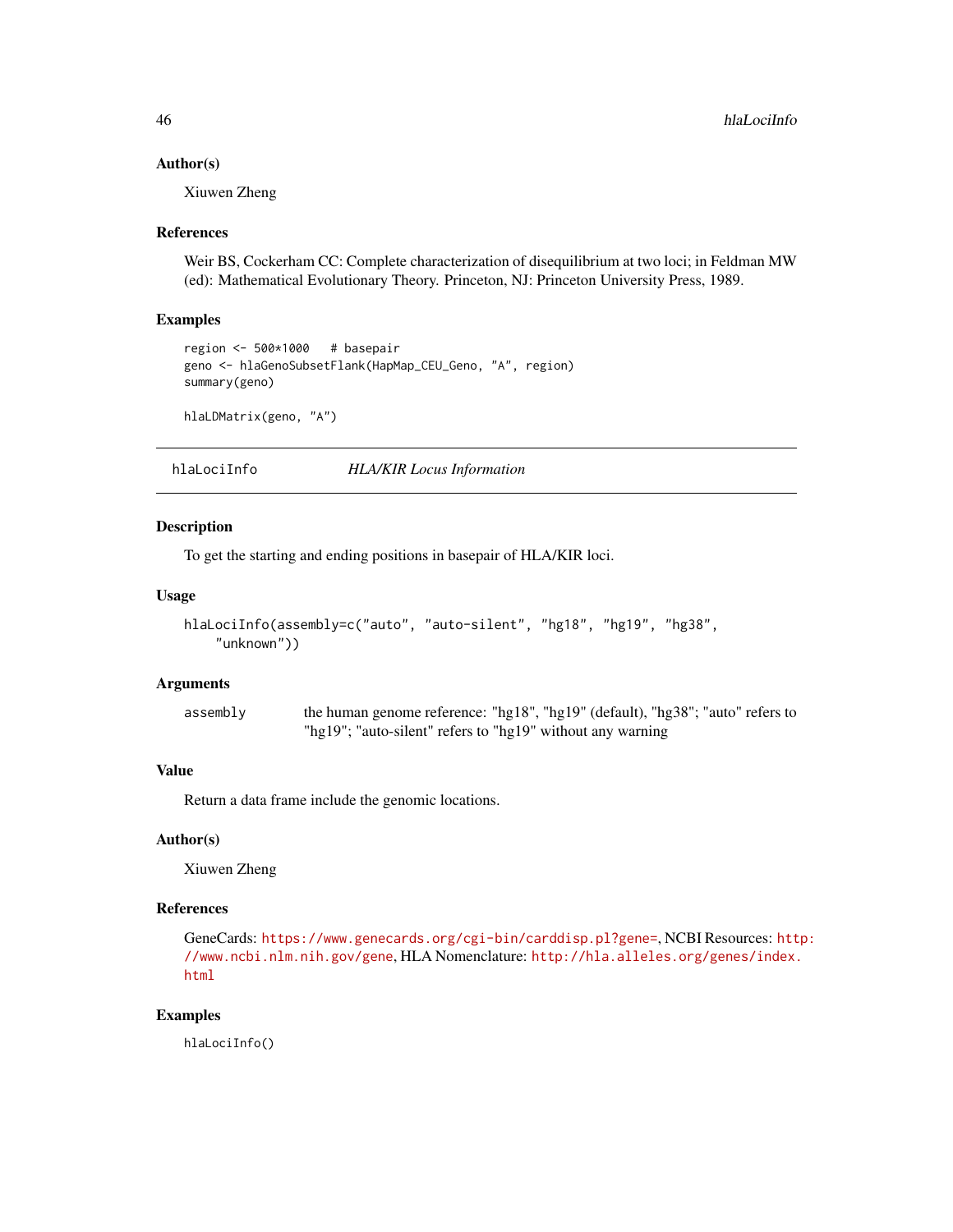<span id="page-46-0"></span>hlaMakeSNPGeno *Make a SNP genotype object*

# Description

To create a [hlaSNPGenoClass](#page-66-0) object (SNP genotypic object).

## Usage

```
hlaMakeSNPGeno(genotype, sample.id, snp.id, snp.position,
   A.allele, B.allele, assembly="auto")
```
# Arguments

| genotype     | a genotype matrix, "# of SNPs" - by - "# of individuals"                                                                                     |
|--------------|----------------------------------------------------------------------------------------------------------------------------------------------|
| sample.id    | a vector of sample IDs                                                                                                                       |
| snp.id       | a vector of SNP IDs                                                                                                                          |
| snp.position | a vector of SNP positions                                                                                                                    |
| A.allele     | a vector of A alleles, A is usually defined as a minor or alternative allele                                                                 |
| B.allele     | a vector of B alleles, B is usually defined as a major or reference allele                                                                   |
| assembly     | the human genome reference: "hg18", "hg19" (default), "hg38"; "auto" refers to<br>"hg19"; "auto-silent" refers to "hg19" without any warning |

#### Details

genotype is a numeric matrix, with an entry value 0 standing for BB (ZERO A allele), 1 for AB (ONE A allele), 2 for AA (TWO A alleles) and others for missing values (missing genotypes are usually set to be NA).

# Value

Return a [hlaSNPGenoClass](#page-66-0) object, and it is a list:

| genotype     | a genotype matrix, "# of SNPs" - by - "# of individuals"      |
|--------------|---------------------------------------------------------------|
| sample.id    | a vector of sample IDs                                        |
| snp.id       | a vector of SNP IDs                                           |
| snp.position | a vector of SNP positions in basepair                         |
| snp.allele   | a vector of characters with the format of "A allele/B allele" |
| assembly     | the human genome reference                                    |

# Author(s)

Xiuwen Zheng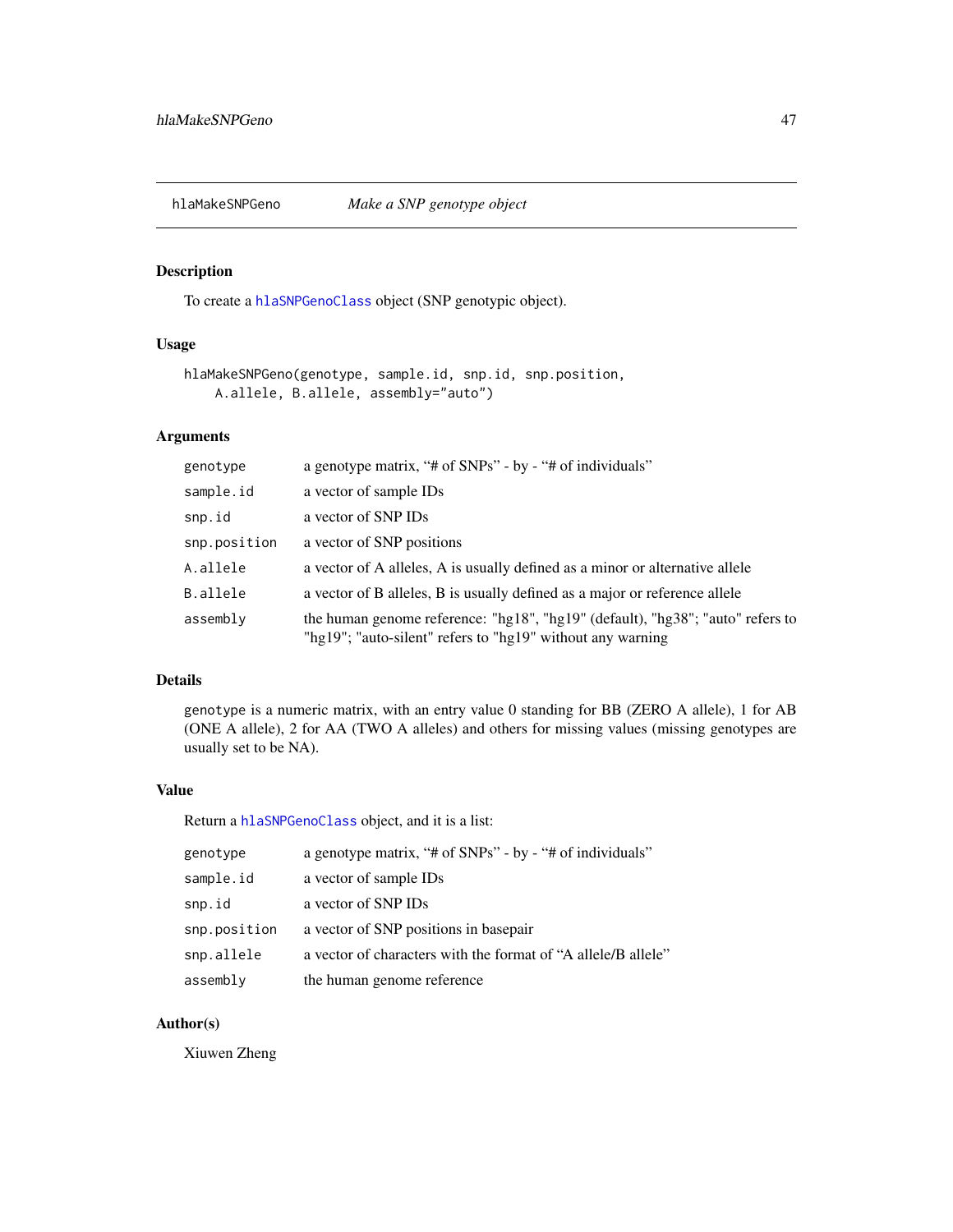## See Also

[hlaGenoSubset](#page-41-1), [hlaGenoCombine](#page-37-0)

### Examples

```
summary(HapMap_CEU_Geno)
```

```
allele <- strsplit(HapMap_CEU_Geno$snp.allele, "/")
A.allele <- sapply(allele, function(x) { x[1] })
B.allele <- sapply(allele, function(x) { x[2] })
```

```
geno <- hlaMakeSNPGeno(HapMap_CEU_Geno$genotype, HapMap_CEU_Geno$sample.id,
    HapMap_CEU_Geno$snp.id, HapMap_CEU_Geno$snp.position, A.allele, B.allele,
   assembly="hg19")
```
summary(geno)

hlaModelFiles *Load a model object from files*

### Description

To load HIBAG models from a list of files, and merge all together.

#### Usage

```
hlaModelFiles(fn.list, action.missingfile=c("ignore", "stop"), verbose=TRUE)
```
## Arguments

```
fn.list a vector of file names
action.missingfile
                "ignore", ignore the missing files, by default; "stop", stop if missing
verbose if TRUE, show information
```
#### Value

Return [hlaAttrBagObj](#page-19-0).

### Author(s)

Xiuwen Zheng

### See Also

[hlaAttrBagging](#page-16-0), [hlaModelToObj](#page-48-0)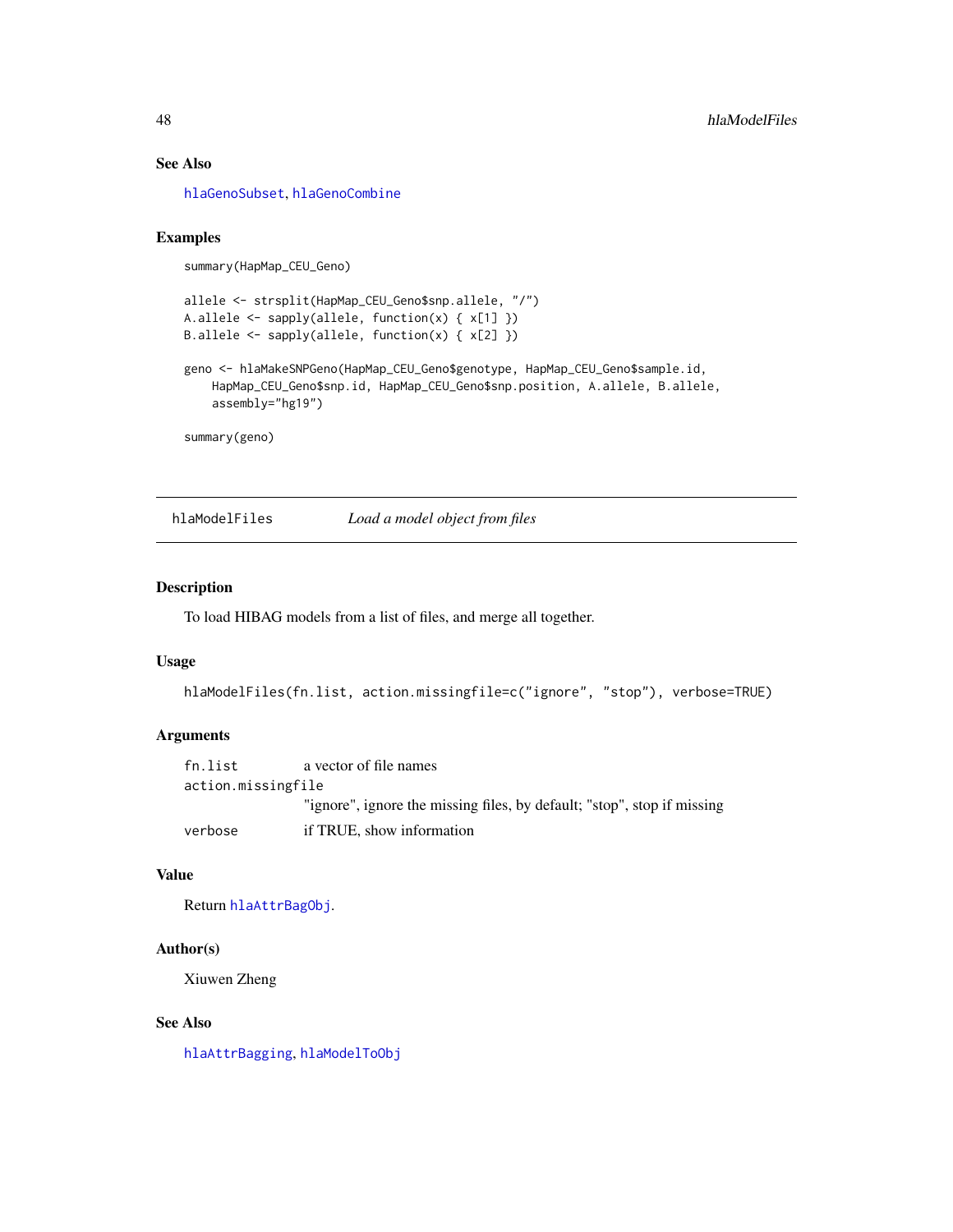# hlaModelFromObj 49

### Examples

```
# make a "hlaAlleleClass" object
hla.id \leq "C"
hla <- hlaAllele(HLA_Type_Table$sample.id,
    H1 = HLA_Type_Table[, paste(hla.id, ".1", sep="")],
    H2 = HLA_Type_Table[, paste(hla.id, ".2", sep="")],
    locus=hla.id, assembly="hg19")
# training genotypes
region <- 100 # kb
snpid <- hlaFlankingSNP(HapMap_CEU_Geno$snp.id, HapMap_CEU_Geno$snp.position,
    hla.id, region*1000, assembly="hg19")
train.geno <- hlaGenoSubset(HapMap_CEU_Geno,
   snp.sel = match(snpid, HapMap_CEU_Geno$snp.id),
    samp.sel = match(hla$value$sample.id, HapMap_CEU_Geno$sample.id))
#
# train HIBAG models
#
set.seed(1000)
model1 <- hlaAttrBagging(hla, train.geno, nclassifier=1)
mobj1 <- hlaModelToObj(model1)
save(mobj1, file="tm1.RData")
model2 <- hlaAttrBagging(hla, train.geno, nclassifier=1)
mobj2 <- hlaModelToObj(model2)
save(mobj2, file="tm2.RData")
model3 <- hlaAttrBagging(hla, train.geno, nclassifier=1)
mobj3 <- hlaModelToObj(model3)
save(mobj3, file="tm3.RData")
# load all of mobj1, mobj2 and mobj3
mobj <- hlaModelFiles(c("tm1.RData", "tm2.RData", "tm3.RData"))
summary(mobj)
# delete the temporary files
unlink(c("tm1.RData", "tm2.RData", "tm3.RData"), force=TRUE)
```
<span id="page-48-1"></span>

| hlaModelFromObj |  |
|-----------------|--|
|                 |  |

*bnversion between the in-memory model and the object that can be saved in a file*

### <span id="page-48-0"></span>Description

Build a model [hlaAttrBagClass](#page-15-0) from an object of [hlaAttrBagObj](#page-19-0) which is stored in an R object file, or convert [hlaAttrBagClass](#page-15-0) to [hlaAttrBagObj](#page-19-0).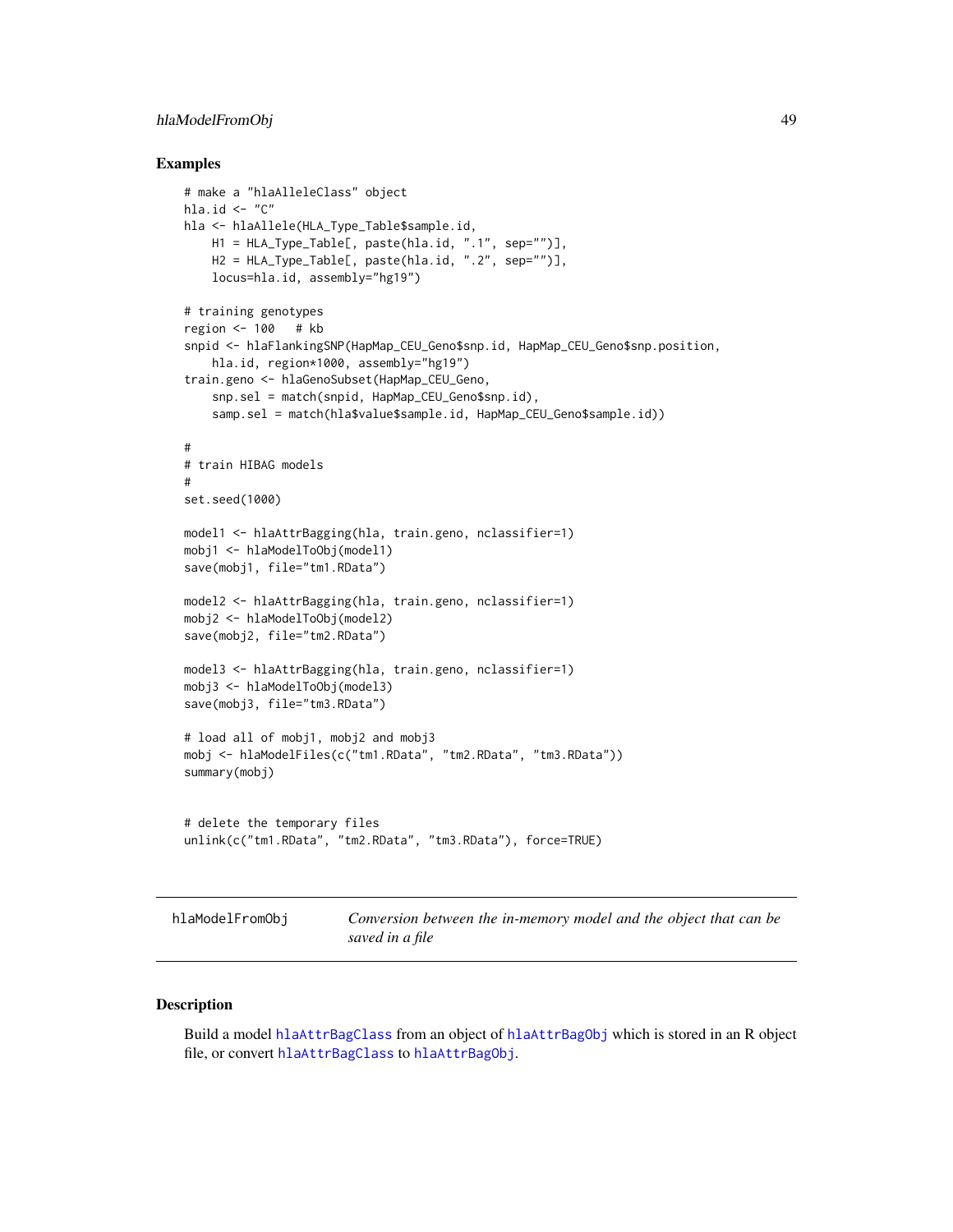### Usage

```
hlaModelFromObj(obj)
hlaModelToObj(model)
```
### Arguments

| obi   | an object of hlaAttrBagObj   |
|-------|------------------------------|
| model | an object of hlaAttrBagClass |

# Value

hlaModelFromObj returns hlaAttrBagClass, and hlaModelToObj returns hlaAttrBagObj.

### Author(s)

Xiuwen Zheng

# See Also

### [hlaAttrBagging](#page-16-0)

```
# make a "hlaAlleleClass" object
hla.id <- "DQB1"
hla <- hlaAllele(HLA_Type_Table$sample.id,
    H1 = HLA_Type_Table[, paste(hla.id, ".1", sep="")],
    H2 = HLA_Type_Table[, paste(hla.id, ".2", sep="")],
    locus=hla.id, assembly="hg19")
# training genotypes
region <- 100 # kb
snpid <- hlaFlankingSNP(HapMap_CEU_Geno$snp.id, HapMap_CEU_Geno$snp.position,
    hla.id, region*1000, assembly="hg19")
train.geno <- hlaGenoSubset(HapMap_CEU_Geno,
    snp.sel = match(snpid, HapMap_CEU_Geno$snp.id))
# train a HIBAG model
set.seed(1000)
model <- hlaAttrBagging(hla, train.geno, nclassifier=2)
print(model)
mobj <- hlaModelToObj(model)
is(model)
is(mobj)
# close the HIBAG model explicitly
hlaClose(model)
```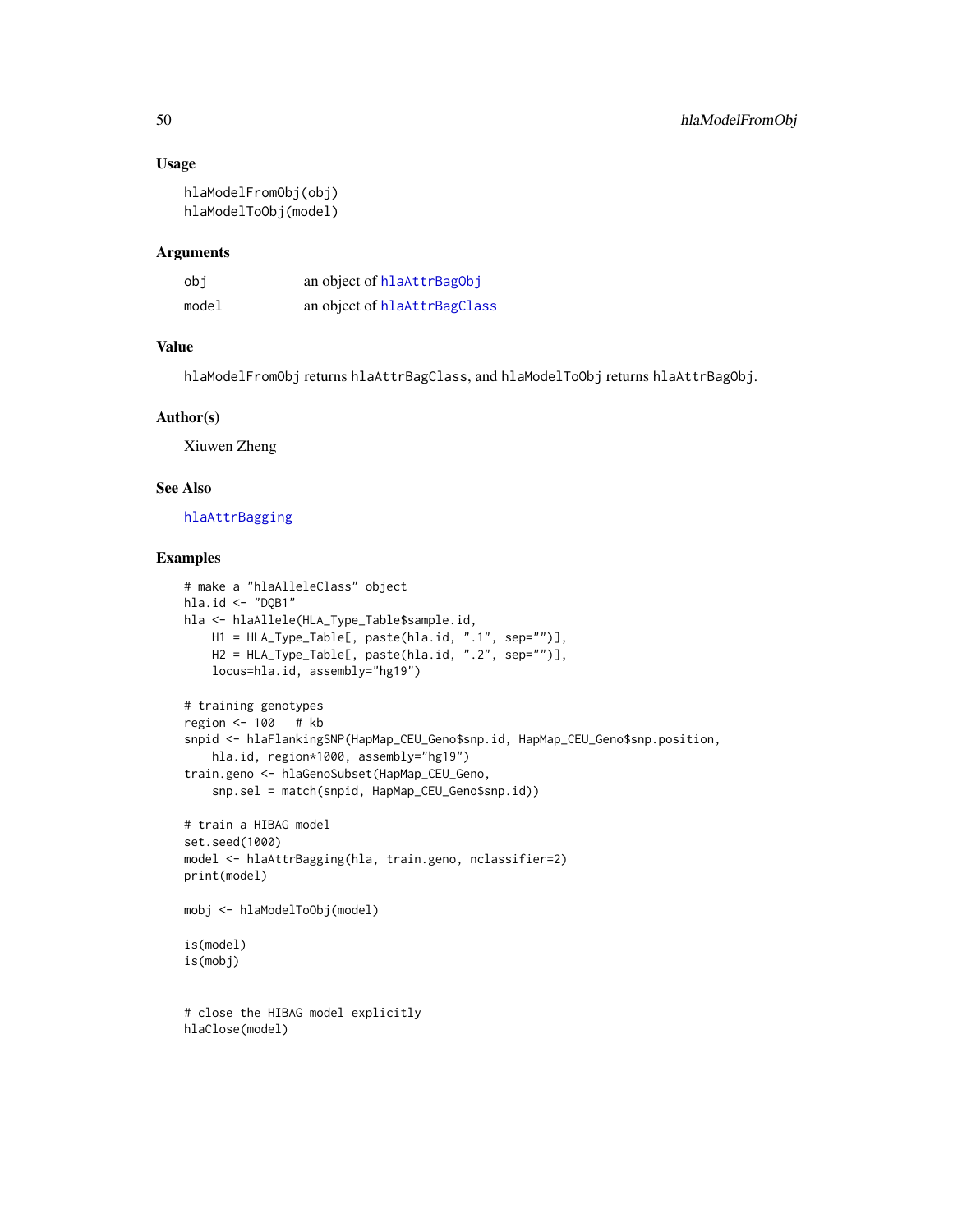### Description

Out-of-bag estimation of overall accuracy, per-allele sensitivity, specificity, positive predictive value, negative predictive value and call rate.

## Usage

hlaOutOfBag(model, hla, snp, call.threshold=NaN, verbose=TRUE)

### Arguments

| model   | an object of hlaAttrBagClass or hlaAttrBagObj                              |
|---------|----------------------------------------------------------------------------|
| hla     | the training HLA types, an object of hlaAlleleClass                        |
| snp     | the training SNP genotypes, an object of hlaSNPGenoClass                   |
|         | call, threshold the specified call threshold; if NaN, no threshold is used |
| verbose | if TRUE, show information                                                  |

## Value

Return [hlaAlleleClass](#page-8-0).

### Author(s)

Xiuwen Zheng

# See Also

[hlaCompareAllele](#page-26-0), [hlaReport](#page-60-0)

# Examples

```
# make a "hlaAlleleClass" object
hla.id \leftarrow "A"
hla <- hlaAllele(HLA_Type_Table$sample.id,
   H1 = HLA_Type_Table[, paste(hla.id, ".1", sep="")],
   H2 = HLA_Type_Table[, paste(hla.id, ".2", sep="")],
    locus=hla.id, assembly="hg19")
# SNP predictors within the flanking region on each side
region <- 500 # kb
snpid <- hlaFlankingSNP(HapMap_CEU_Geno$snp.id, HapMap_CEU_Geno$snp.position,
    hla.id, region*1000, assembly="hg19")
length(snpid) # 275
```
# training and validation genotypes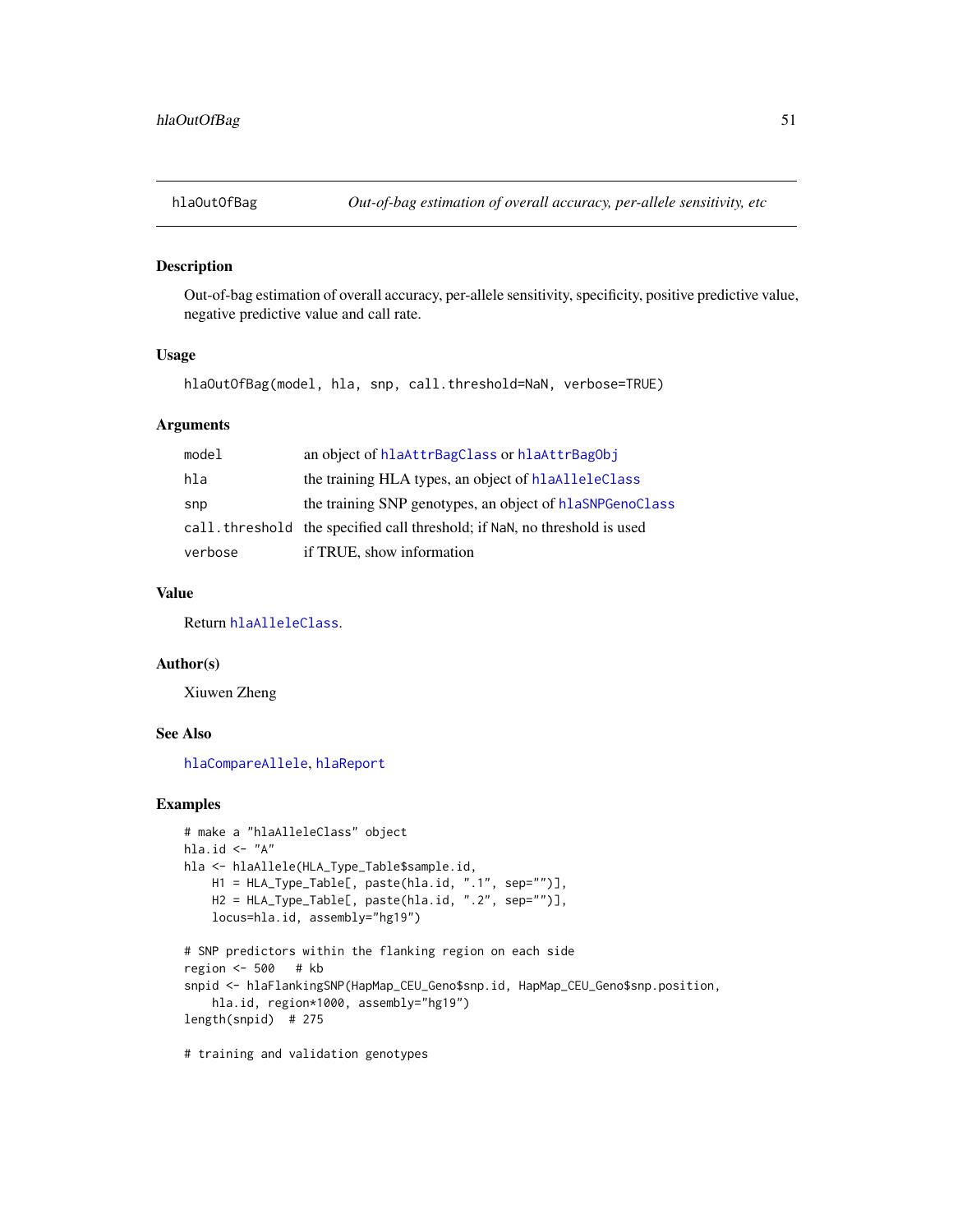```
geno <- hlaGenoSubset(HapMap_CEU_Geno,
   snp.sel = match(snpid, HapMap_CEU_Geno$snp.id),
   samp.sel = match(hla$value$sample.id, HapMap_CEU_Geno$sample.id))
# train a HIBAG model
set.seed(100)
# please use "nclassifier=100" when you use HIBAG for real data
model <- hlaAttrBagging(hla, geno, nclassifier=4)
summary(model)
# out-of-bag estimation
(comp <- hlaOutOfBag(model, hla, geno, call.threshold=NaN, verbose=TRUE))
# report
hlaReport(comp, type="txt")
hlaReport(comp, type="tex")
hlaReport(comp, type="html")
```
<span id="page-51-0"></span>hlaParallelAttrBagging

*Build a HIBAG model via parallel computation*

#### Description

To build a HIBAG model for predicting HLA types via parallel computation.

### Usage

```
hlaParallelAttrBagging(cl, hla, snp, auto.save="",
    nclassifier=100L, mtry=c("sqrt", "all", "one"), prune=TRUE, na.rm=TRUE,
  mono.rm=TRUE, maf=NaN, stop.cluster=FALSE, verbose=TRUE, verbose.detail=FALSE)
```
# Arguments

| c1          | NULL, FALSE, TRUE, an integer, or a cluster object created by the parallel-package;<br>if NULL or FALSE, use the serial implementation; if TRUE, use the number of<br>threads returned from RcppParallel:: defaultNumThreads() (by default us-<br>ing all threads); if an integer, specify the number of threads |
|-------------|------------------------------------------------------------------------------------------------------------------------------------------------------------------------------------------------------------------------------------------------------------------------------------------------------------------|
| hla         | training HLA types, an object of hlaAlleleClass                                                                                                                                                                                                                                                                  |
| snp         | training SNP genotypes, an object of hlaSNPGenoClass                                                                                                                                                                                                                                                             |
| auto.save   | specify a autosaved file name for an R object (.rda, .RData or .rds); "", no file<br>saving                                                                                                                                                                                                                      |
| nclassifier | the total number of individual classifiers                                                                                                                                                                                                                                                                       |
| mtry        | a character or a numeric value, the number of variables randomly sampled as<br>candidates for each selection. See details                                                                                                                                                                                        |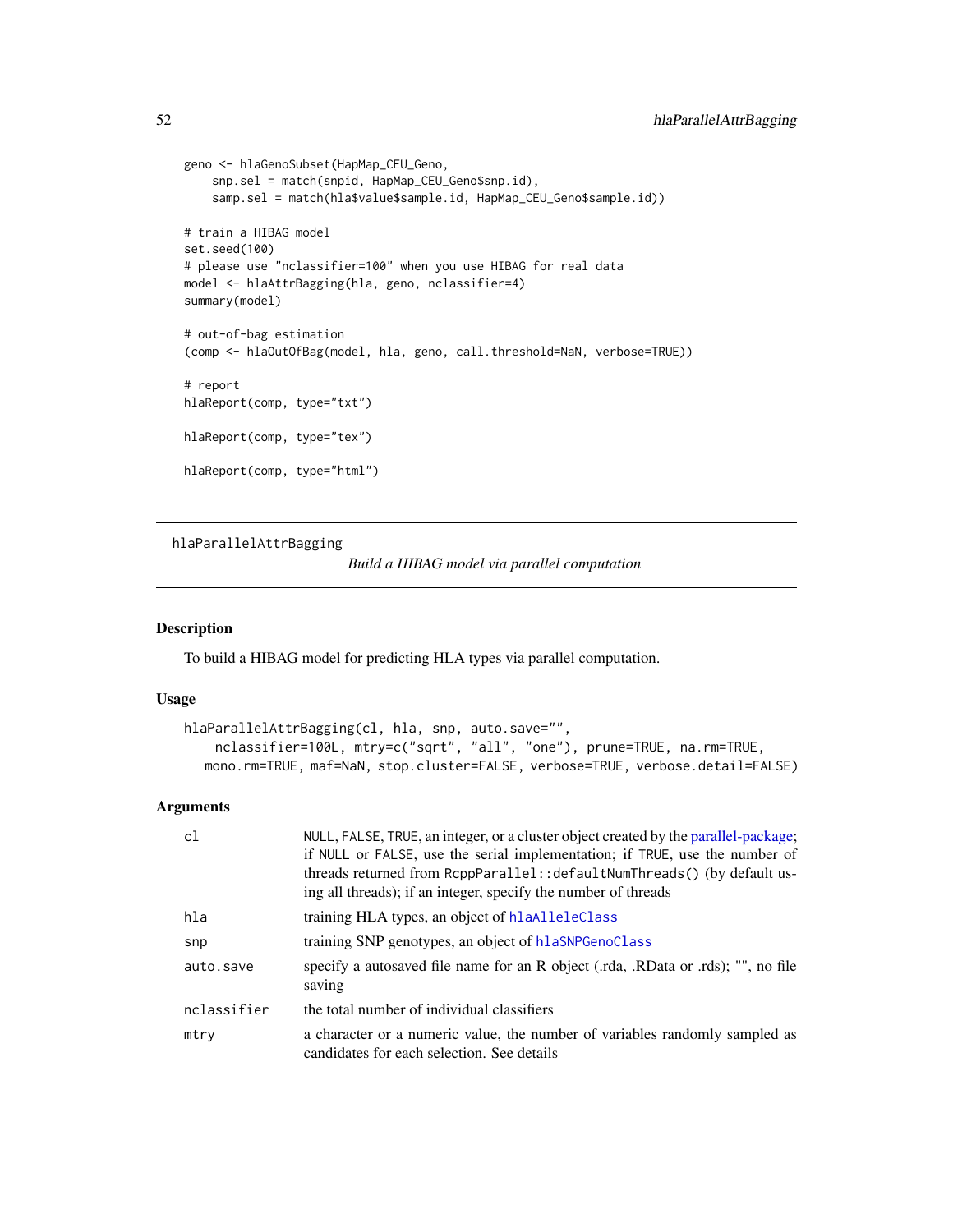| prune        | if TRUE, to perform a parsimonious forward variable selection, otherwise, ex-<br>haustive forward variable selection. See details |
|--------------|-----------------------------------------------------------------------------------------------------------------------------------|
| na.rm        | if TRUE, remove the samples with missing HLA types                                                                                |
| mono.rm      | if TRUE, remove monomorphic SNPs                                                                                                  |
| maf          | MAF threshold for SNP filter, excluding any SNP with MAF < maf                                                                    |
| stop.cluster | TRUE: stop cluster nodes after completing the calculation                                                                         |
| verbose      | if TRUE, show information                                                                                                         |
|              | verbose.detail if TRUE, show more information                                                                                     |

### Details

mtry (the number of variables randomly sampled as candidates for each selection): "sqrt", using the square root of the total number of candidate SNPs; "all", using all candidate SNPs; "one", using one SNP; an integer, specifying the number of candidate SNPs;  $0 < r < 1$ , the number of candidate SNPs is "r \* the total number of SNPs".

prune: there is no significant difference on accuracy between parsimonious and exhaustive forward variable selections. If prune = TRUE, the searching algorithm performs a parsimonious forward variable selection: if a new SNP predictor reduces the current out-of-bag accuracy, then it is removed from the candidate SNP set for future searching. Parsimonious selection helps to improve the computational efficiency by reducing the searching times of non-informative SNP markers.

An autosave function is available in hlaParallelAttrBagging when an new individual classifier is built internally without completing the ensemble.

### Value

Return an object of [hlaAttrBagClass](#page-15-0) if auto.save="", and NULL otherwise.

### Author(s)

Xiuwen Zheng

## References

Zheng X, Shen J, Cox C, Wakefield J, Ehm M, Nelson M, Weir BS; HIBAG – HLA Genotype Imputation with Attribute Bagging. Pharmacogenomics Journal. doi: 10.1038/tpj.2013.18. [https:](https://www.nature.com/articles/tpj201318) [//www.nature.com/articles/tpj201318](https://www.nature.com/articles/tpj201318)

### See Also

[hlaAttrBagging](#page-16-0), [hlaClose](#page-24-0), [hlaSetKernelTarget](#page-65-0)

```
# make a "hlaAlleleClass" object
hla.id \leftarrow "A"
hla <- hlaAllele(HLA_Type_Table$sample.id,
    H1 = HLA_Type_Table[, paste(hla.id, ".1", sep="")],
    H2 = HLA_Type_Table[, paste(hla.id, ".2", sep="")],
```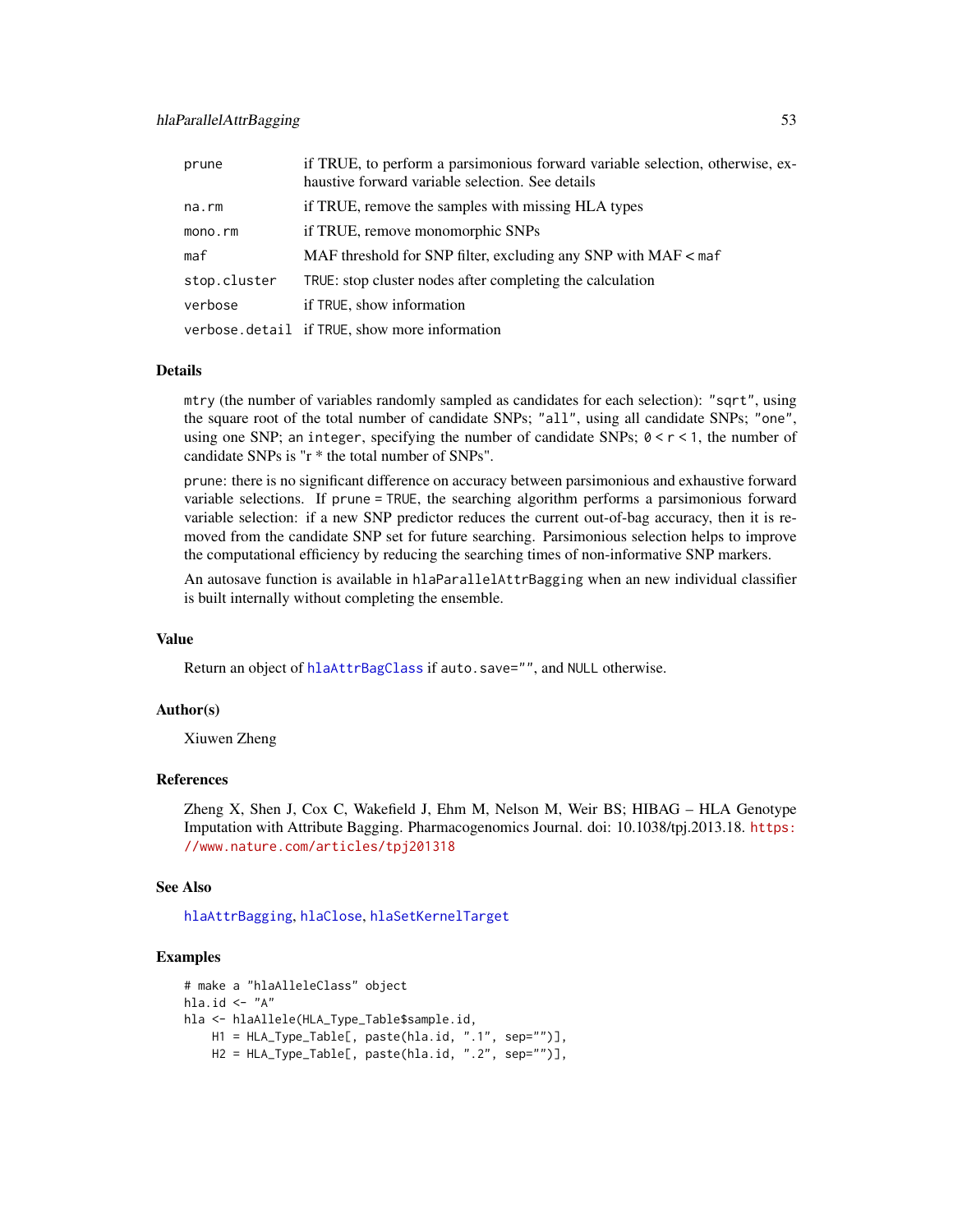```
locus=hla.id, assembly="hg19")
# divide HLA types randomly
set.seed(100)
hlatab <- hlaSplitAllele(hla, train.prop=0.5)
names(hlatab)
# "training" "validation"
summary(hlatab$training)
summary(hlatab$validation)
# SNP predictors within the flanking region on each side
region <- 500 # kb
snpid <- hlaFlankingSNP(HapMap_CEU_Geno$snp.id, HapMap_CEU_Geno$snp.position,
    hla.id, region*1000, assembly="hg19")
length(snpid) # 275
# training and validation genotypes
train.geno <- hlaGenoSubset(HapMap_CEU_Geno,
    snp.sel = match(snpid, HapMap_CEU_Geno$snp.id),
    samp.sel = match(hlatab$training$value$sample.id,
   HapMap_CEU_Geno$sample.id))
test.geno <- hlaGenoSubset(HapMap_CEU_Geno,
    samp.sel=match(hlatab$validation$value$sample.id,
    HapMap_CEU_Geno$sample.id))
#############################################################################
# Multithreading
set.seed(100)
# train a HIBAG model in parallel with 2 cores
# please use "nclassifier=100" when you use HIBAG for real data
model <- hlaParallelAttrBagging(2, hlatab$training, train.geno, nclassifier=4)
#############################################################################
# Multicore & autosave
library(parallel)
# choose an appropriate cluster size, e.g., 2
cl <- makeCluster(2)
set.seed(100)
# train a HIBAG model in parallel
# please use "nclassifier=100" when you use HIBAG for real data
hlaParallelAttrBagging(cl, hlatab$training, train.geno, nclassifier=4,
    auto.save="tmp_model.RData", stop.cluster=TRUE)
mobj <- get(load("tmp_model.RData"))
summary(mobj)
model <- hlaModelFromObj(mobj)
```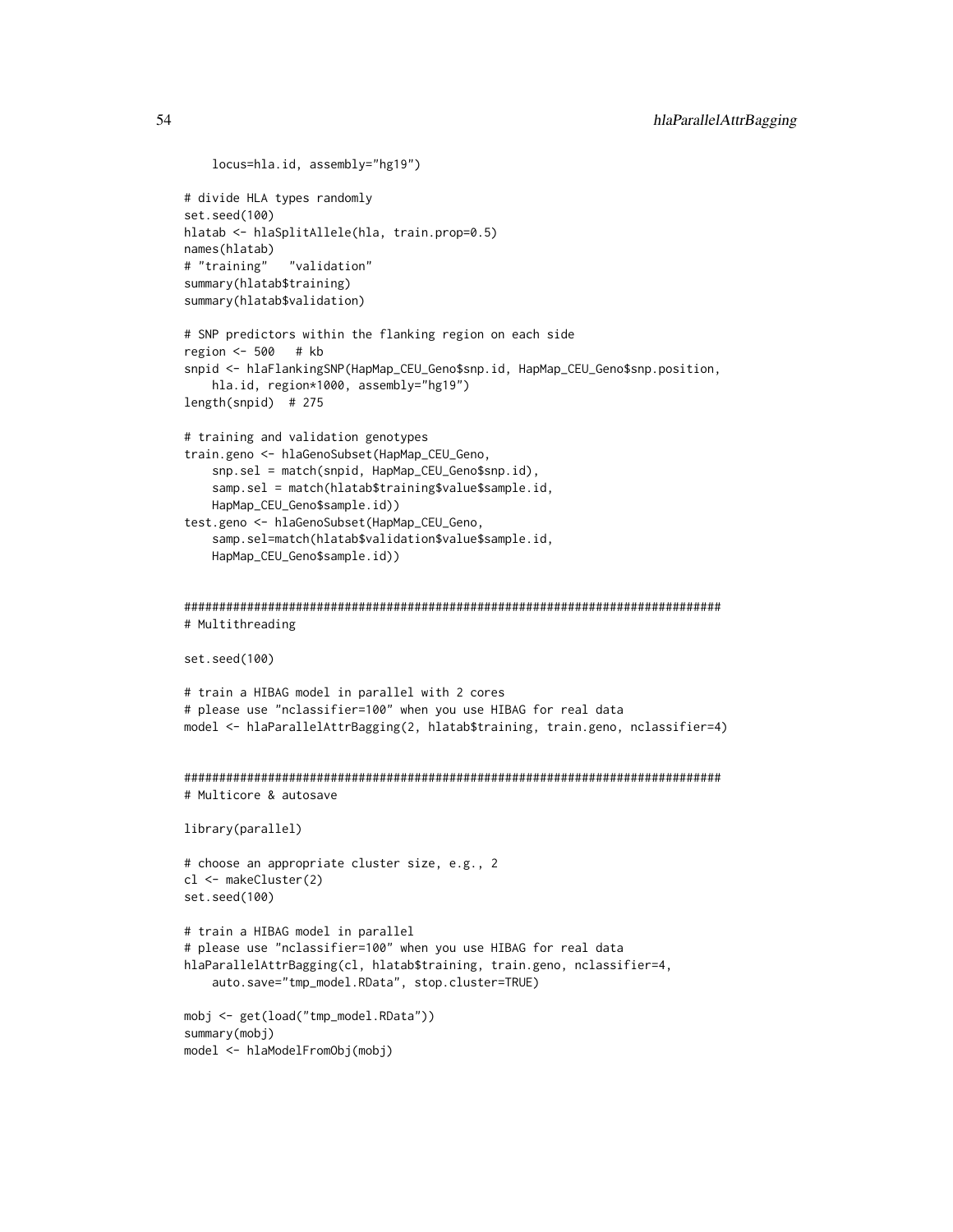### hlaPredict 55

```
# validation
pred <- hlaPredict(model, test.geno)
summary(pred)
# compare
hlaCompareAllele(hlatab$validation, pred, allele.limit=model)$overall
# since 'stop.cluster=TRUE' used in 'hlaParallelAttrBagging'
# need a new cluster
cl <- makeCluster(2)
pred <- hlaPredict(model, test.geno, cl=cl)
summary(pred)
# stop parallel nodes
stopCluster(cl)
# delete the temporary file
unlink(c("tmp_model.RData"), force=TRUE)
```
<span id="page-54-1"></span>hlaPredict *HIBAG model prediction (in parallel)*

## <span id="page-54-0"></span>Description

To predict HLA type based on a HIBAG model (in parallel).

## Usage

```
hlaPredict(object, snp, cl=FALSE,
    type=c("response+dosage", "response", "prob", "response+prob"),
   vote=c("prob", "majority"), allele.check=TRUE,
   match.type=c("Position", "Pos+Allele", "RefSNP+Position", "RefSNP"),
   same.strand=FALSE, verbose=TRUE, verbose.match=TRUE)
## S3 method for class 'hlaAttrBagClass'
predict(object, snp, cl=FALSE,
    type=c("response+dosage", "response", "prob", "response+prob"),
    vote=c("prob", "majority"), allele.check=TRUE,
   match.type=c("Position", "Pos+Allele", "RefSNP+Position", "RefSNP"),
   same.strand=FALSE, verbose=TRUE, verbose.match=TRUE, ...)
```
#### Arguments

| object | a model of hlaAttrBagClass            |
|--------|---------------------------------------|
| snp    | a genotypic object of hlaSNPGenoClass |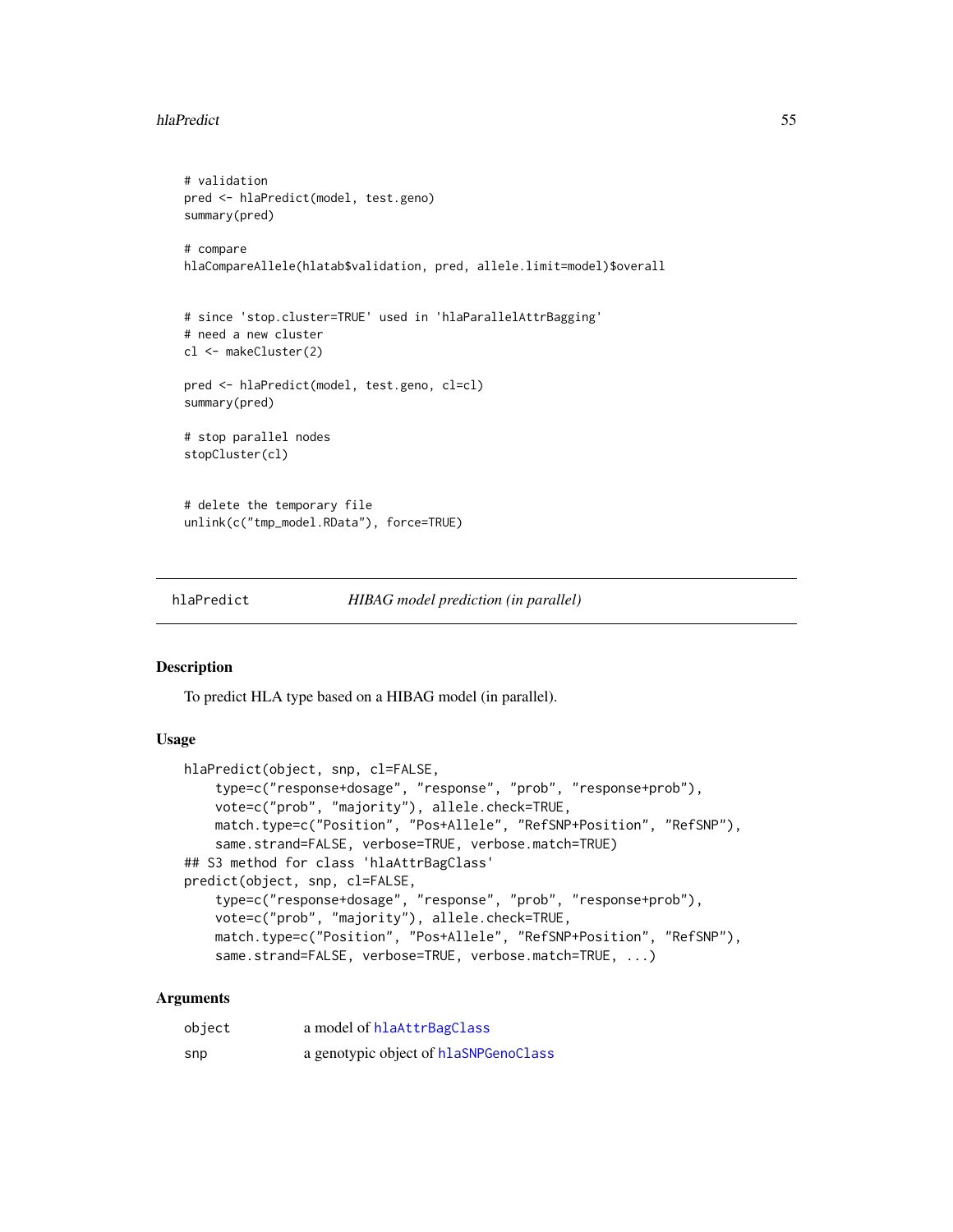| cl            | FALSE, TRUE, an integer, or a cluster object created by the parallel-package; if<br>FALSE, use the serial implementation; if TRUE, use the number of threads re-<br>turned from RcppParallel:: defaultNumThreads() (by default using all threads);<br>if an integer, specify the number of threads |
|---------------|----------------------------------------------------------------------------------------------------------------------------------------------------------------------------------------------------------------------------------------------------------------------------------------------------|
| type          | "response+dosage": return the best-guess types and dosages for each allele (by<br>default); "response": return the best-guess types with its posterior probability;<br>"prob": return all posterior probabilities; "response+prob": return the best-guess<br>and all posterior probabilities       |
| vote          | "prob" (default behavior) – make a prediction based on the averaged posterior<br>probabilities from all individual classifiers; "majority" - majority voting from<br>all individual classifiers, where each classifier votes for an HLA type                                                       |
| allele.check  | if TRUE, check and then switch allele pairs if needed                                                                                                                                                                                                                                              |
| match.type    | "Position" - use positions only (by default); "RefSNP+Position" - use both<br>of SNP IDs and positions; "RefSNP" – using SNP IDs only                                                                                                                                                              |
| same.strand   | TRUE assuming alleles are on the same strand (e.g., forward strand); otherwise,<br>FALSE not assuming whether on the same strand or not                                                                                                                                                            |
| verbose       | if TRUE, show information                                                                                                                                                                                                                                                                          |
| verbose.match | if TRUE, show missing SNP proportions for different match. type                                                                                                                                                                                                                                    |
| .             | unused                                                                                                                                                                                                                                                                                             |

#### Details

If more than 50% of SNP predictors are missing, a warning will be given.

When match.type="RefSNP+Position", the matching of SNPs requires both SNP IDs and positions. A lower missing fraction maybe gained by matching SNP IDs or positions only. Call hlaPredict(..., match.type="RefSNP") or hlaPredict(..., match.type="Position") for this purpose. It could be safe to assume that the SNPs with the same positions on the same genome reference (e.g., hg19) are the same variant albeit the different SNP IDs. Any concern about SNP mismatching should be emailed to the genotyping platform provider.

## Value

Return a [hlaAlleleClass](#page-8-0) object with posterior probabilities of predicted HLA types, or a matrix of pairwise possible HLA types with all posterior probabilities. If type = "response+prob", return a [hlaAlleleClass](#page-8-0) object with a matrix of postprob for the probabilities of all pairs of alleles. If a probability matrix is returned, colnames is sample.id and rownames is an unordered pair of HLA alleles.

### Author(s)

Xiuwen Zheng

### See Also

[hlaAttrBagging](#page-16-0), [hlaAllele](#page-7-0), [hlaCompareAllele](#page-26-0), [hlaParallelAttrBagging](#page-51-0), [hlaSetKernelTarget](#page-65-0)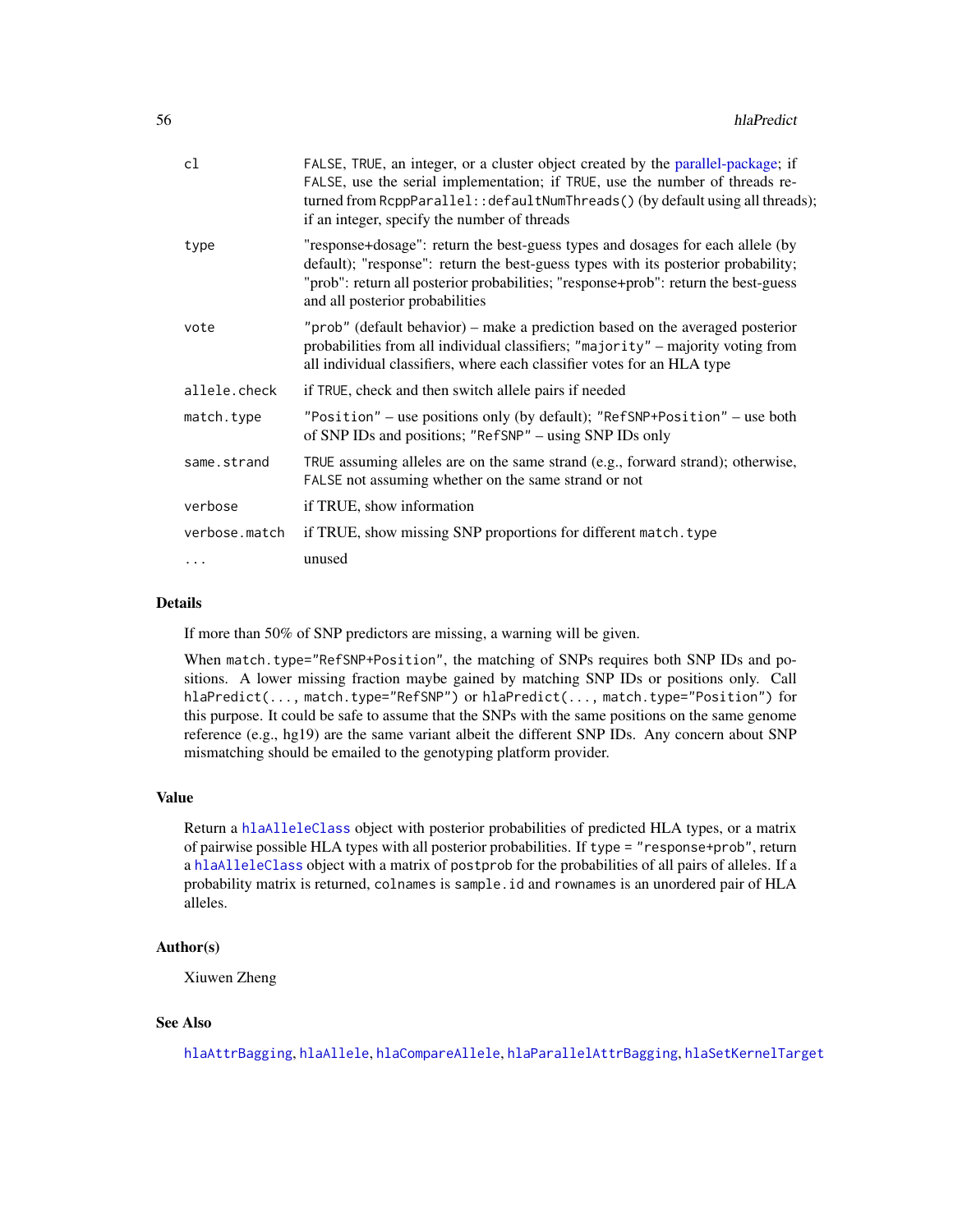### hlaPredict 57

```
# make a "hlaAlleleClass" object
hla.id \leftarrow "A"
hla <- hlaAllele(HLA_Type_Table$sample.id,
   H1 = HLA_Type_Table[, paste(hla.id, ".1", sep="")],
    H2 = HLA_Type_Table[, paste(hla.id, ".2", sep="")],
    locus=hla.id, assembly="hg19")
# divide HLA types randomly
set.seed(100)
hlatab <- hlaSplitAllele(hla, train.prop=0.5)
names(hlatab)
# "training" "validation"
summary(hlatab$training)
summary(hlatab$validation)
# SNP predictors within the flanking region on each side
region <- 500 # kb
snpid <- hlaFlankingSNP(HapMap_CEU_Geno$snp.id, HapMap_CEU_Geno$snp.position,
    hla.id, region*1000, assembly="hg19")
length(snpid) # 275
# training and validation genotypes
train.geno <- hlaGenoSubset(HapMap_CEU_Geno,
    snp.sel=match(snpid, HapMap_CEU_Geno$snp.id),
    samp.sel=match(hlatab$training$value$sample.id,
    HapMap_CEU_Geno$sample.id))
test.geno <- hlaGenoSubset(HapMap_CEU_Geno,
    samp.sel=match(hlatab$validation$value$sample.id,
    HapMap_CEU_Geno$sample.id))
# train a HIBAG model
set.seed(100)
model <- hlaAttrBagging(hlatab$training, train.geno, nclassifier=4,
    verbose.detail=TRUE)
summary(model)
# validation
pred <- hlaPredict(model, test.geno, type="response+dosage")
pred
head(pred$value)
pred$dosage[, 1:4] # a dosage matrix
# compare
(comp <- hlaCompareAllele(hlatab$validation, pred, allele.limit=model,
    call.threshold=0))
(comp <- hlaCompareAllele(hlatab$validation, pred, allele.limit=model,
    call.threshold=0.5))
```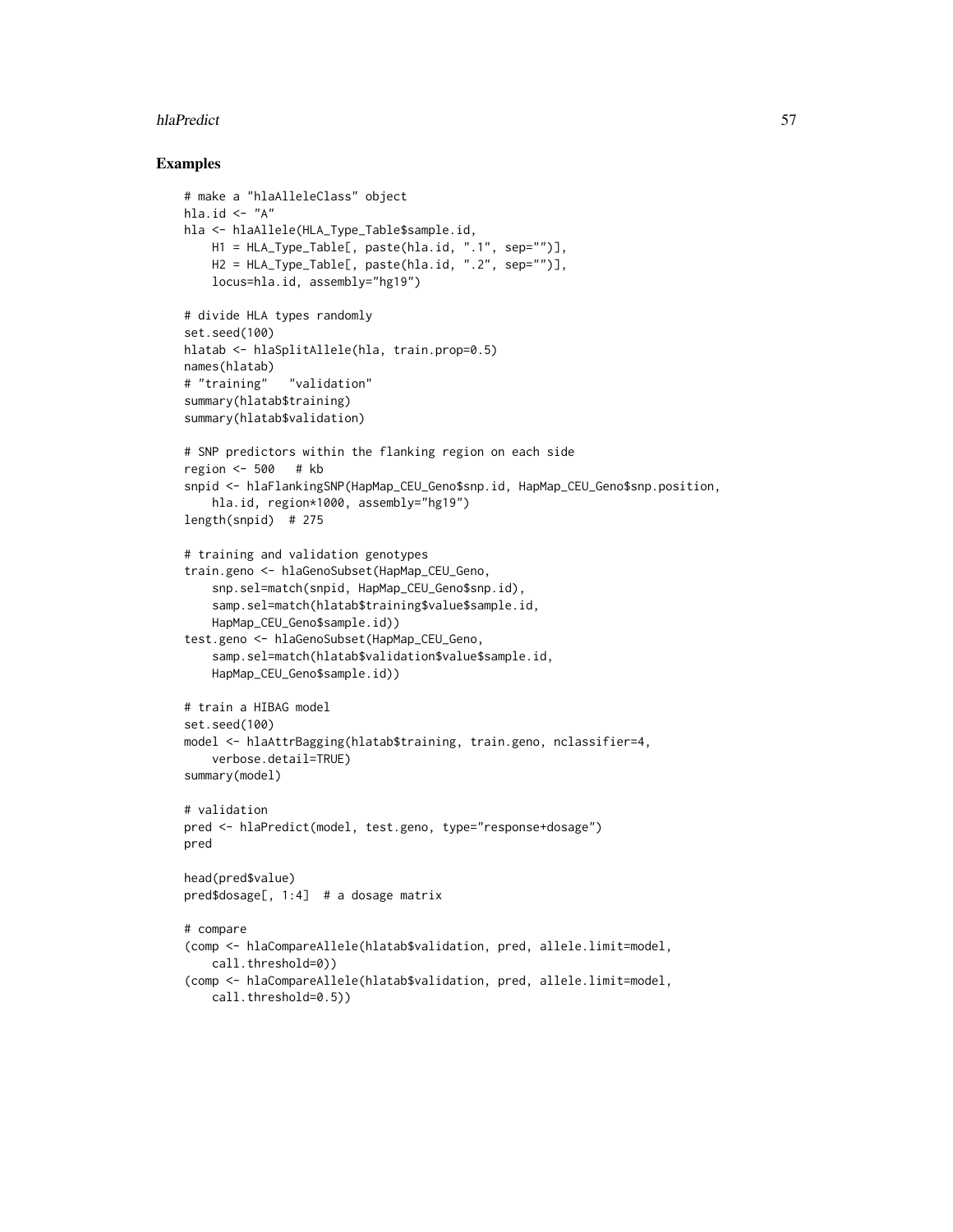## Description

Return an object of [hlaAlleleClass](#page-8-0), which contains predicted HLA types.

### Usage

```
hlaPredMerge(..., weight=NULL, equivalence=NULL)
```
## Arguments

| .           | The object(s) of hlaAlleleClass, having a field of 'postprob', and returned by<br>predict(, type="response+prob", vote="majority")                                       |
|-------------|--------------------------------------------------------------------------------------------------------------------------------------------------------------------------|
| weight      | the weight used for each prediction; if NULL, equal weights                                                                                                              |
| equivalence | a data. frame with two columns, the first column for new equivalent alleles, and<br>the second for the alleles possibly existed in the object(s) passed to this function |

### Details

Calculate a new probability matrix for each pair of HLA alleles, by averaging (posterior) probabilities from all models with specified weights. If equivalence is specified, multiple alleles might be collapsed into one class.

### Value

Return a [hlaAlleleClass](#page-8-0) object.

#### Author(s)

Xiuwen Zheng

## See Also

[hlaAttrBagging](#page-16-0), [hlaAllele](#page-7-0), [predict.hlaAttrBagClass](#page-54-0)

```
# make a "hlaAlleleClass" object
hla.id \leftarrow "A"
hla <- hlaAllele(HLA_Type_Table$sample.id,
    H1 = HLA_Type_Table[, paste(hla.id, ".1", sep="")],
    H2 = HLA_Type_Table[, paste(hla.id, ".2", sep="")],
    locus=hla.id, assembly="hg19")
# divide HLA types randomly
set.seed(100)
```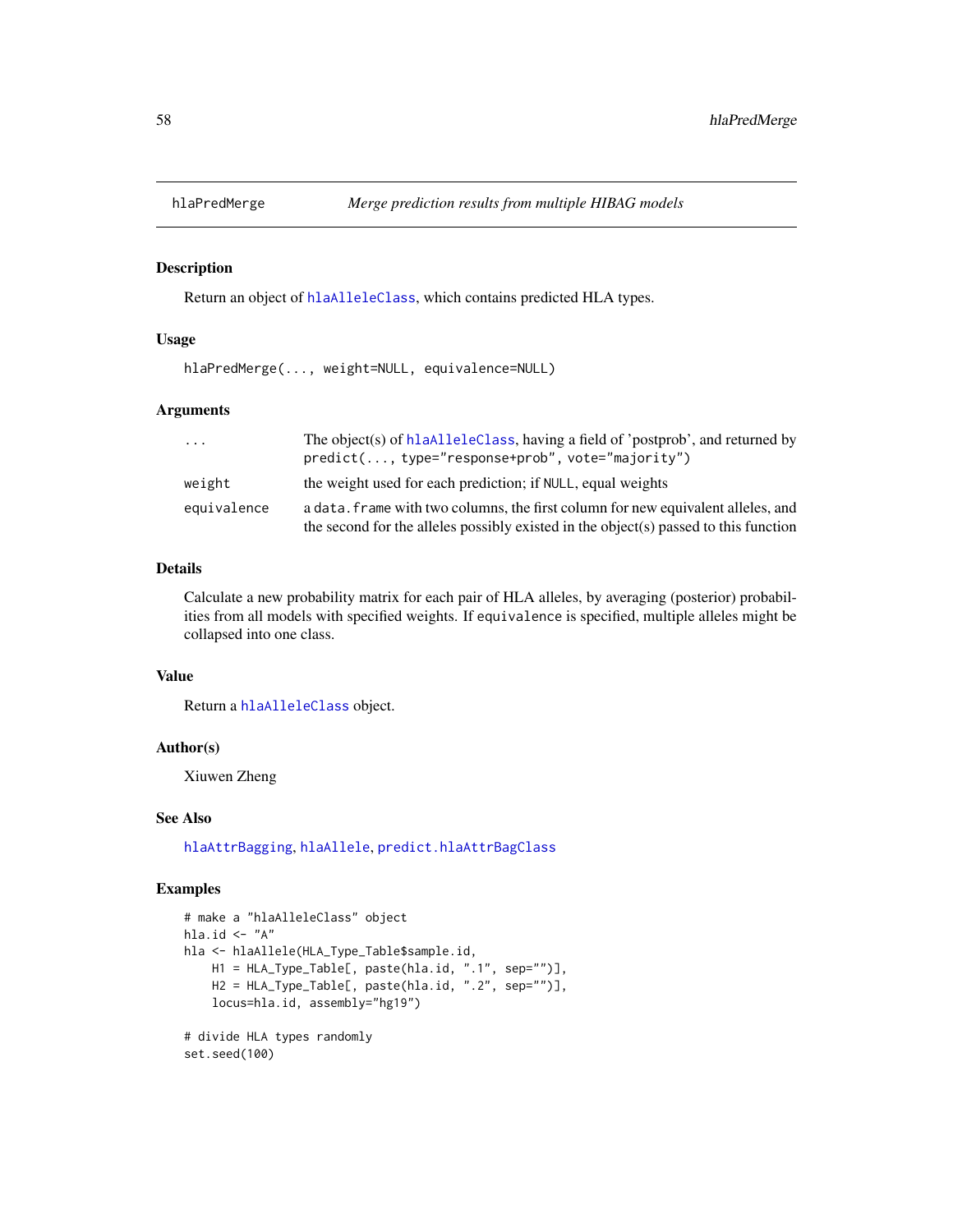#### hlaPublish 59

```
hlatab <- hlaSplitAllele(hla, train.prop=0.5)
names(hlatab)
# "training" "validation"
summary(hlatab$training)
summary(hlatab$validation)
# SNP predictors within the flanking region on each side
region <- 500 # kb
snpid <- hlaFlankingSNP(HapMap_CEU_Geno$snp.id, HapMap_CEU_Geno$snp.position,
    hla.id, region*1000, assembly="hg19")
length(snpid) # 275
# training and validation genotypes
train.geno <- hlaGenoSubset(HapMap_CEU_Geno,
    snp.sel=match(snpid, HapMap_CEU_Geno$snp.id),
    samp.sel=match(hlatab$training$value$sample.id,
   HapMap_CEU_Geno$sample.id))
test.geno <- hlaGenoSubset(HapMap_CEU_Geno,
    samp.sel=match(hlatab$validation$value$sample.id,
   HapMap_CEU_Geno$sample.id))
# train HIBAG models
set.seed(100)
# please use "nclassifier=100" when you use HIBAG for real data
m1 <- hlaAttrBagging(hlatab$training, train.geno, nclassifier=2,
    verbose.detail=TRUE)
m2 <- hlaAttrBagging(hlatab$training, train.geno, nclassifier=2,
   verbose.detail=TRUE)
# validation
pd1 <- hlaPredict(m1, test.geno, type="response+prob", vote="majority")
pd2 <- hlaPredict(m2, test.geno, type="response+prob", vote="majority")
hlaCompareAllele(hlatab$validation, pd1)$overall
hlaCompareAllele(hlatab$validation, pd2)$overall
# merge predictions from multiple models, by voting from all classifiers
pd <- hlaPredMerge(pd1, pd2, weight=c(1,1))
hlaCompareAllele(hlatab$validation, pd)$overall
```
hlaPublish *Finalize a HIBAG model*

#### **Description**

Finalize a HIBAG model by removing unused SNP predictors and adding appendix information (platform, training set, authors, warning, etc)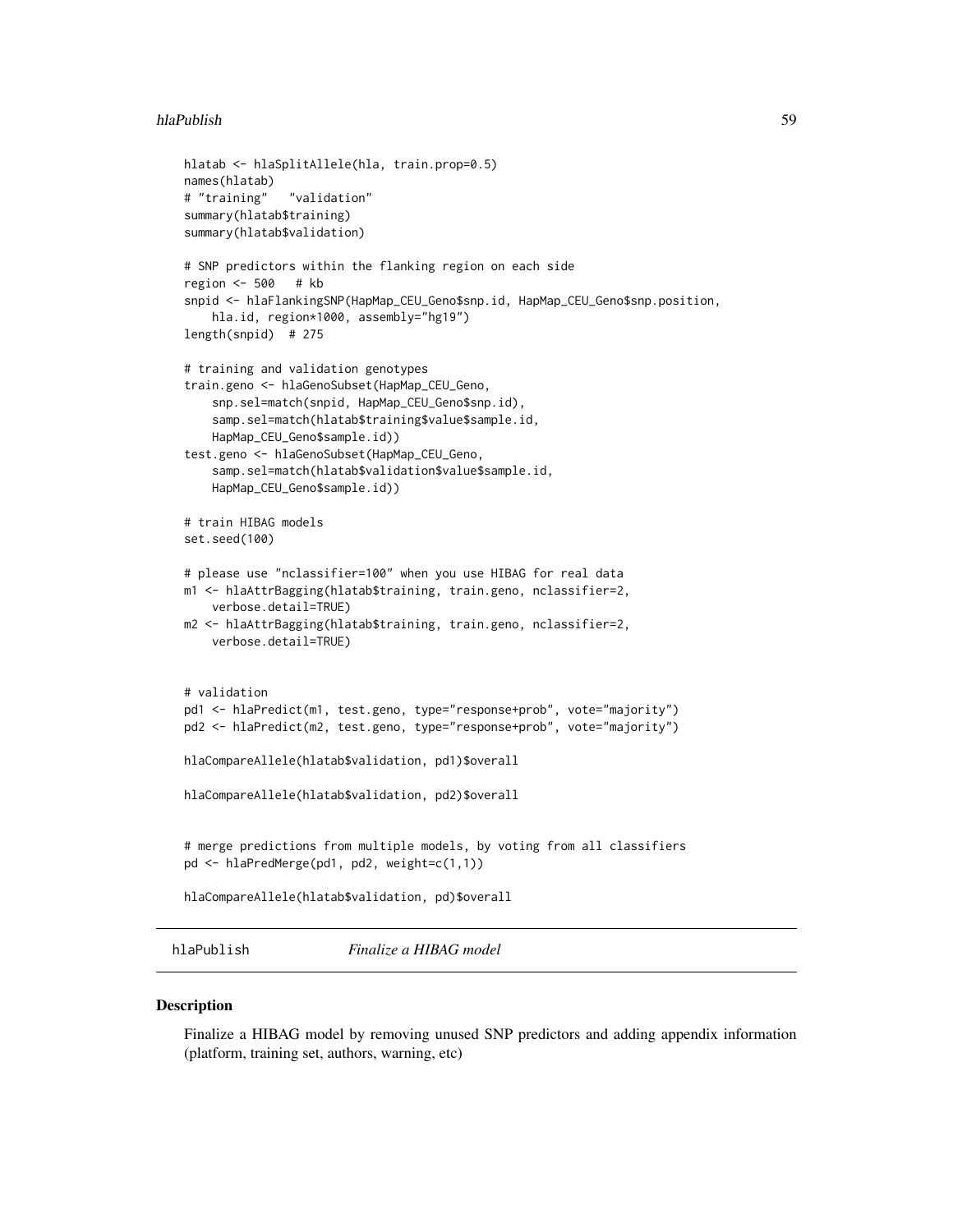### Usage

```
hlaPublish(mobj, platform=NULL, information=NULL, warning=NULL,
    rm.unused.snp=TRUE, anonymize=TRUE, verbose=TRUE)
```
### Arguments

| mobj          | an object of hlaAttrBagObj or hlaAttrBagClass |
|---------------|-----------------------------------------------|
| platform      | the text of platform information              |
| information   | the other information, like authors           |
| warning       | any warning message                           |
| rm.unused.snp | if TRUE, remove unused SNPs from the model    |
| anonymize     | if TRUE, remove sample IDs                    |
| verbose       | if TRUE, show information                     |

# Value

Returns a new object of [hlaAttrBagObj](#page-19-0).

## Author(s)

Xiuwen Zheng

### See Also

[hlaModelFromObj](#page-48-1), [hlaModelToObj](#page-48-0)

```
# make a "hlaAlleleClass" object
hla.id \leftarrow "A"
hla <- hlaAllele(HLA_Type_Table$sample.id,
    H1 = HLA_Type_Table[, paste(hla.id, ".1", sep="")],
    H2 = HLA_Type_Table[, paste(hla.id, ".2", sep="")],
    locus=hla.id, assembly="hg19")
# training genotypes
region <- 250 # kb
snpid <- hlaFlankingSNP(HapMap_CEU_Geno$snp.id, HapMap_CEU_Geno$snp.position,
   hla.id, region*1000, assembly="hg19")
train.geno <- hlaGenoSubset(HapMap_CEU_Geno,
    snp.sel = match(snpid, HapMap_CEU_Geno$snp.id),
    samp.sel = match(hla$value$sample.id, HapMap_CEU_Geno$sample.id))
#
# train a HIBAG model
#
set.seed(1000)
```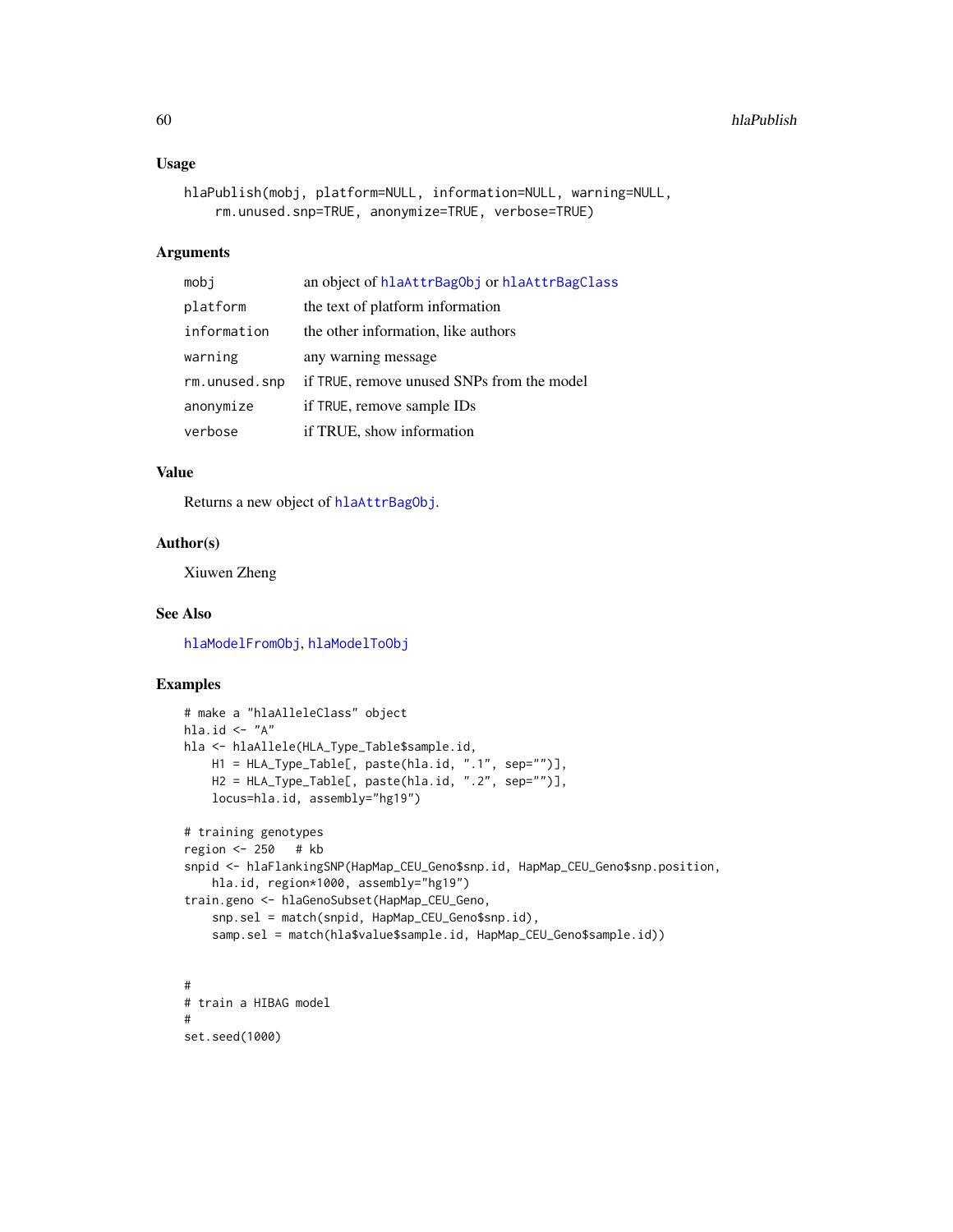#### hlaReport 61 and 51 and 51 and 51 and 51 and 51 and 51 and 51 and 51 and 51 and 51 and 51 and 51 and 51 and 51

```
# please use "nclassifier=100" when you use HIBAG for real data
model <- hlaAttrBagging(hla, train.geno, nclassifier=2, verbose.detail=TRUE)
summary(model)
length(model$snp.id)
mobj <- hlaPublish(model,
   platform = "Illumina 1M Duo",
    information = "Training set -- HapMap Phase II")
model2 <- hlaModelFromObj(mobj)
length(mobj$snp.id)
mobj$appendix
summary(mobj)
p1 <- hlaPredict(model, train.geno)
p2 <- hlaPredict(model2, train.geno)
# check
cbind(p1$value, p2$value)
```
<span id="page-60-0"></span>

hlaReport *Format a report*

### Description

Create a report for evaluating prediction accuracies.

#### Usage

```
hlaReport(object, export.fn="", type=c("txt", "tex", "html", "markdown"),
    header=TRUE)
```
#### Arguments

| object    | an object returned by hlaCompareAllele                                                                        |
|-----------|---------------------------------------------------------------------------------------------------------------|
| export.fn | a file name for output, or "" for stdout                                                                      |
| type      | " $txt' - tab-delimited text format; "tex" - tex format using the 'longtable'$<br>package; "html" – html file |
| header    | if TRUE, output the header of text file associated corresponding format                                       |

### Value

None.

### Author(s)

Xiuwen Zheng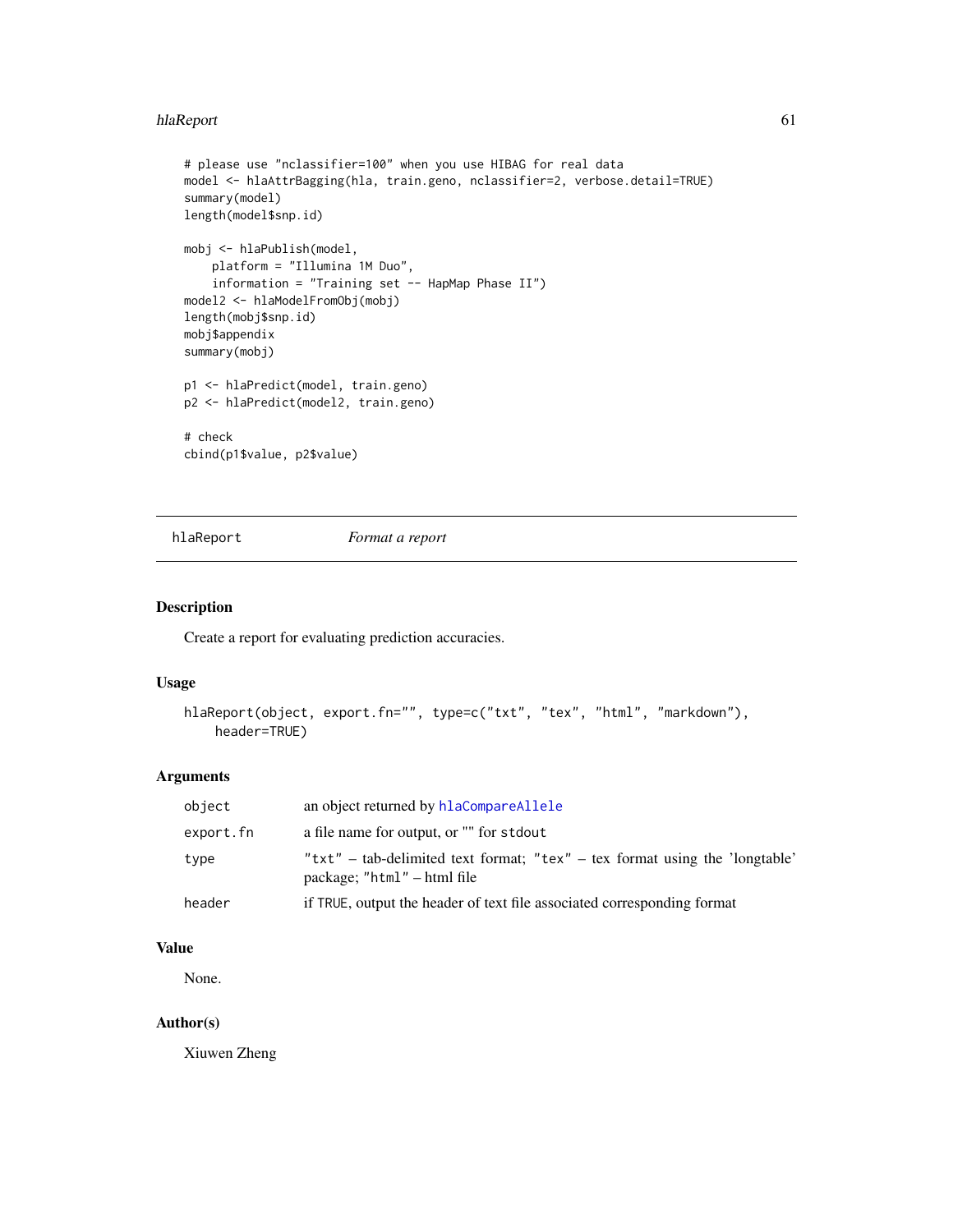# See Also

[hlaCompareAllele](#page-26-0)

```
# make a "hlaAlleleClass" object
hla.id \leftarrow "A"
hla <- hlaAllele(HLA_Type_Table$sample.id,
    H1 = HLA_Type_Table[, paste(hla.id, ".1", sep="")],
    H2 = HLA_Type_Table[, paste(hla.id, ".2", sep="")],
    locus=hla.id, assembly="hg19")
# divide HLA types randomly
set.seed(100)
hlatab <- hlaSplitAllele(hla, train.prop=0.5)
names(hlatab)
# "training" "validation"
summary(hlatab$training)
summary(hlatab$validation)
# SNP predictors within the flanking region on each side
region <- 500 # kb
snpid <- hlaFlankingSNP(HapMap_CEU_Geno$snp.id, HapMap_CEU_Geno$snp.position,
   hla.id, region*1000, assembly="hg19")
length(snpid) # 275
# training and validation genotypes
train.geno <- hlaGenoSubset(HapMap_CEU_Geno,
    snp.sel = match(snpid, HapMap_CEU_Geno$snp.id),
    samp.sel = match(hlatab$training$value$sample.id,
    HapMap_CEU_Geno$sample.id))
test.geno <- hlaGenoSubset(HapMap_CEU_Geno,
    samp.sel=match(hlatab$validation$value$sample.id,
    HapMap_CEU_Geno$sample.id))
# train a HIBAG model
set.seed(100)
# please use "nclassifier=100" when you use HIBAG for real data
model <- hlaAttrBagging(hlatab$training, train.geno, nclassifier=4,
    verbose.detail=TRUE)
summary(model)
# validation
pred <- hlaPredict(model, test.geno)
# compare
(comp <- hlaCompareAllele(hlatab$validation, pred, allele.limit=model,
    call.threshold=0))
# report
```

```
hlaReport(comp, type="txt")
```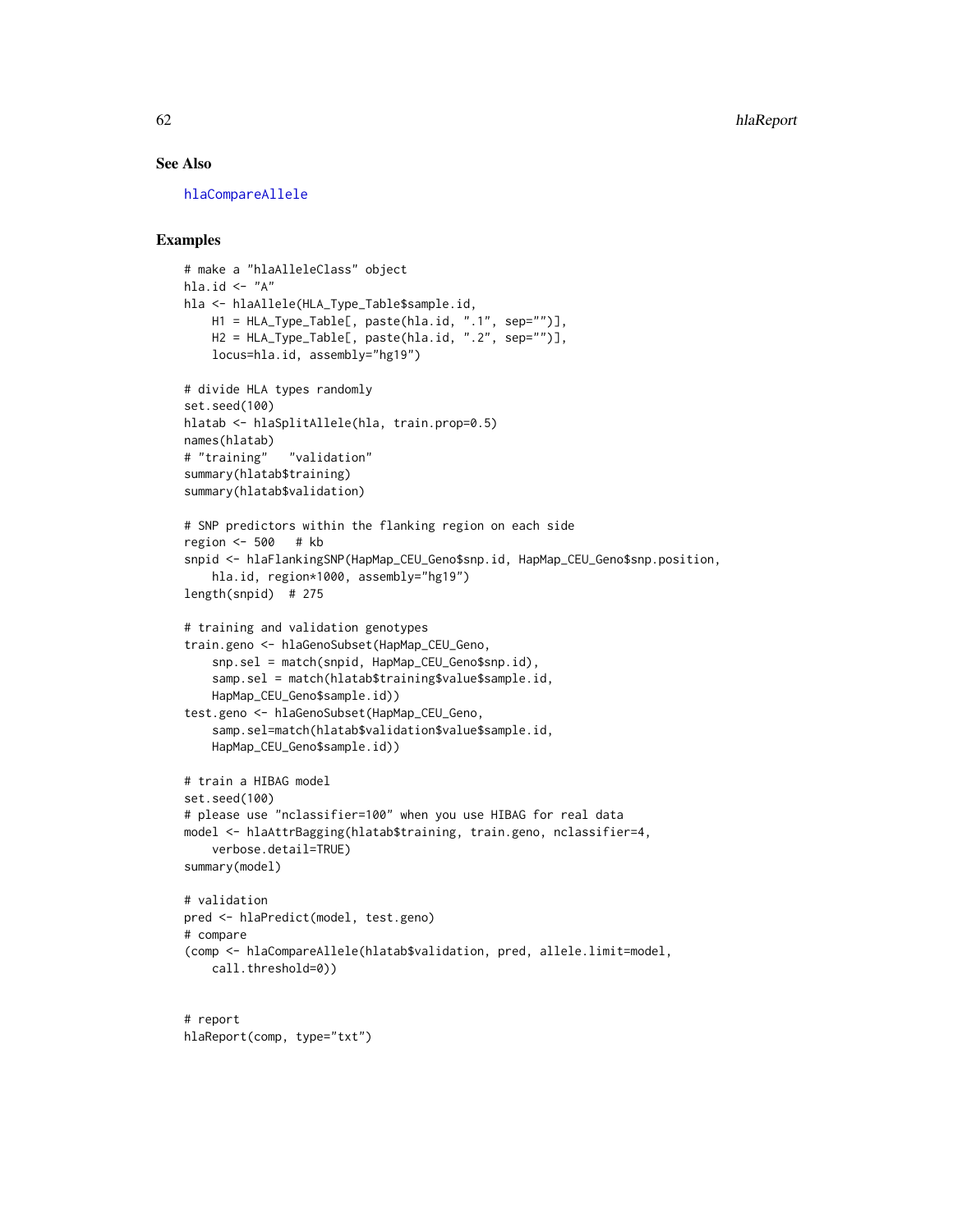# hlaReportPlot 63

hlaReport(comp, type="tex") hlaReport(comp, type="html") hlaReport(comp, type="markdown")

hlaReportPlot *Format a report with figures*

# Description

Create figures for evaluating prediction accuracies.

## Usage

```
hlaReportPlot(PredHLA=NULL, TrueHLA=NULL, model=NULL,
    fig=c("matching", "call.rate", "call.threshold"), match.threshold=NaN,
    log_scale=TRUE)
```
# Arguments

| PredHLA         | NULL, an object of hlaAlleleClass, the predicted HLA types                                                                                                                            |  |
|-----------------|---------------------------------------------------------------------------------------------------------------------------------------------------------------------------------------|--|
| TrueHLA         | NULL, an object of hlaAlleleClass, the true HLA types                                                                                                                                 |  |
| model           | NULL, or a model of hlaAttrBagClass                                                                                                                                                   |  |
| fig             | "matching": violin plot for matching measurements; "call.rate": relationship<br>between accuracy and call rate; "call.threshold": relationship between accuracy<br>and call threshold |  |
| match.threshold |                                                                                                                                                                                       |  |
|                 | the threshold for matching proportion                                                                                                                                                 |  |
| log_scale       | if TRUE, use log scale for matching violin plot                                                                                                                                       |  |

## Value

Return a ggplot2 object.

## Author(s)

Xiuwen Zheng

## See Also

[hlaReport](#page-60-0)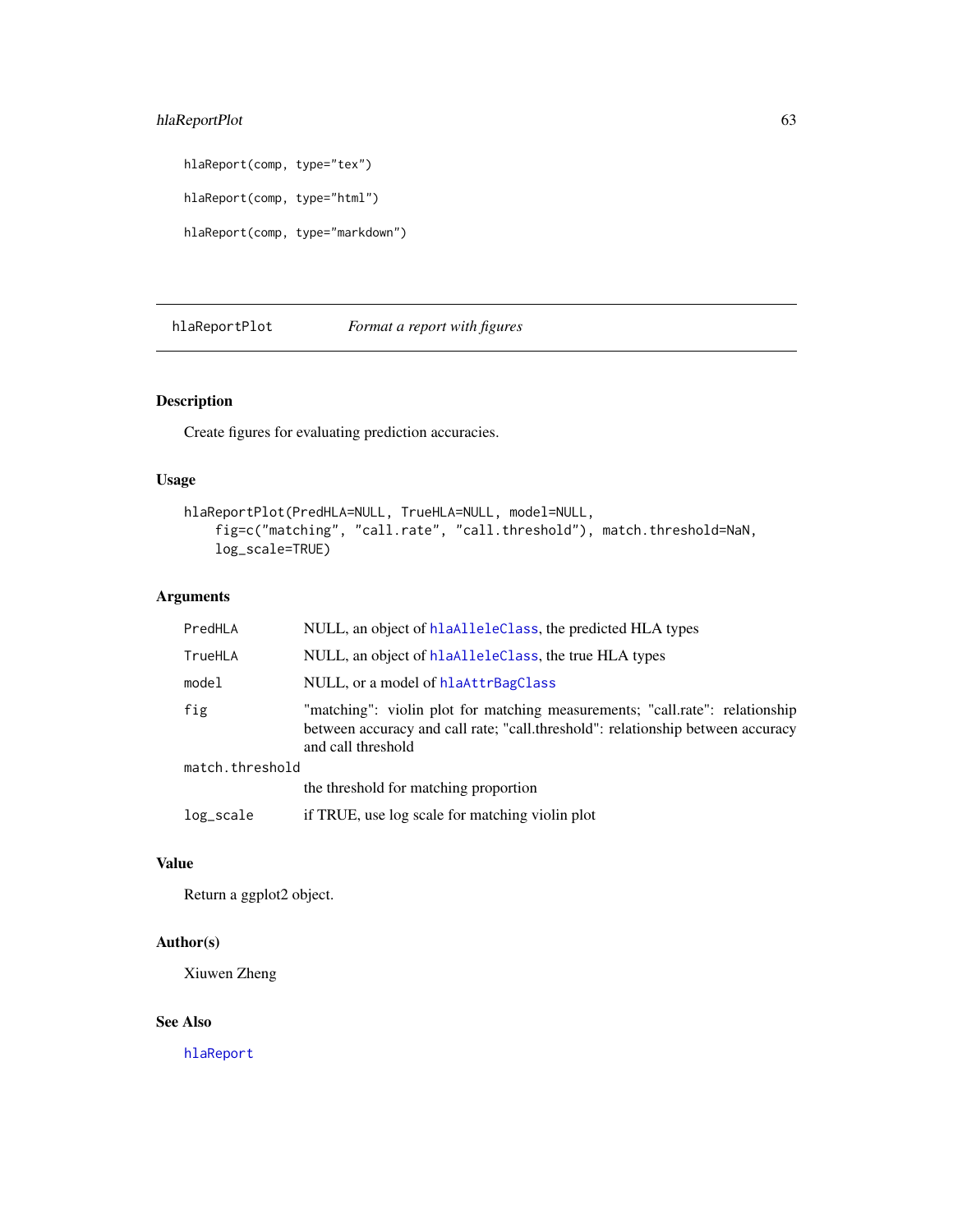```
# make a "hlaAlleleClass" object
hla.id \leq "A"
hla <- hlaAllele(HLA_Type_Table$sample.id,
   H1 = HLA_Type_Table[, paste(hla.id, ".1", sep="")],
    H2 = HLA_Type_Table[, paste(hla.id, ".2", sep="")],
    locus=hla.id, assembly="hg19")
# divide HLA types randomly
set.seed(100)
hlatab <- hlaSplitAllele(hla, train.prop=0.5)
names(hlatab)
# "training" "validation"
summary(hlatab$training)
summary(hlatab$validation)
# SNP predictors within the flanking region on each side
region <- 500 # kb
snpid <- hlaFlankingSNP(HapMap_CEU_Geno$snp.id, HapMap_CEU_Geno$snp.position,
    hla.id, region*1000, assembly="hg19")
length(snpid) # 275
# training and validation genotypes
train.geno <- hlaGenoSubset(HapMap_CEU_Geno,
    snp.sel = match(snpid, HapMap_CEU_Geno$snp.id),
    samp.sel = match(hlatab$training$value$sample.id,
    HapMap_CEU_Geno$sample.id))
test.geno <- hlaGenoSubset(HapMap_CEU_Geno,
    samp.sel=match(hlatab$validation$value$sample.id,
   HapMap_CEU_Geno$sample.id))
# train a HIBAG model
set.seed(100)
# please use "nclassifier=100" when you use HIBAG for real data
model <- hlaAttrBagging(hlatab$training, train.geno, nclassifier=4,
    verbose.detail=TRUE)
summary(model)
# validation
pred <- hlaPredict(model, test.geno)
# visualize
hlaReportPlot(pred, fig="matching")
hlaReportPlot(model=model, fig="matching")
hlaReportPlot(pred, model=model, fig="matching")
hlaReportPlot(pred, hlatab$validation, fig="call.rate")
hlaReportPlot(pred, hlatab$validation, fig="call.threshold")
```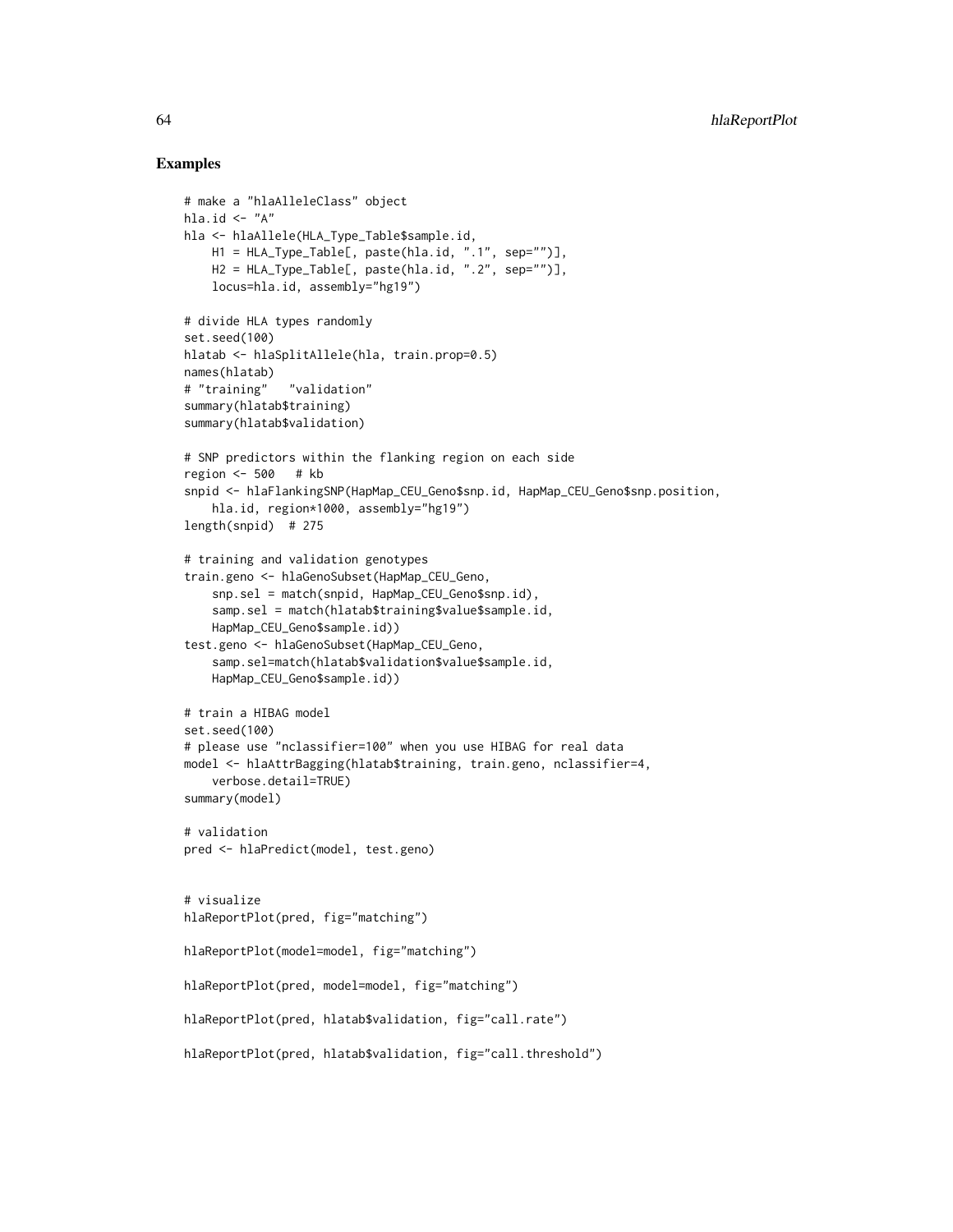# Description

Get sample IDs from HLA types limited to a set of HLA alleles.

### Usage

```
hlaSampleAllele(TrueHLA, allele.limit=NULL, max.resolution="")
```
# Arguments

| TrueHLA      | an object of hlaAlleleClass                                                                                                                                                                                    |
|--------------|----------------------------------------------------------------------------------------------------------------------------------------------------------------------------------------------------------------|
| allele.limit | a list of HLA alleles, the validation samples are limited to those having HLA al-<br>leles in allele. limit, or NULL for no limit. allele. limit could be character-<br>type, hlaAttrBagClass or hlaAttrBagObj |
|              | max.resolution "2-digit", "4-digit", "6-digit", "8-digit", "allele", "protein", "2", "4", "6", "8",<br>"full" or "": "allele" = "2-digit", "protein" = "4-digit", "full" and "" mean no<br>limit on resolution |

### Value

Return a list of sample IDs.

#### Author(s)

Xiuwen Zheng

## See Also

[hlaCompareAllele](#page-26-0)

```
# make a "hlaAlleleClass" object
hla.id \leftarrow "A"
hla <- hlaAllele(HLA_Type_Table$sample.id,
    HLA_Type_Table[, paste(hla.id, ".1", sep="")],
    HLA_Type_Table[, paste(hla.id, ".2", sep="")],
    locus=hla.id, assembly="hg19")
summary(hla)
hlaSampleAllele(hla)
hlaSampleAllele(hla, allele.limit=c(
```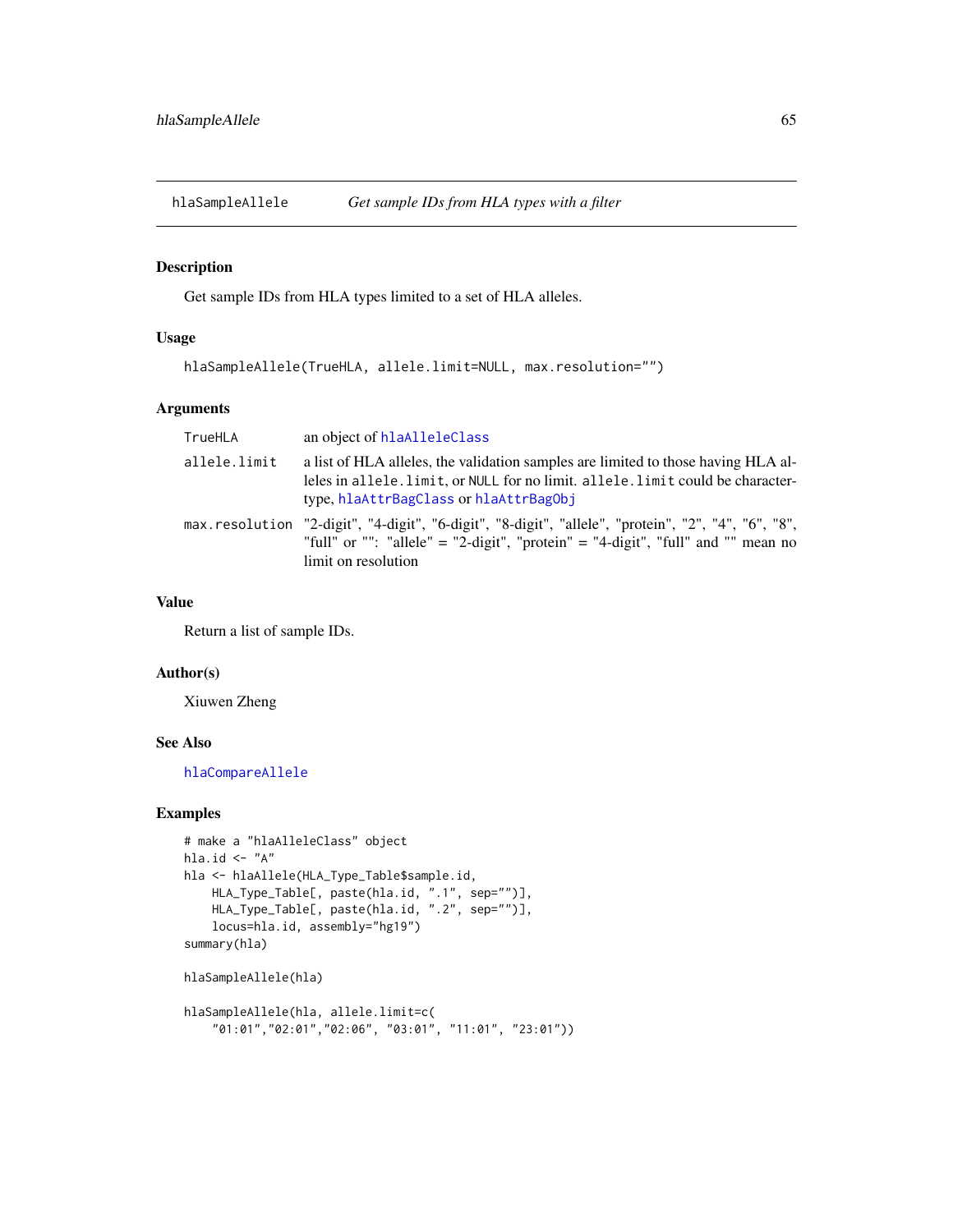<span id="page-65-0"></span>hlaSetKernelTarget *Set the CPU target*

#### Description

Set the CPU target that the HIBAG algorithm is built on.

### Usage

```
hlaSetKernelTarget(cpu=c("max", "auto.avx2", "base",
    "sse2", "sse4", "avx", "avx2", "avx512f", "avx512bw", "avx512vpopcnt"))
```
#### Arguments

cpu Specify the Intel/AMD CPU flag; "max" by default

### Details

If cpu="max", the kernel target will be automatically determined according to the CPU capabilities to maximize the algorithm efficiency. When cpu="auto.avx2", "avx2" is used instead of "avx512f", "avx512bw", "avx512vpopcnt" even if the CPU supports the AVX512F, AVX512BW or AVX512VPOPCNT intrinsics, since the CPU may reduce the frequency of the cores dynamically to keep power usage of AVX512 within bounds; if AVX2 is not applicable, other target will be automatically determined.

The HIBAG algorithm is optimized using different SIMD instruction sets to leverage the efficiency of the target Intel/AMD platform. The higher version of the C++ compiler is needed to enable the compilation of AVX2 and AVX512F intrinsics, e.g.,  $GCC \ge 0.0$ . If the compiler does not support the CPU target, the implementation on that target will be disabled.

# Value

Return a character vector for describing the CPU capabilities, the compiler information and the supported implementation.

#### Author(s)

Xiuwen Zheng

#### See Also

[hlaAttrBagging](#page-16-0), [hlaParallelAttrBagging](#page-51-0), [predict.hlaAttrBagClass](#page-54-0), [hlaPredict](#page-54-1)

#### Examples

hlaSetKernelTarget("auto")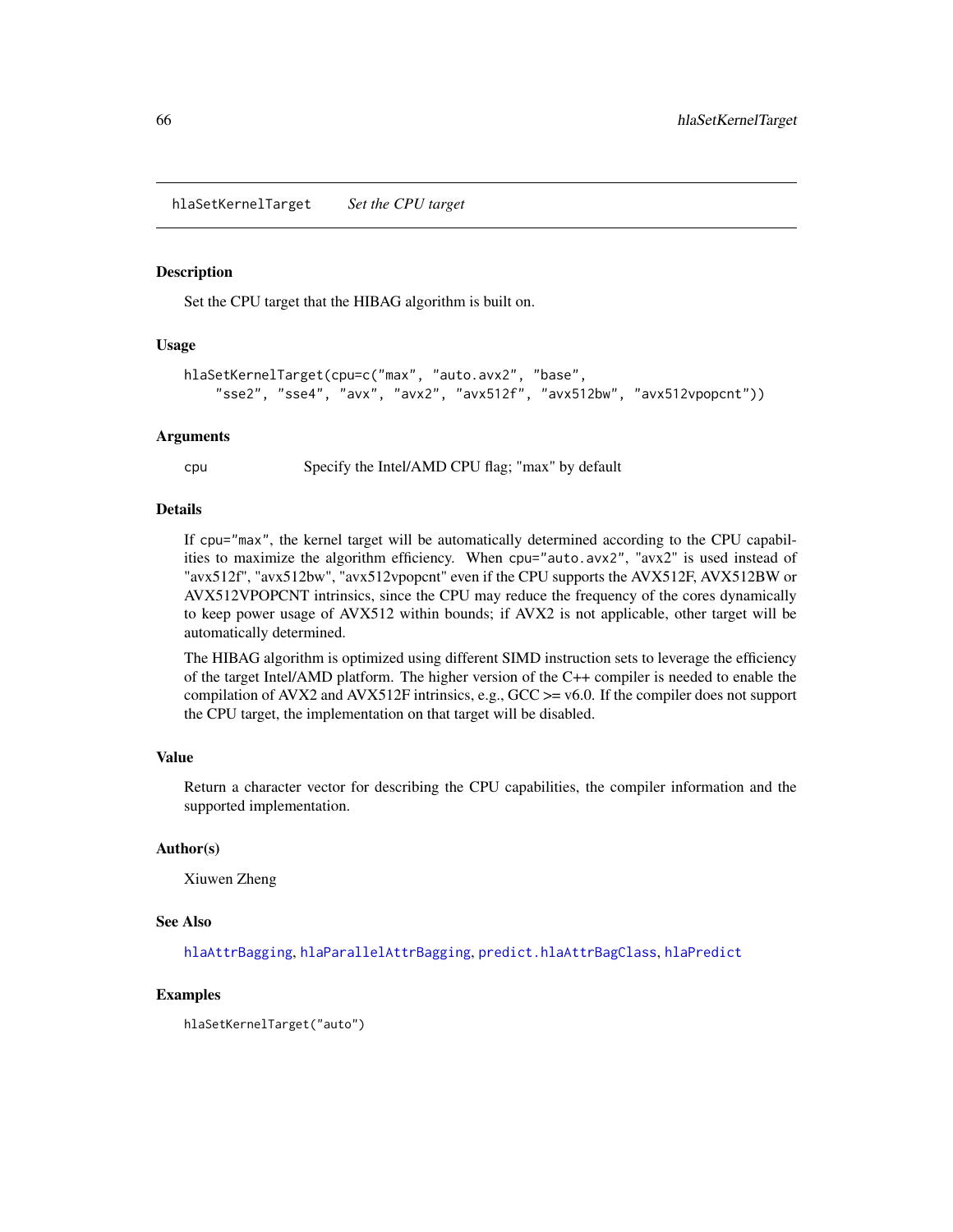<span id="page-66-0"></span>hlaSNPGenoClass *The class of SNP genotypes*

# Description

The class of SNP genotypes, and its instance is returned from [hlaMakeSNPGeno](#page-46-0).

# Value

There are five components:

| genotype     | a genotype matrix, "# of SNPs"-by-"# of individuals"; 0 standing for BB (ZERO<br>A allele), 1 for AB (ONE A allele), 2 for AA (TWO A alleles) and NA for<br>missing values (other values have no meaning) |
|--------------|-----------------------------------------------------------------------------------------------------------------------------------------------------------------------------------------------------------|
| sample.id    | a vector of sample IDs                                                                                                                                                                                    |
| snp.id       | a vector of SNP IDs                                                                                                                                                                                       |
| snp.position | a vector of SNP positions in basepair                                                                                                                                                                     |
| snp.allele   | a vector of characters with a format of "A allele B allele"; B is usually defined<br>as a major or reference allele, while A is defined as a minor or alternative allele                                  |
| assembly     | the human genome reference, such like "hg19"                                                                                                                                                              |

## Author(s)

Xiuwen Zheng

### See Also

[hlaMakeSNPGeno](#page-46-0)

hlaSNPID *Get SNP IDs and positions*

# Description

Get the information of SNP ID with or without position.

## Usage

```
hlaSNPID(obj, type=c("Position", "Pos+Allele", "RefSNP+Position", "RefSNP"))
```
# Arguments

| obi  | a genotypic object of hlaSNPGenoClass, a model object of hlaAttrBagClass |
|------|--------------------------------------------------------------------------|
|      | or a model object of hlaAttrBagObj                                       |
| tvpe | "RefSNP+Position" (by default), "RefSNP" or "Position"                   |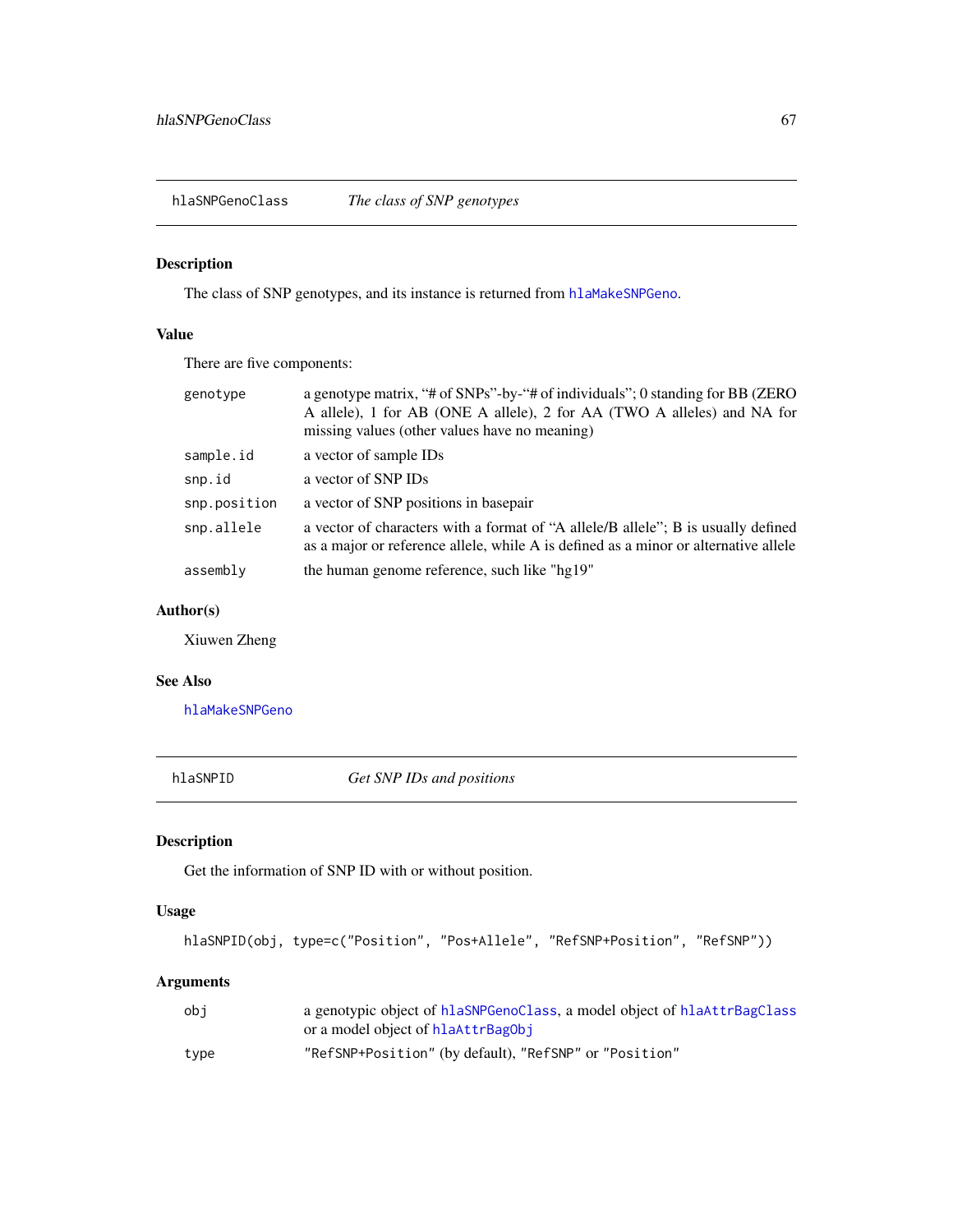## Value

```
If type = "RefSNP+Position", return paste(obj$snp.id, obj$snp.position, sep="-"); if type
= "RefSNP", return obj$snp.id; if type = "Position", return obj$snp.position; if type = "Pos+Allele",
return paste(obj$snp.position, obj$snp.allele, sep="-").
```
### Author(s)

Xiuwen Zheng

# See Also

[hlaGenoSwitchStrand](#page-43-0), [hlaGenoCombine](#page-37-0)

### Examples

```
x <- hlaSNPID(HapMap_CEU_Geno)
head(x)
x <- hlaSNPID(HapMap_CEU_Geno, "RefSNP")
head(x)
x <- hlaSNPID(HapMap_CEU_Geno, "Position")
head(x)
```
hlaSplitAllele *Divide the samples randomly*

# Description

Divide the samples to the training and validation sets randomly.

## Usage

```
hlaSplitAllele(HLA, train.prop=0.5)
```
# Arguments

| <b>HLA</b> | an object of hlaAlleleClass   |
|------------|-------------------------------|
| train.prop | the proporion of training set |

## Details

The algorithm tries to divide each HLA alleles into training and validation sets randomly with a training proportion train.prop.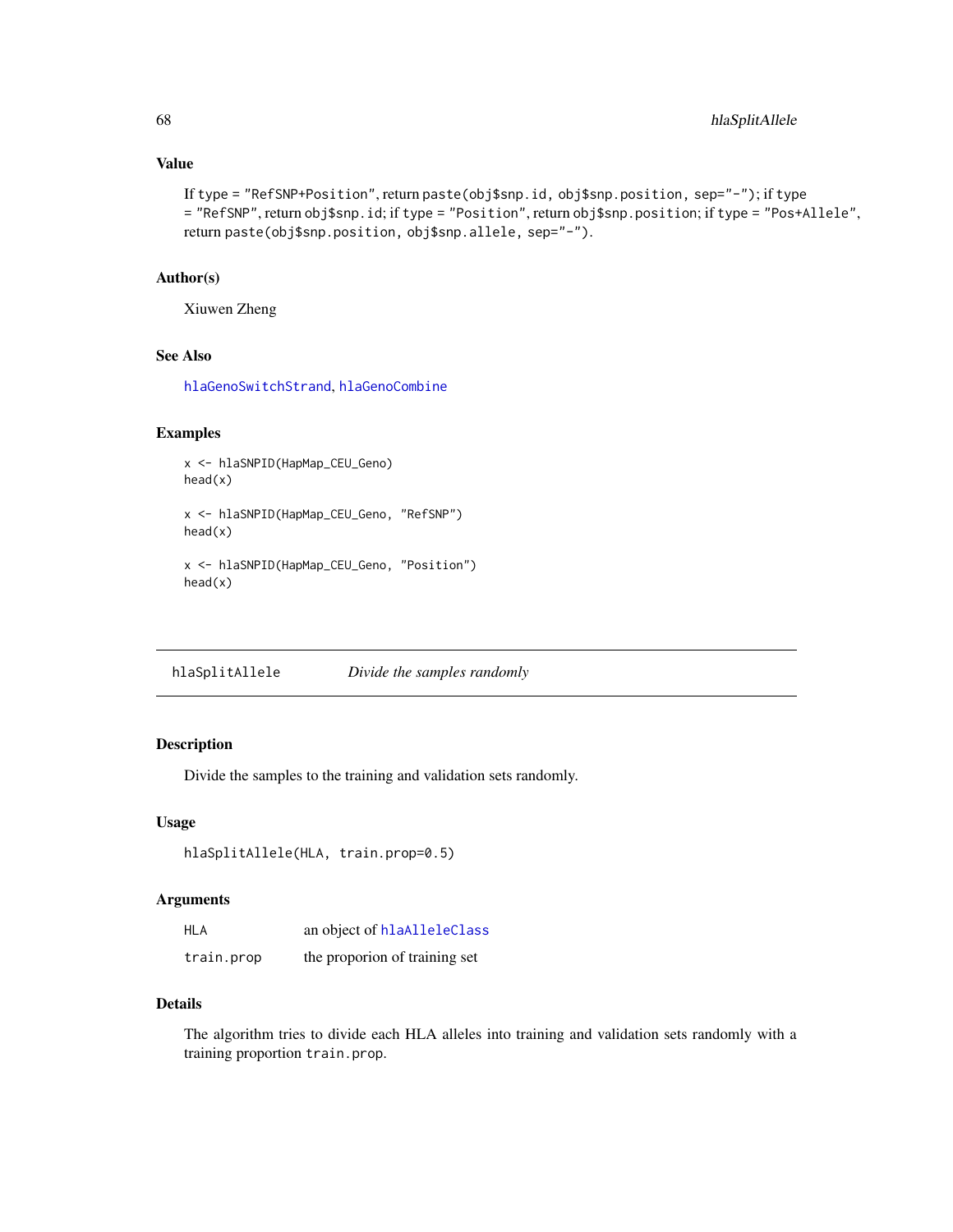# hlaSubModelObj 69

# Value

Return a list:

| training   | an object of hlaAlleleClass |
|------------|-----------------------------|
| validation | an object of hlaAlleleClass |

# Author(s)

Xiuwen Zheng

## See Also

[hlaAllele](#page-7-0)

# Examples

```
# make a "hlaAlleleClass" object
hla.id \leftarrow "A"
hla <- hlaAllele(HLA_Type_Table$sample.id,
    H1 = HLA_Type_Table[, paste(hla.id, ".1", sep="")],
    H2 = HLA_Type_Table[, paste(hla.id, ".2", sep="")],
   locus=hla.id, assembly="hg19")
# divide HLA types randomly
set.seed(100)
hlatab <- hlaSplitAllele(hla, train.prop=0.5)
names(hlatab)
# "training" "validation"
summary(hlatab$training)
summary(hlatab$validation)
```
hlaSubModelObj *Get a subset of individual classifiers*

# Description

Get the first n individual classifiers.

## Usage

hlaSubModelObj(obj, n)

## Arguments

| obi | an object of hlaAttrBagObj                         |
|-----|----------------------------------------------------|
| n   | an integer, get the first n individual classifiers |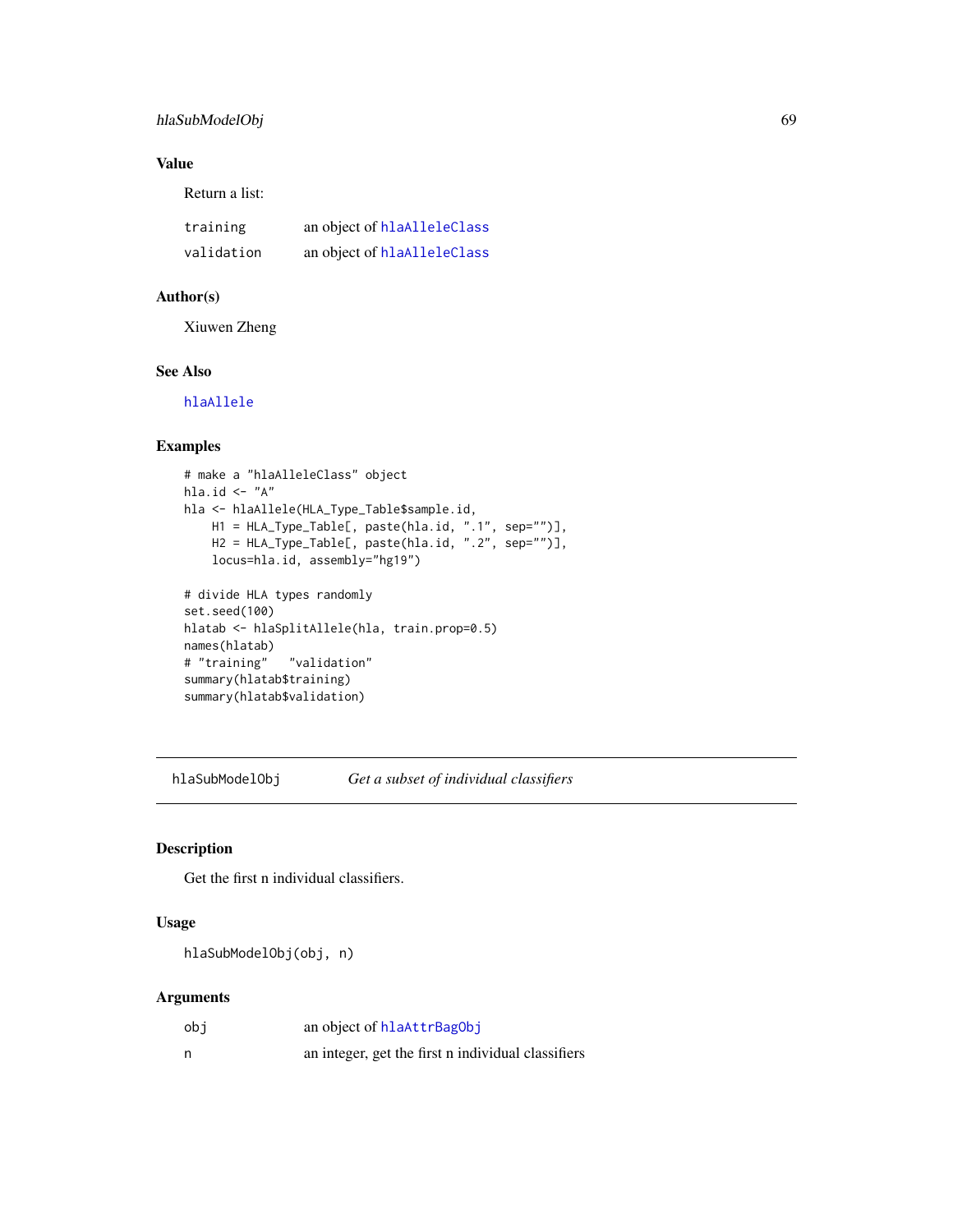#### Value

Return an object of [hlaAttrBagObj](#page-19-0).

## Author(s)

Xiuwen Zheng

### See Also

[hlaAttrBagging](#page-16-0)

### Examples

```
# make a "hlaAlleleClass" object
hla.id \leq "C"
hla <- hlaAllele(HLA_Type_Table$sample.id,
   H1 = HLA_Type_Table[, paste(hla.id, ".1", sep="")],
   H2 = HLA_Type_Table[, paste(hla.id, ".2", sep="")],
    locus=hla.id, assembly="hg19")
# training genotypes
region <-50 # kb
snpid <- hlaFlankingSNP(HapMap_CEU_Geno$snp.id, HapMap_CEU_Geno$snp.position,
    hla.id, region*1000, assembly="hg19")
train.geno <- hlaGenoSubset(HapMap_CEU_Geno,
    snp.sel = match(snpid, HapMap_CEU_Geno$snp.id))
# train a HIBAG model
set.seed(1000)
# please use "nclassifier=100" when you use HIBAG for real data
model <- hlaAttrBagging(hla, train.geno, nclassifier=2, verbose.detail=TRUE)
mobj <- hlaModelToObj(model)
summary(mobj)
newmobj <- hlaSubModelObj(mobj, 1)
summary(newmobj)
```
hlaUniqueAllele *Get unique HLA alleles*

## Description

Get unique HLA alleles, which are in ascending order.

### Usage

hlaUniqueAllele(hla)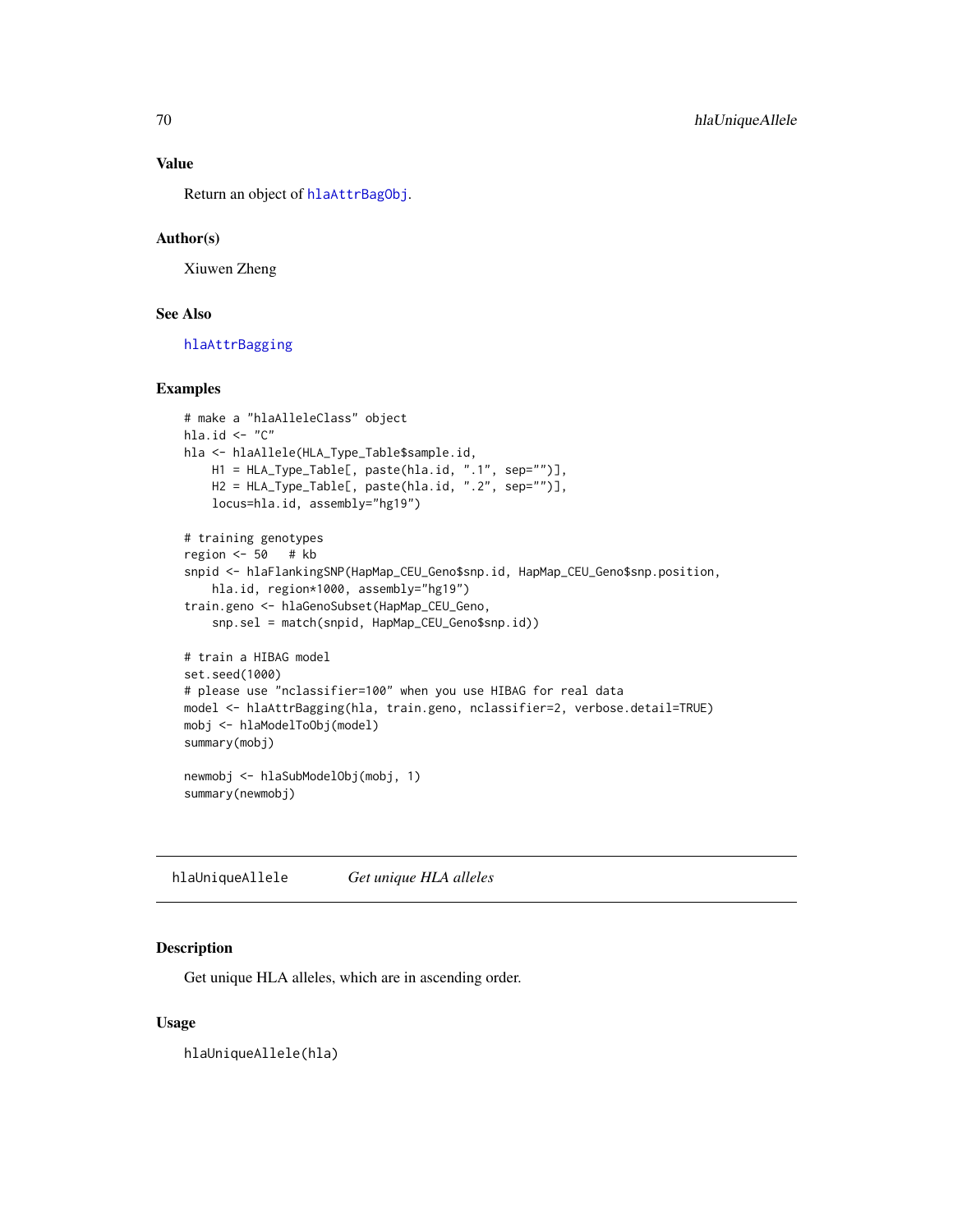#### Arguments

hla character-type HLA alleles, or a [hlaAlleleClass](#page-8-0) object

## **Details**

Each HLA allele name has a unique number corresponding to up to four sets of digits separated by colons. The name designation depends on the sequence of the allele and that of its nearest relative. The digits before the first colon describe the type, which often corresponds to the serological antigen carried by an allotype. The next set of digits are used to list the subtypes, numbers being assigned in the order in which DNA sequences have been determined. Alleles whose numbers differ in the two sets of digits must differ in one or more nucleotide substitutions that change the amino acid sequence of the encoded protein. Alleles that differ only by synonymous nucleotide substitutions (also called silent or non-coding substitutions) within the coding sequence are distinguished by the use of the third set of digits. Alleles that only differ by sequence polymorphisms in the introns or in the 5' or 3' untranslated regions that flank the exons and introns are distinguished by the use of the fourth set of digits.

In addition to the unique allele number there are additional optional suffixes that may be added to an allele to indicate its expression status. Alleles that have been shown not to be expressed, 'Null' alleles have been given the suffix 'N'. Those alleles which have been shown to be alternatively expressed may have the suffix  $'L'$ ,  $'S'$ ,  $'C'$ ,  $'A'$  or  $'Q'$ .

<http://hla.alleles.org/nomenclature/index.html>

#### Value

Return a character vector of HLA alleles

#### Author(s)

Xiuwen Zheng

### See Also

[hlaAllele](#page-7-0), [hlaAlleleDigit](#page-9-0)

```
# make a "hlaAlleleClass" object
hla.id \leftarrow "A"
hla <- hlaAllele(HLA_Type_Table$sample.id,
    H1 = HLA_Type_Table[, paste(hla.id, ".1", sep="")],
    H2 = HLA_Type_Table[, paste(hla.id, ".2", sep="")],
    locus=hla.id, assembly="hg19")
summary(hla)
hlaUniqueAllele(hla)
hlaUniqueAllele(c("01", "01:03", "01:01", "03:05", "03:01G",
    "03:05P", "03:104:01", "104:01"))
```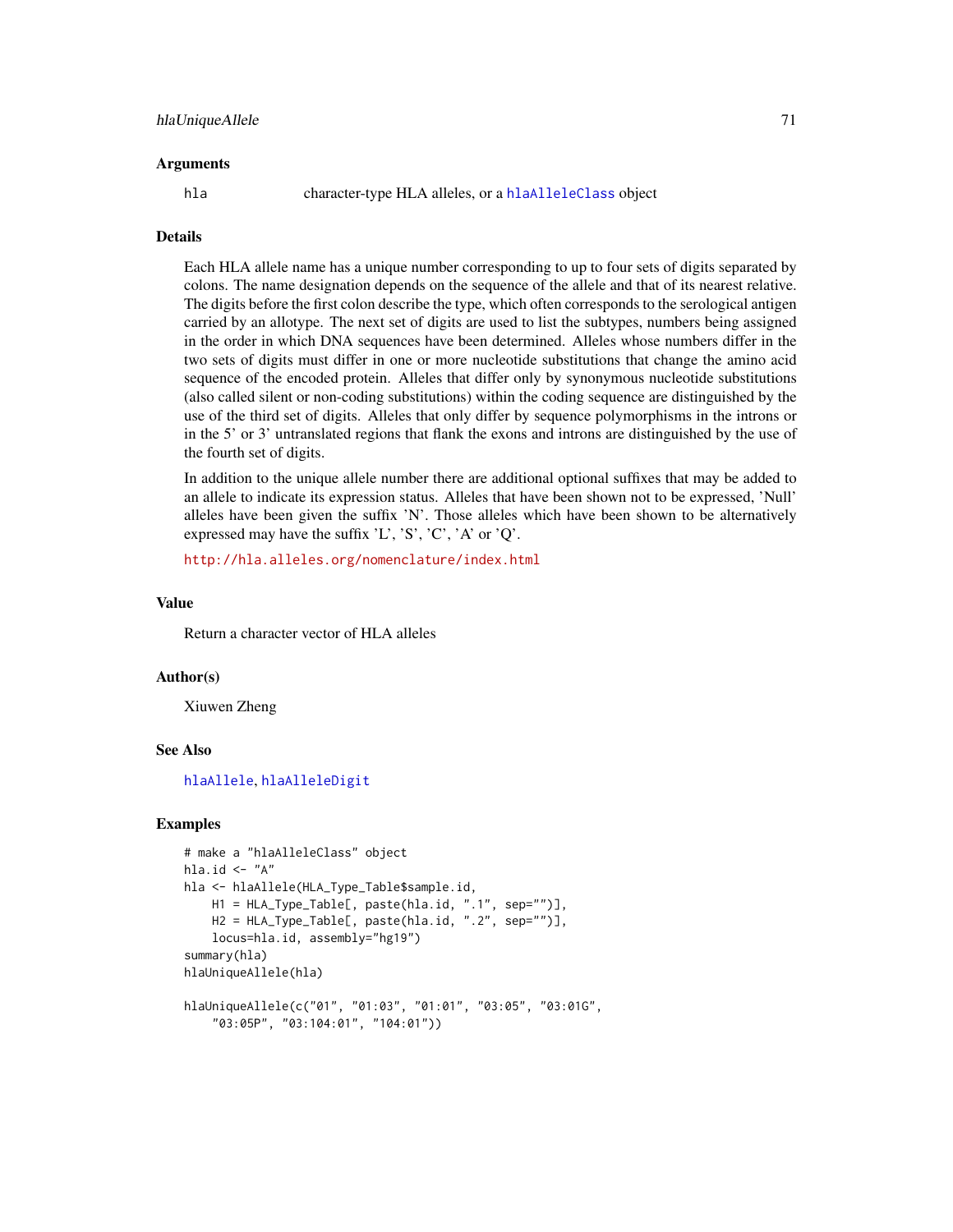### Description

A data.frame object including HLA-A, B, C, DRB1, DQA1 and DQB1 loci of 60 samples.

#### Usage

HLA\_Type\_Table

# Value

A data.frame

#### References

A high-resolution HLA and SNP haplotype map for disease association studies in the extended human MHC. de Bakker PI, McVean G, Sabeti PC, Miretti MM, Green T, Marchini J, Ke X, Monsuur AJ, Whittaker P, Delgado M, Morrison J, Richardson A, Walsh EC, Gao X, Galver L, Hart J, Hafler DA, Pericak-Vance M, Todd JA, Daly MJ, Trowsdale J, Wijmenga C, Vyse TJ, Beck S, Murray SS, Carrington M, Gregory S, Deloukas P, Rioux JD. Nat Genet. 2006 Oct;38(10):1166-72. Epub 2006 Sep 24.

plot.hlaAttrBagObj *Plot a HIBAG model*

### Description

To show a scatterplot of the numbers of individual classifiers and SNP positions.

### Usage

```
## S3 method for class 'hlaAttrBagObj'
plot(x, snp.col="gray33", snp.pch=1, snp.sz=1,
    locus.col="blue", locus.lty=1L, locus.lty2=2L, addplot=NULL,
    assembly="auto", ...)
## S3 method for class 'hlaAttrBagClass'
plot(x, \ldots)
```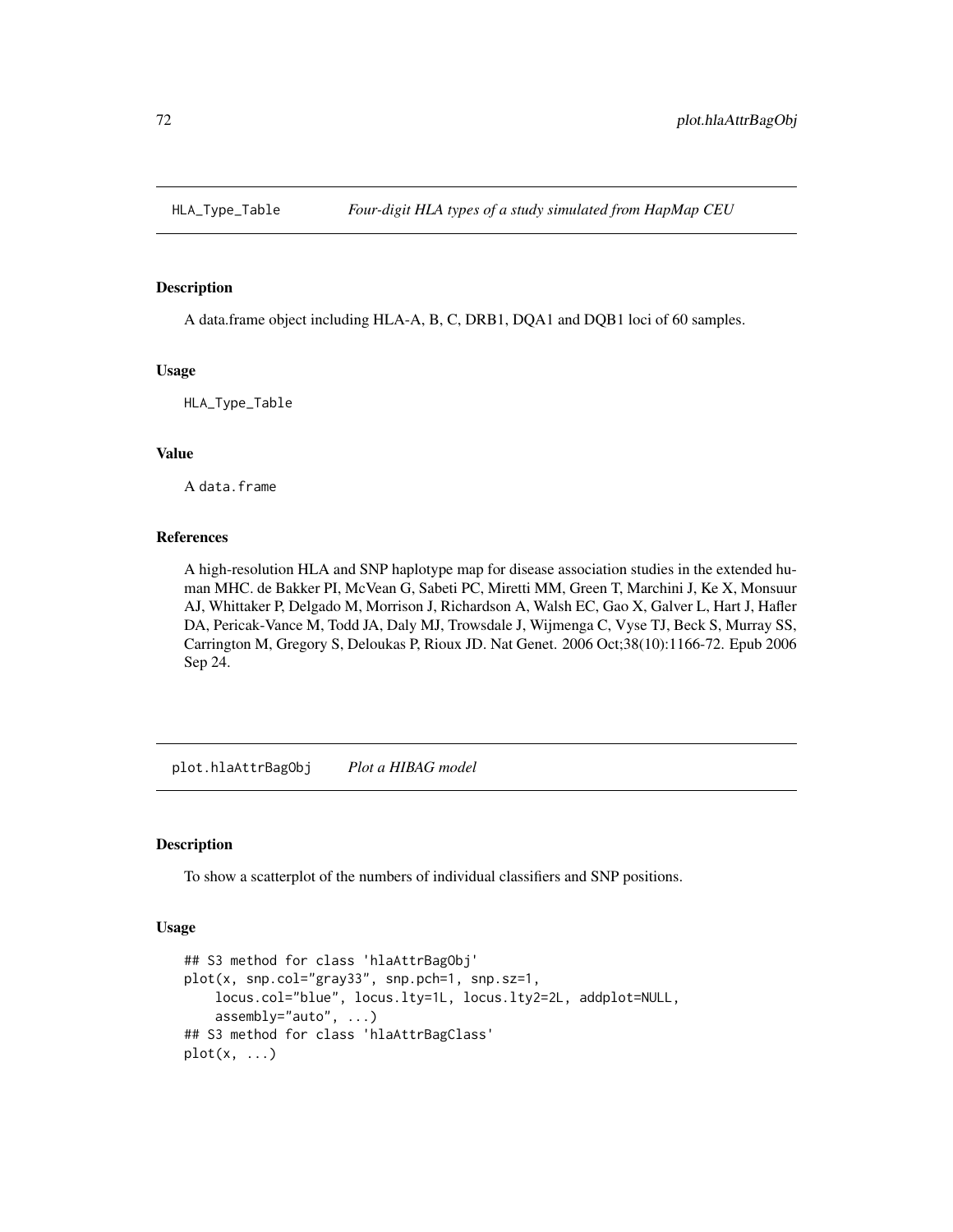# <span id="page-72-0"></span>plot.hlaAttrBagObj 73

## Arguments

| X          | an object of hlaAttrBagObj                                                                                                                   |
|------------|----------------------------------------------------------------------------------------------------------------------------------------------|
| snp.col    | the color of SNP uses                                                                                                                        |
| snp.pch    | the point type of SNP uses                                                                                                                   |
| snp.sz     | the point size of SNP uses                                                                                                                   |
| locus.col  | the color of text and line for HLA locus                                                                                                     |
| locus.lty  | the type of line for the bounds of HLA locus                                                                                                 |
| locus.lty2 | the type of line for HLA locus                                                                                                               |
| addplot    | NULL for creating a plot, or a ggplot object to be appended                                                                                  |
| assembly   | the human genome reference: "hg18", "hg19" (default), "hg38"; "auto" refers to<br>"hg19"; "auto-silent" refers to "hg19" without any warning |
| $\cdots$   | further arguments passed to or from other methods                                                                                            |

# Value

None

## Author(s)

Xiuwen Zheng

## See Also

[print.hlaAttrBagObj](#page-73-0), [summary.hlaAttrBagObj](#page-73-0)

# Examples

```
# make a "hlaAlleleClass" object
hla.id \leq - "C"
hla <- hlaAllele(HLA_Type_Table$sample.id,
    H1 = HLA_Type_Table[, paste(hla.id, ".1", sep="")],
    H2 = HLA_Type_Table[, paste(hla.id, ".2", sep="")],
    locus=hla.id, assembly="hg19")
# training genotypes
region <- 100 # kb
snpid <- hlaFlankingSNP(HapMap_CEU_Geno$snp.id, HapMap_CEU_Geno$snp.position,
    hla.id, region*1000, assembly="hg19")
train.geno <- hlaGenoSubset(HapMap_CEU_Geno,
    snp.sel = match(snpid, HapMap_CEU_Geno$snp.id))
# train a HIBAG model
set.seed(1000)
# please use "nclassifier=100" when you use HIBAG for real data
model <- hlaAttrBagging(hla, train.geno, nclassifier=2, verbose.detail=TRUE)
plot(model)
```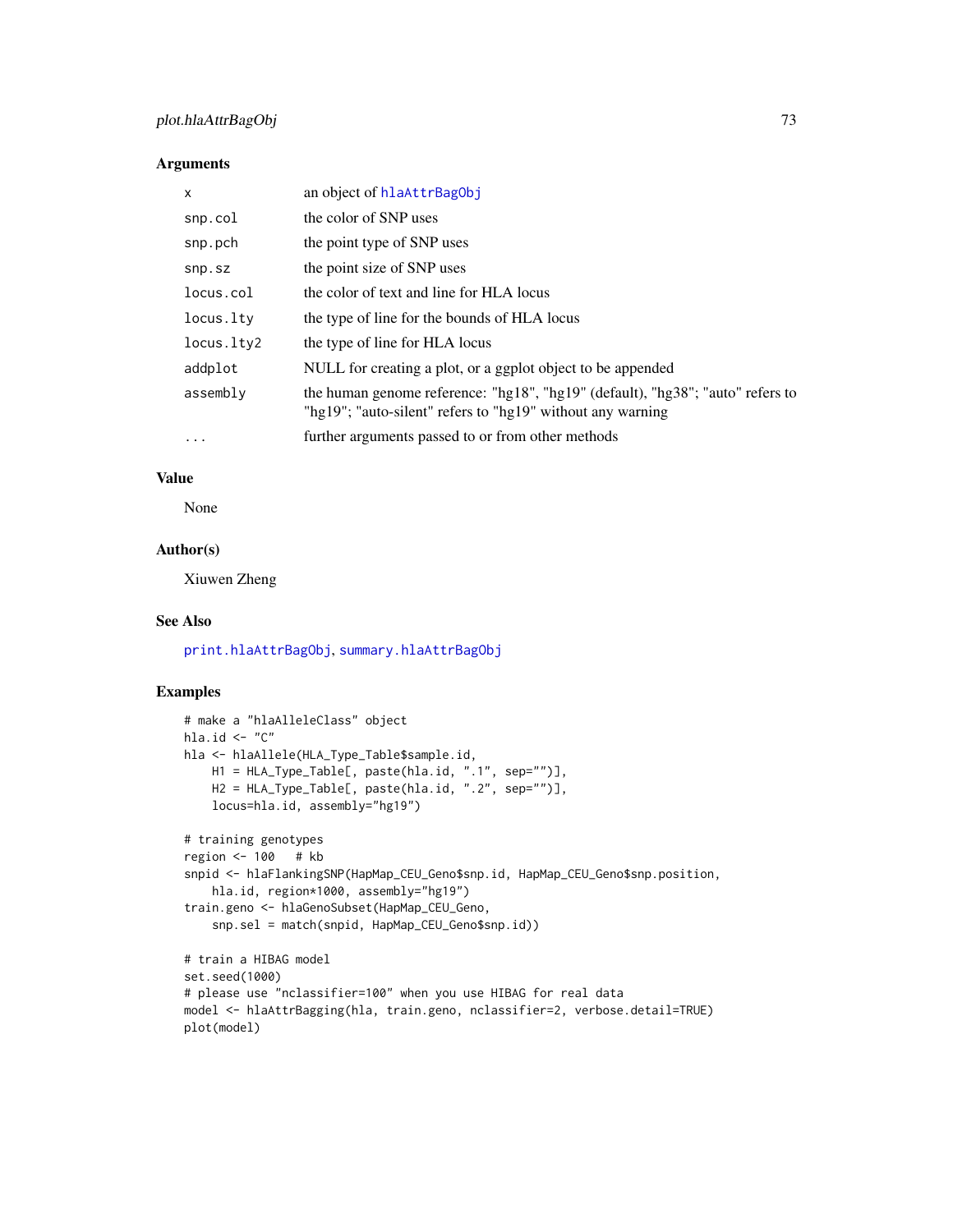<span id="page-73-1"></span>print.hlaAttrBagClass *Summarize a "hlaAttrBagClass" or "hlaAttrBagObj" object.*

## <span id="page-73-0"></span>Description

Summarize an object of [hlaAttrBagClass](#page-15-0) or [hlaAttrBagObj](#page-19-0).

# Usage

```
## S3 method for class 'hlaAttrBagClass'
print(x, \ldots)## S3 method for class 'hlaAttrBagObj'
print(x, \ldots)## S3 method for class 'hlaAttrBagClass'
summary(object, show=TRUE, ...)
## S3 method for class 'hlaAttrBagObj'
summary(object, show=TRUE, ...)
```
## Arguments

| X                       | an object of hlaAttrBagClass or hlaAttrBagObj     |
|-------------------------|---------------------------------------------------|
| object                  | an object of hlaAttrBagClass or hlaAttrBagObj     |
| show                    | if TRUE, show information                         |
| $\cdot$ $\cdot$ $\cdot$ | further arguments passed to or from other methods |

# Value

print returns NULL.

summary.hlaAttrBagClass and summary.hlaAttrBagObj return a list:

|              | num.classifier the total number of classifiers                                                                                                                                       |
|--------------|--------------------------------------------------------------------------------------------------------------------------------------------------------------------------------------|
| num.snp      | the total number of SNPs                                                                                                                                                             |
| snp.id       | SNP ID <sub>s</sub>                                                                                                                                                                  |
| snp.position | SNP position in basepair                                                                                                                                                             |
| snp.hist     | the number of classifier for each SNP, and it could be used for SNP importance                                                                                                       |
| info         | a data. frame for the average number of SNPs (num. snp), haplotypes (num. haplo),<br>out-of-bag accuracies (accuracy) among all classifiers: mean, standard devia-<br>tion, min, max |

# Author(s)

Xiuwen Zheng

# See Also

[plot.hlaAttrBagClass](#page-71-0), [plot.hlaAttrBagObj](#page-71-1)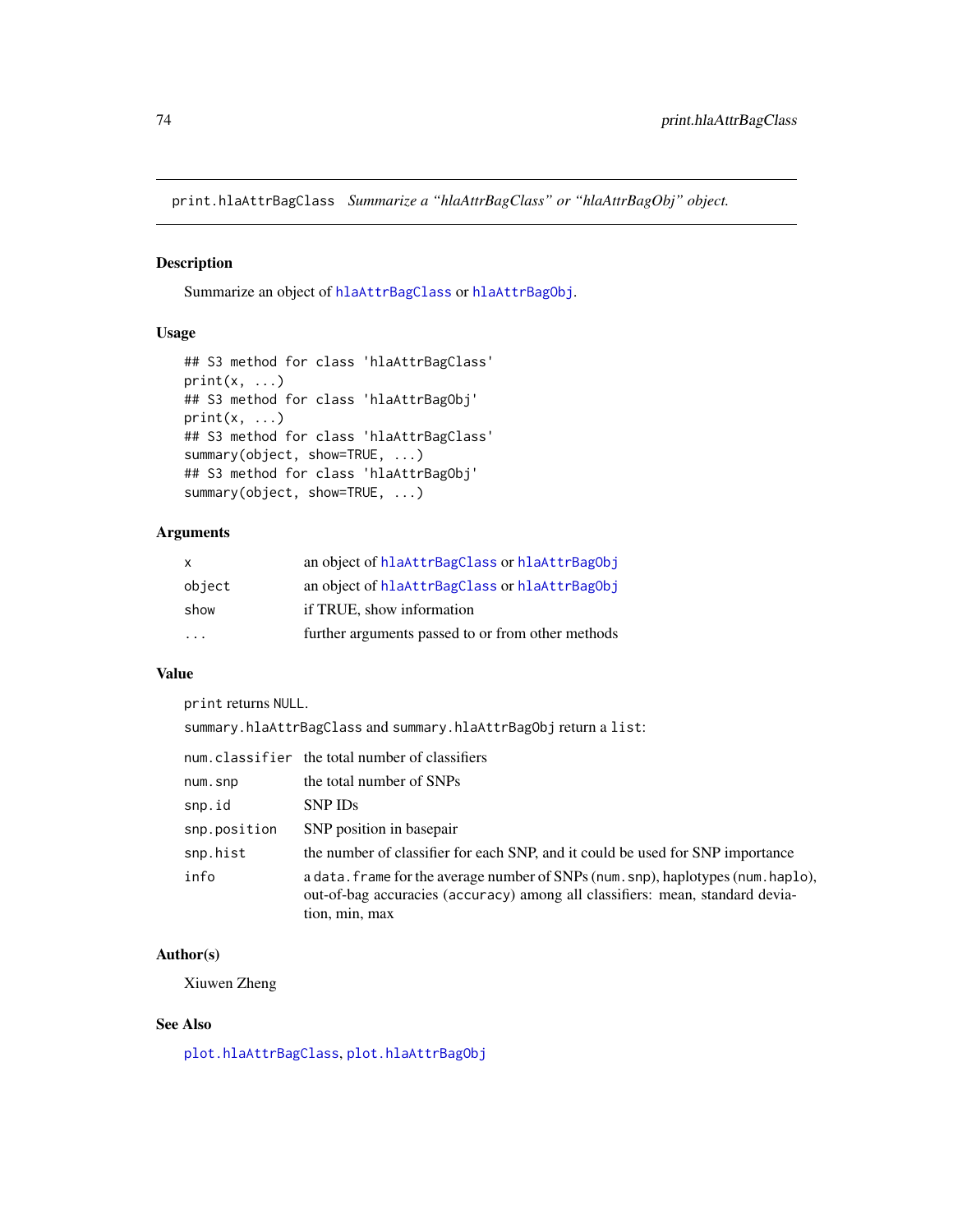## <span id="page-74-0"></span>Examples

```
# make a "hlaAlleleClass" object
hla.id \leq "C"
hla <- hlaAllele(HLA_Type_Table$sample.id,
    H1 = HLA_Type_Table[, paste(hla.id, ".1", sep="")],
    H2 = HLA_Type_Table[, paste(hla.id, ".2", sep="")],
    locus=hla.id, assembly="hg19")
# training genotypes
region <- 100 # kb
snpid <- hlaFlankingSNP(HapMap_CEU_Geno$snp.id, HapMap_CEU_Geno$snp.position,
    hla.id, region*1000, assembly="hg19")
train.geno <- hlaGenoSubset(HapMap_CEU_Geno,
    snp.sel = match(snpid, HapMap_CEU_Geno$snp.id))
# train a HIBAG model
set.seed(1000)
# please use "nclassifier=100" when you use HIBAG for real data
model <- hlaAttrBagging(hla, train.geno, nclassifier=2, verbose.detail=TRUE)
print(model)
```
summary.hlaAlleleClass

*Summarize a "hlaAlleleClass" or "hlaAASeqClass" object*

# Description

Show the information of a [hlaAlleleClass](#page-8-0) or [hlaAASeqClass](#page-6-0) object.

#### Usage

```
## S3 method for class 'hlaAlleleClass'
summary(object, verbose=TRUE, ...)
## S3 method for class 'hlaAASeqClass'
summary(object, poly.only=TRUE, head=0L,
    verbose=TRUE, ...)
## S3 method for class 'hlaAlleleClass'
print(x, \ldots)
```
#### Arguments

| object    | an object of hlaAlleleClass or hlaAASeqClass                                                    |
|-----------|-------------------------------------------------------------------------------------------------|
| x         | an object of hlaAlleleClass or hlaAASeqClass                                                    |
| poly.only | if TRUE, only show the amino acid positions with polymorphism; otherwise,<br>show all sequences |
| head      | show the first head rows of cross tabulation, or $\theta$ L for all rows                        |
| verbose   | if TRUE, show information                                                                       |
| $\ddotsc$ | further arguments passed to or from other methods                                               |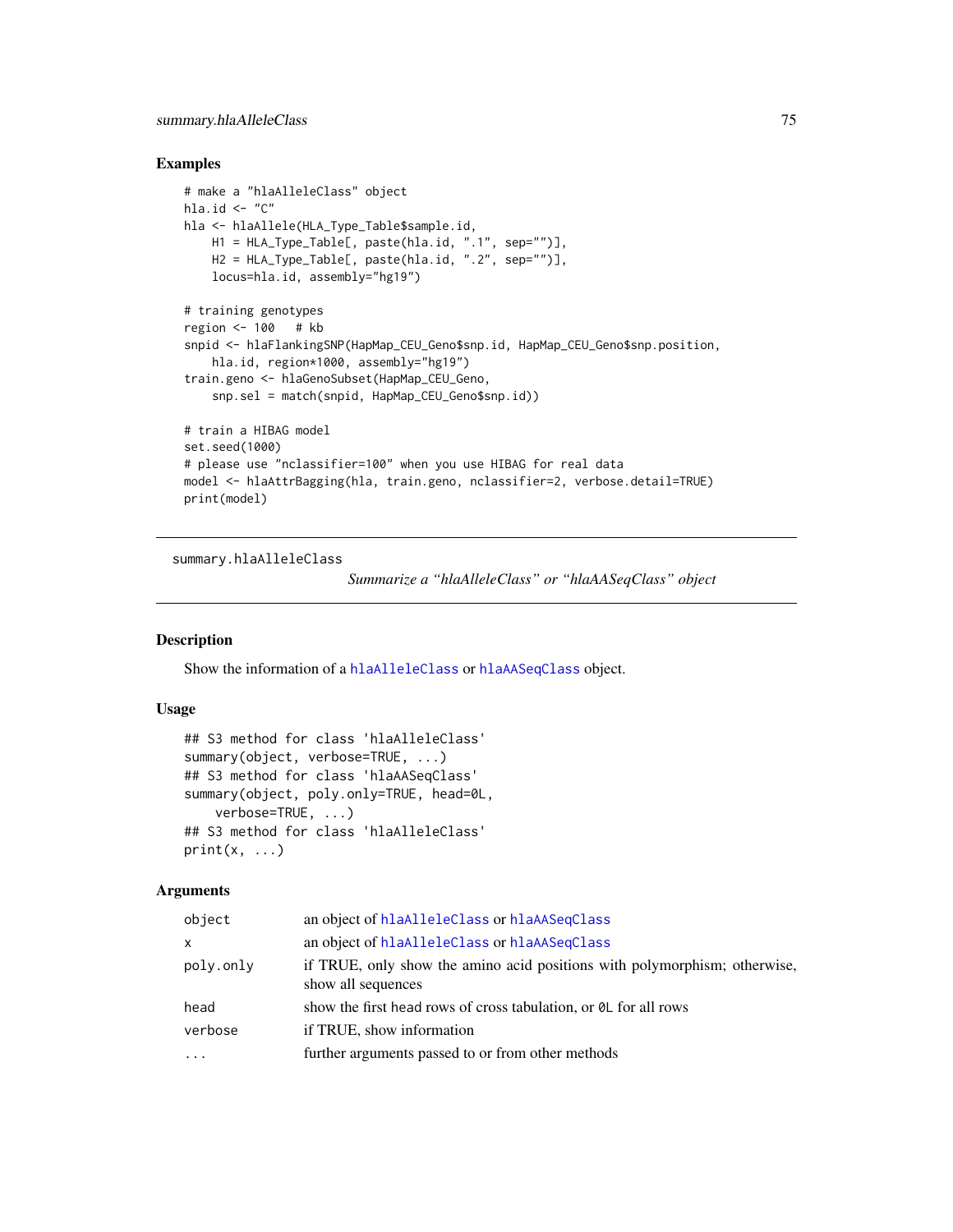# <span id="page-75-0"></span>Value

Return a data. frame of count and frequency for each HLA allele, if object is hlaAlleleClass; a matrix of cross tabulation of amino acids at each position, if object is hlaAASeqClass.

## Author(s)

Xiuwen Zheng

## See Also

[hlaAllele](#page-7-0), [hlaConvSequence](#page-29-0)

summary.hlaSNPGenoClass

*Summarize a SNP dataset*

# Description

Summarize the genotypic dataset.

## Usage

```
## S3 method for class 'hlaSNPGenoClass'
summary(object, show=TRUE, ...)
## S3 method for class 'hlaSNPGenoClass'
print(x, \ldots)
```
## Arguments

| object                  | a genotype object of hlaSNPGenoClass              |
|-------------------------|---------------------------------------------------|
| X                       | a genotype object of hlaSNPGenoClass              |
| show                    | if TRUE, print information                        |
| $\cdot$ $\cdot$ $\cdot$ | further arguments passed to or from other methods |

#### Value

None.

## Author(s)

Xiuwen Zheng

# See Also

[hlaMakeSNPGeno](#page-46-0), [hlaGenoSubset](#page-41-0)

# Examples

summary(HapMap\_CEU\_Geno)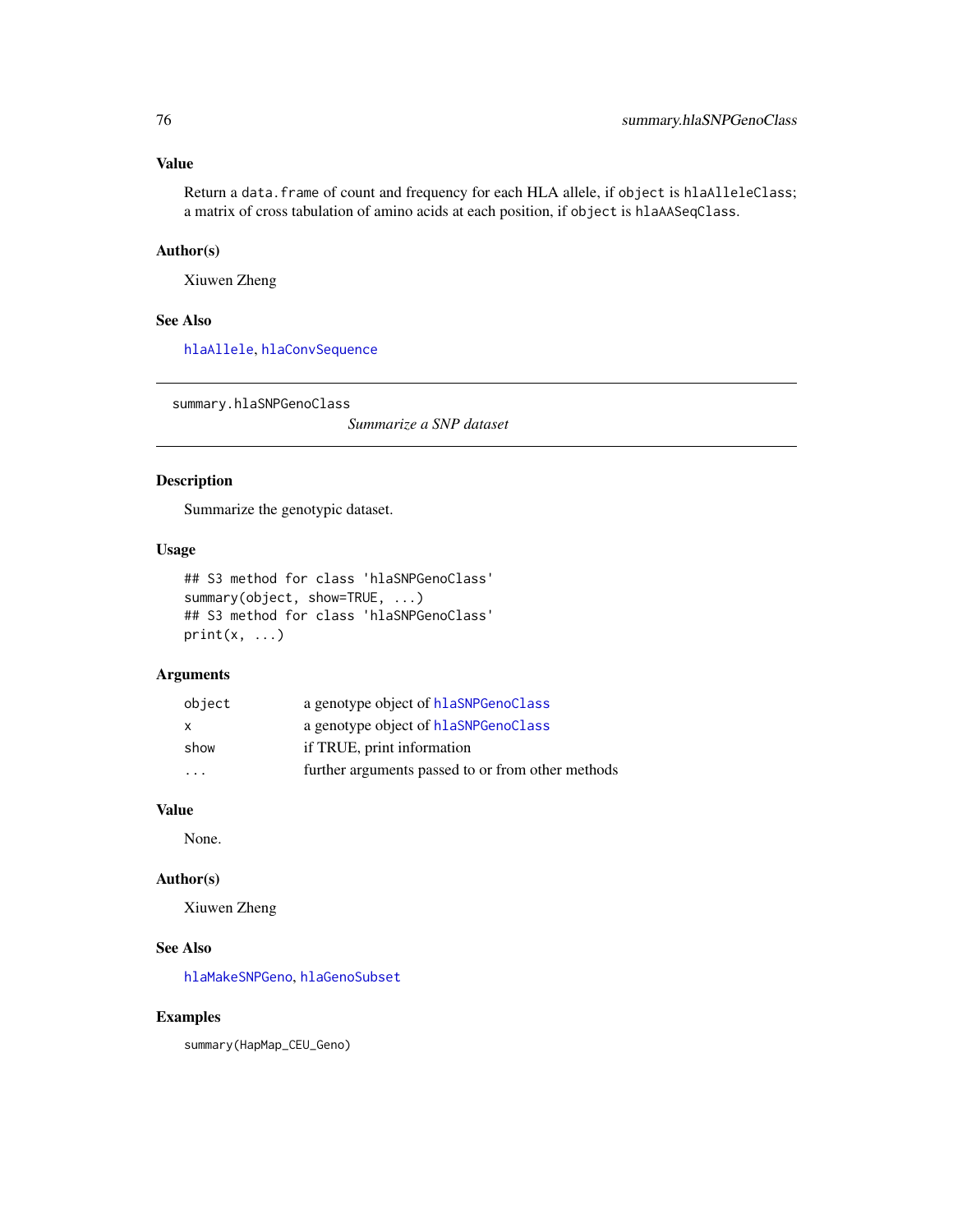# **Index**

∗ CPU hlaSetKernelTarget, [66](#page-65-0) ∗ HLA HIBAG-package, [3](#page-2-0) HLA\_Type\_Table, [72](#page-71-2) hlaAASeqClass, [7](#page-6-1) hlaAllele, [8](#page-7-1) hlaAlleleClass, [9](#page-8-1) hlaAlleleDigit, [10](#page-9-0) hlaAlleleSubset, [11](#page-10-0) hlaAlleleToVCF, [12](#page-11-0) hlaAssocTest, [13](#page-12-0) hlaAttrBagClass, [16](#page-15-1) hlaAttrBagging, [17](#page-16-0) hlaAttrBagObj, [20](#page-19-1) hlaClose, [25](#page-24-0) hlaCombineAllele, [25](#page-24-0) hlaCombineModelObj, [26](#page-25-0) hlaCompareAllele, [27](#page-26-0) hlaConvSequence, [30](#page-29-1) hlaDistance, [33](#page-32-0) hlaLociInfo, [46](#page-45-0) hlaModelFiles, [48](#page-47-0) hlaModelFromObj, [49](#page-48-0) hlaOutOfBag, [51](#page-50-0) hlaParallelAttrBagging, [52](#page-51-0) hlaPredict, [55](#page-54-0) hlaPredMerge, [58](#page-57-0) hlaSampleAllele, [65](#page-64-0) hlaSetKernelTarget, [66](#page-65-0) hlaSplitAllele, [68](#page-67-0) hlaSubModelObj, [69](#page-68-0) hlaUniqueAllele, [70](#page-69-0) plot.hlaAttrBagObj, [72](#page-71-2) print.hlaAttrBagClass, [74](#page-73-1) summary.hlaAlleleClass, [75](#page-74-0) ∗ SNP HapMap\_CEU\_Geno, [6](#page-5-0) HIBAG-package, [3](#page-2-0)

hlaAlleleToVCF, [12](#page-11-0) hlaAssocTest, [13](#page-12-0) hlaAttrBagging, [17](#page-16-0) hlaBED2Geno, [21](#page-20-0) hlaCheckAllele, [23](#page-22-0) hlaCheckSNPs, [23](#page-22-0) hlaConvSequence, [30](#page-29-1) hlaFlankingSNP, [34](#page-33-0) hlaGDS2Geno, [35](#page-34-0) hlaGeno2PED, [36](#page-35-0) hlaGenoAFreq, [37](#page-36-0) hlaGenoCombine, [38](#page-37-0) hlaGenoLD, [39](#page-38-0) hlaGenoMFreq, [40](#page-39-0) hlaGenoMRate, [41](#page-40-0) hlaGenoMRate\_Samp, [42](#page-41-1) hlaGenoSubset, [42](#page-41-1) hlaGenoSwitchStrand, [44](#page-43-0) hlaLDMatrix, [45](#page-44-0) hlaMakeSNPGeno, [47](#page-46-1) hlaPredict, [55](#page-54-0) hlaSNPGenoClass, [67](#page-66-1) hlaSNPID, [67](#page-66-1) summary.hlaSNPGenoClass, [76](#page-75-0) ∗ datasets HapMap\_CEU\_Geno, [6](#page-5-0) HLA\_Type\_Table, [72](#page-71-2) ∗ genetics HapMap\_CEU\_Geno, [6](#page-5-0) HIBAG-package, [3](#page-2-0) HLA\_Type\_Table, [72](#page-71-2) hlaAASeqClass, [7](#page-6-1) hlaAllele, [8](#page-7-1) hlaAlleleClass, [9](#page-8-1) hlaAlleleDigit, [10](#page-9-0) hlaAlleleSubset, [11](#page-10-0) hlaAlleleToVCF, [12](#page-11-0) hlaAssocTest, [13](#page-12-0) hlaAttrBagClass, [16](#page-15-1)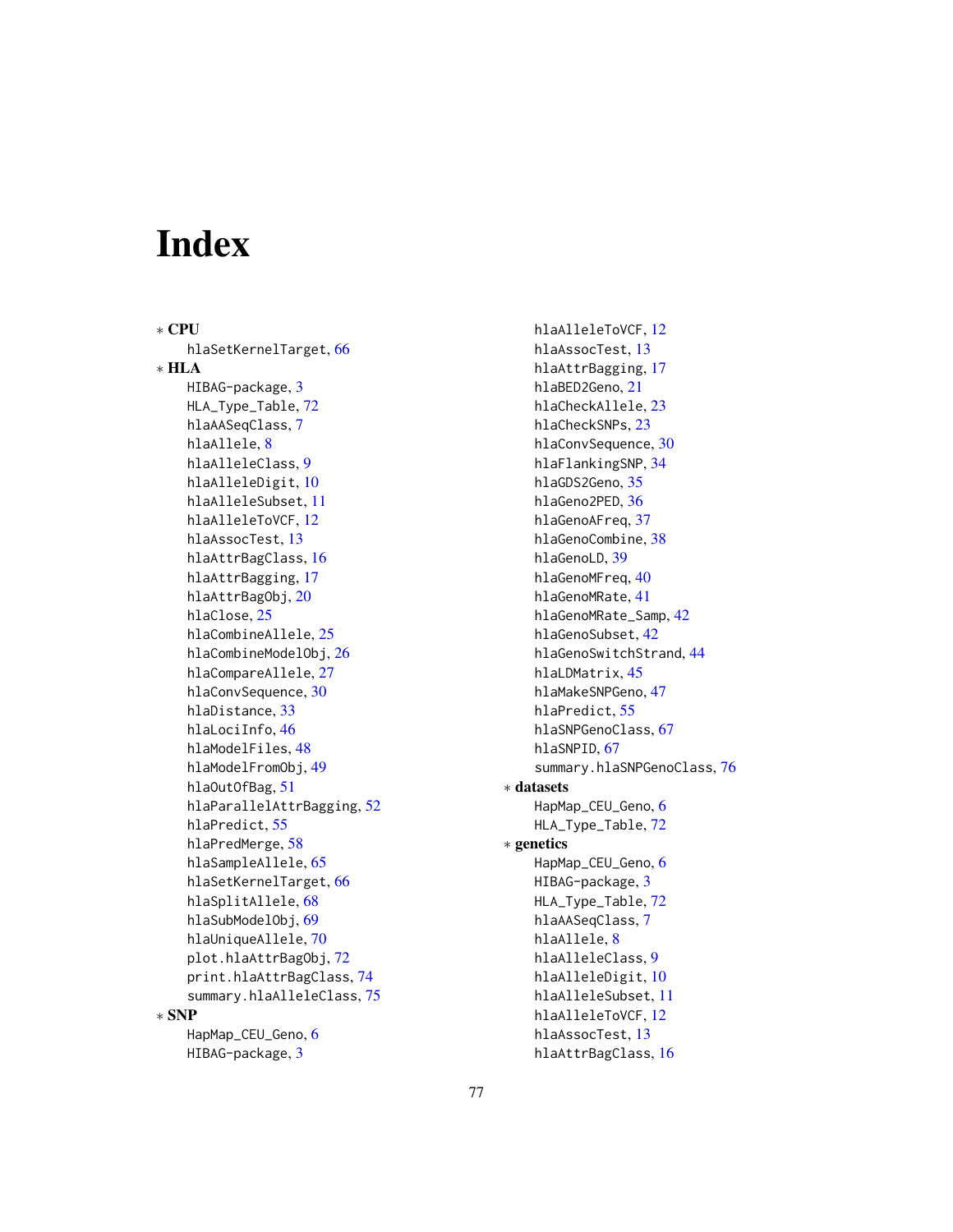hlaAttrBagging, [17](#page-16-0) hlaAttrBagObj, [20](#page-19-1) hlaBED2Geno, [21](#page-20-0) hlaCheckAllele, [23](#page-22-0) hlaCheckSNPs, [23](#page-22-0) hlaClose, [25](#page-24-0) hlaCombineAllele, [25](#page-24-0) hlaCombineModelObj, [26](#page-25-0) hlaCompareAllele, [27](#page-26-0) hlaConvSequence, [30](#page-29-1) hlaDistance, [33](#page-32-0) hlaFlankingSNP, [34](#page-33-0) hlaGDS2Geno, [35](#page-34-0) hlaGeno2PED, [36](#page-35-0) hlaGenoAFreq, [37](#page-36-0) hlaGenoCombine, [38](#page-37-0) hlaGenoLD, [39](#page-38-0) hlaGenoMFreq, [40](#page-39-0) hlaGenoMRate, [41](#page-40-0) hlaGenoMRate\_Samp, [42](#page-41-1) hlaGenoSubset, [42](#page-41-1) hlaGenoSwitchStrand, [44](#page-43-0) hlaLDMatrix, [45](#page-44-0) hlaLociInfo, [46](#page-45-0) hlaMakeSNPGeno, [47](#page-46-1) hlaModelFiles, [48](#page-47-0) hlaModelFromObj, [49](#page-48-0) hlaOutOfBag, [51](#page-50-0) hlaParallelAttrBagging, [52](#page-51-0) hlaPredict, [55](#page-54-0) hlaPredMerge, [58](#page-57-0) hlaPublish, [59](#page-58-0) hlaReport, [61](#page-60-0) hlaReportPlot, [63](#page-62-0) hlaSampleAllele, [65](#page-64-0) hlaSNPGenoClass, [67](#page-66-1) hlaSNPID, [67](#page-66-1) hlaSplitAllele, [68](#page-67-0) hlaSubModelObj, [69](#page-68-0) hlaUniqueAllele, [70](#page-69-0) plot.hlaAttrBagObj, [72](#page-71-2) print.hlaAttrBagClass, [74](#page-73-1) summary.hlaAlleleClass, [75](#page-74-0) summary.hlaSNPGenoClass, [76](#page-75-0)

# glm, *[14](#page-13-0)*

HapMap\_CEU\_Geno, [6](#page-5-0) HIBAG *(*HIBAG-package*)*, [3](#page-2-0) HIBAG-package, [3](#page-2-0) HLA\_Type\_Table, [72](#page-71-2) hlaAASeqClass, [7,](#page-6-1) *[31](#page-30-0)*, *[75](#page-74-0)* hlaAllele, [8,](#page-7-1) *[9](#page-8-1)[–13](#page-12-0)*, *[26](#page-25-0)*, *[56](#page-55-0)*, *[58](#page-57-0)*, *[69](#page-68-0)*, *[71](#page-70-0)*, *[76](#page-75-0)* hlaAlleleClass, *[8](#page-7-1)*, [9,](#page-8-1) *[10](#page-9-0)[–12](#page-11-0)*, *[14](#page-13-0)*, *[17](#page-16-0)*, *[25](#page-24-0)*, *[28](#page-27-0)*, *[30](#page-29-1)*, *[39](#page-38-0)*, *[51,](#page-50-0) [52](#page-51-0)*, *[56](#page-55-0)*, *[58](#page-57-0)*, *[63](#page-62-0)*, *[65](#page-64-0)*, *[68,](#page-67-0) [69](#page-68-0)*, *[71](#page-70-0)*, *[75](#page-74-0)* hlaAlleleDigit, *[9](#page-8-1)*, [10,](#page-9-0) *[12](#page-11-0)*, *[71](#page-70-0)* hlaAlleleSubset, *[9](#page-8-1)*, [11,](#page-10-0) *[26](#page-25-0)*, *[32](#page-31-0)* hlaAlleleToVCF, [12](#page-11-0) hlaAssocTest, [13](#page-12-0) hlaAttrBagClass, [16,](#page-15-1) *[18](#page-17-0)*, *[21](#page-20-0)*, *[24,](#page-23-0) [25](#page-24-0)*, *[28](#page-27-0)*, *[33](#page-32-0)*, *[44](#page-43-0)*, *[49](#page-48-0)[–51](#page-50-0)*, *[53](#page-52-0)*, *[55](#page-54-0)*, *[60](#page-59-0)*, *[63](#page-62-0)*, *[65](#page-64-0)*, *[67](#page-66-1)*, *[74](#page-73-1)* hlaAttrBagging, *[13](#page-12-0)*, *[16,](#page-15-1) [17](#page-16-0)*, [17,](#page-16-0) *[21](#page-20-0)*, *[24,](#page-23-0) [25](#page-24-0)*, *[27](#page-26-0)*, *[29](#page-28-0)*, *[48](#page-47-0)*, *[50](#page-49-0)*, *[53](#page-52-0)*, *[56](#page-55-0)*, *[58](#page-57-0)*, *[66](#page-65-0)*, *[70](#page-69-0)* hlaAttrBagObj, *[17](#page-16-0)*, [20,](#page-19-1) *[24](#page-23-0)*, *[26](#page-25-0)*, *[28](#page-27-0)*, *[33](#page-32-0)*, *[44](#page-43-0)*, *[48](#page-47-0)[–51](#page-50-0)*, *[60](#page-59-0)*, *[65](#page-64-0)*, *[67](#page-66-1)*, *[69,](#page-68-0) [70](#page-69-0)*, *[73,](#page-72-0) [74](#page-73-1)* hlaBED2Geno, [21,](#page-20-0) *[36,](#page-35-0) [37](#page-36-0)* hlaCheckAllele, [23](#page-22-0) hlaCheckSNPs, *[23](#page-22-0)*, [23](#page-22-0) hlaClose, *[19](#page-18-0)*, [25,](#page-24-0) *[53](#page-52-0)* hlaCombineAllele, [25](#page-24-0) hlaCombineModelObj, [26](#page-25-0) hlaCompareAllele, [27,](#page-26-0) *[51](#page-50-0)*, *[56](#page-55-0)*, *[61,](#page-60-0) [62](#page-61-0)*, *[65](#page-64-0)* hlaConvSequence, *[7](#page-6-1)*, *[15](#page-14-0)*, [30,](#page-29-1) *[76](#page-75-0)* hlaDistance, [33](#page-32-0) hlaFlankingSNP, [34](#page-33-0) hlaGDS2Geno, *[22](#page-21-0)*, [35](#page-34-0) hlaGeno2PED, *[22](#page-21-0)*, *[36](#page-35-0)*, [36](#page-35-0) hlaGenoAFreq, [37,](#page-36-0) *[38](#page-37-0)*, *[41,](#page-40-0) [42](#page-41-1)* hlaGenoCombine, [38,](#page-37-0) *[43](#page-42-0)*, *[48](#page-47-0)*, *[68](#page-67-0)* hlaGenoLD, [39](#page-38-0) hlaGenoMFreq, *[38](#page-37-0)*, [40,](#page-39-0) *[41,](#page-40-0) [42](#page-41-1)* hlaGenoMRate, *[38](#page-37-0)*, *[41](#page-40-0)*, [41,](#page-40-0) *[42](#page-41-1)* hlaGenoMRate\_Samp, *[38](#page-37-0)*, *[41,](#page-40-0) [42](#page-41-1)*, [42](#page-41-1) hlaGenoSubset, *[35](#page-34-0)*, *[39](#page-38-0)*, [42,](#page-41-1) *[44](#page-43-0)*, *[48](#page-47-0)*, *[76](#page-75-0)* hlaGenoSubsetFlank *(*hlaFlankingSNP*)*, [34](#page-33-0) hlaGenoSwitchStrand, *[38](#page-37-0)*, [44,](#page-43-0) *[68](#page-67-0)* hlaLDMatrix, [45](#page-44-0) hlaLociInfo, *[8,](#page-7-1) [9](#page-8-1)*, *[35](#page-34-0)*, [46](#page-45-0) hlaMakeSNPGeno, *[39](#page-38-0)*, *[43,](#page-42-0) [44](#page-43-0)*, [47,](#page-46-1) *[67](#page-66-1)*, *[76](#page-75-0)* hlaModelFiles, *[21](#page-20-0)*, *[27](#page-26-0)*, [48](#page-47-0) hlaModelFromObj, [49,](#page-48-0) *[60](#page-59-0)* hlaModelToObj, *[21](#page-20-0)*, *[48](#page-47-0)*, *[60](#page-59-0)* hlaModelToObj *(*hlaModelFromObj*)*, [49](#page-48-0) hlaOutOfBag, [51](#page-50-0) hlaParallelAttrBagging, *[17](#page-16-0)[–19](#page-18-0)*, *[21](#page-20-0)*, [52,](#page-51-0) *[56](#page-55-0)*, *[66](#page-65-0)*